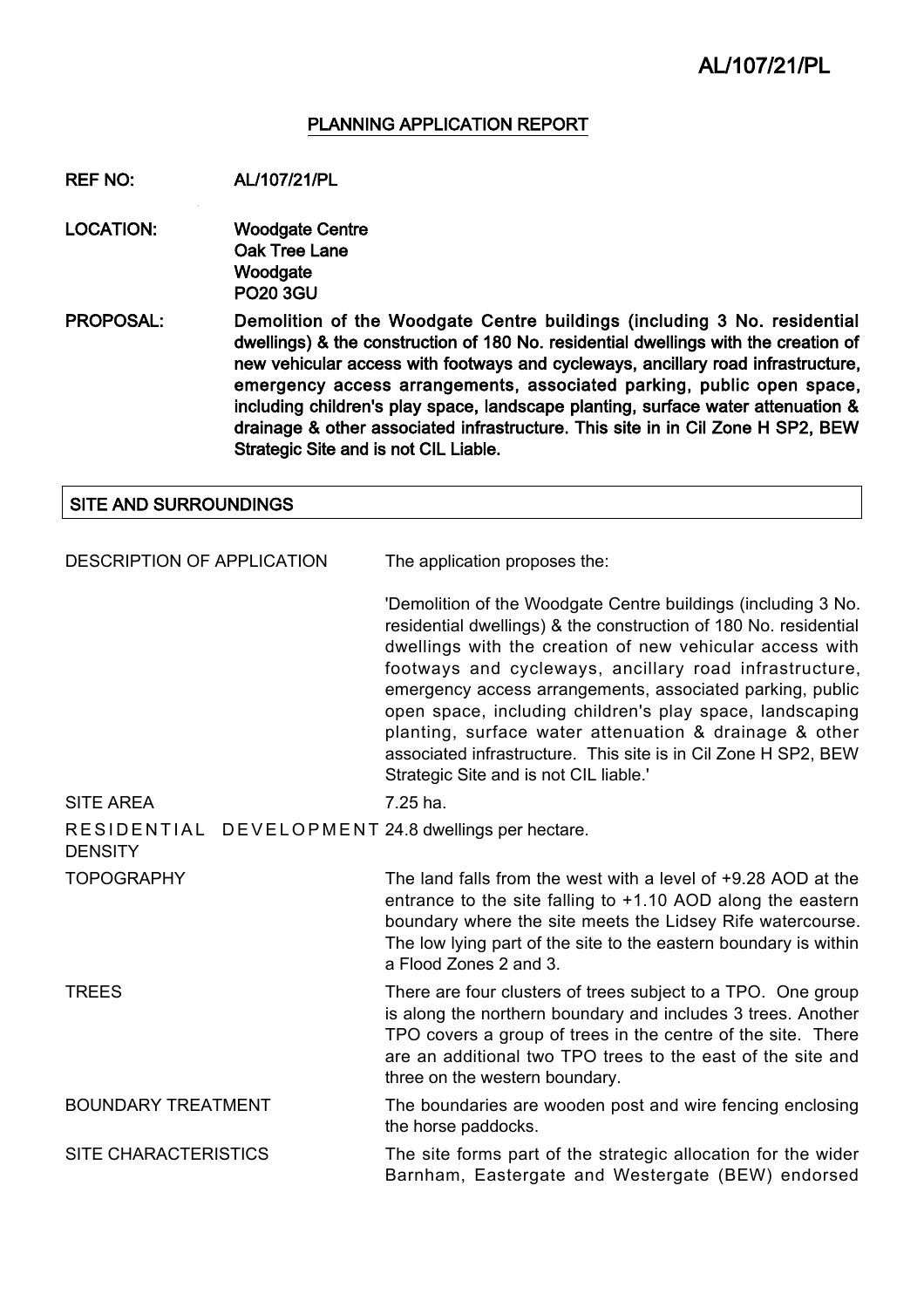Framework Masterplan (FM). The site sits within a central portion to the FM which indicates a secondary link running through the centre of the site. The FM shows this central link connecting to the re-aligned A29.

The site is approximately 7.17 hectares in area. The site is currently accessed from the west of Woodgate Road. It is currently occupied by a mixed use premises locally known as the Woodgate Centre and a number of horse stables with paddocks around the site. The Woodgate Centre comprises a number of small businesses. It is unknown whether these buildings are vacant at present, though the site visit undertaken through September 2021 indicated occupation.

The northern and eastern boundaries of the site are bordered by farmland. Beyond this farmland to the north there is a railway line which hosts the Chichester to Barnham railway line. The western boundary of the site features single store bungalows that have rear gardens adjoining the site. To the south of the site is Willows Caravan Park where a number of park homes back onto the site. It is understood these comprise occupied units throughout the majority of the calendar year, though they are used as holiday lets and not permanent residences.

The site topography falls from the west to the east with an approximate 8m change in height. The low setting results in 20% of the eastern portion of the site lying within Flood Zone 2.

The site contains a number of trees within its central area which are protected by Tree Preservation Orders. There are a number of trees located outside of the site, albeit on the boundary, whose root protection areas would be affected by development at the boundaries.

There are no public footpaths that run through the site and there is no wider public access to the site at present.

CHARACTER OF LOCALITY The land to the immediate north and east of the site is in agricultural use at present, though these neighbouring parcels also form part of the wider SD5 BEW Strategic Allocation which is subject to an endorsed Framework Masterplan.

> The land to the west of the application site, off Woodgate Road, is in residential use. Development in this area is suburban and is characterised by detached dwellings in the bungalow style. Properties sit on spacious plots and are set back from the road with parking forward of their primary elevations.

> The site exits out onto Woodgate Road which provides wider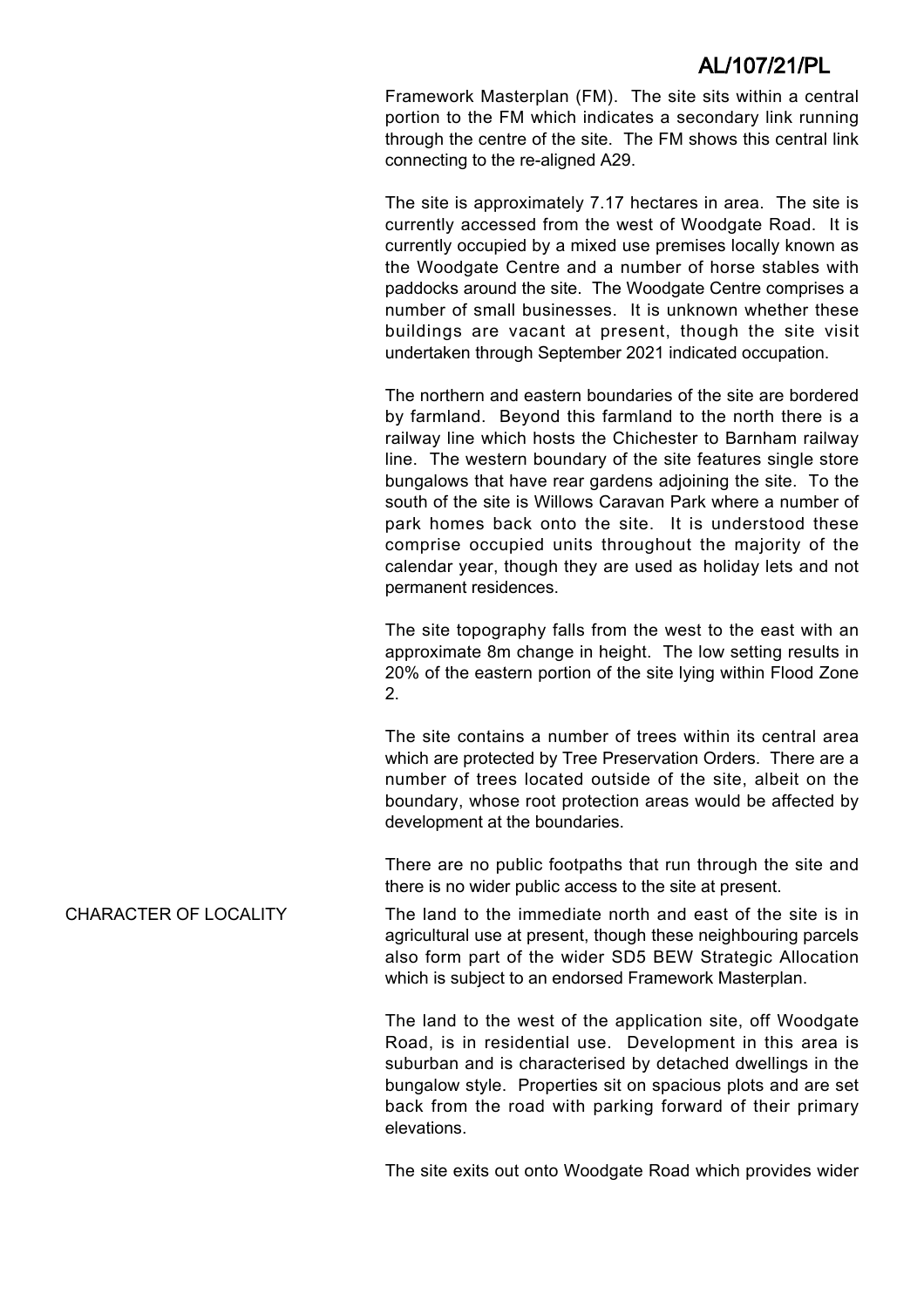connections to Lidsey Road. Turning north from the Woodgate Road/Lidsey Road junction is the Woodgate Level Crossing. This crossing results in substantial congestion at peak times. Much of these pre-existing congestions issues underpins the West Sussex County Council business case for the A29 re-alignment project.

The Aldingbourne Village Stores (with permission to be redeveloped to a Co-Op store) are found north of the Woodgate Level Crossing which comprises a 5 minute walk from the western most portion of the site. A pedestrian footpath running parallel to the Lidsey Road provides safe access. Aldingbourne Primary School is located further north of the Woodgate Level Crossing which is an approximately 8 minute walk from the site. Ongoing work with West Sussex County Council has confirmed that the school is currently at capacity. Further services are found within the village of Eastergate which is an approximate 3 minute drive from the site. Such services include a post office, sports centre and doctor's surgery.

### RELEVANT SITE HISTORY

| AL/25/15/OUT | Application for Outline planning permission for 1 no.<br>replacement dwelling.                                                                                                                                                                                                                                                                                           | Refused<br>12-08-15                    |
|--------------|--------------------------------------------------------------------------------------------------------------------------------------------------------------------------------------------------------------------------------------------------------------------------------------------------------------------------------------------------------------------------|----------------------------------------|
| AL/106/12/   | Outline application for 2.85 hectares of residential<br>development (up to 60 open market dwellings, and up to<br>25 affordable dwellings (30 %), 2.9 hectares of public<br>open space, and 0.2 hectares for community service.                                                                                                                                          | Refused<br>28-03-13                    |
|              |                                                                                                                                                                                                                                                                                                                                                                          | <b>Appeal: Dismissed</b><br>30-10-13   |
| AL/69/11/    | Outline application with some matters reserved for the<br>erection of up to 100 dwellings (including 30% (up to 30)<br>affordable) together with 7115 sq metres of landscaped<br>open space within the residential area and an additional<br>1.95 hectares of land to be laid out as publically<br>accessible amenity woodland. (Departure from the<br>Development Plan) | Refused<br>29-09-11                    |
|              |                                                                                                                                                                                                                                                                                                                                                                          | <b>Appeal: Dismissed</b><br>20-06-12   |
| AL/70/11/    | Outline application for demolition of all existing buildings<br>and replacement with 940 square metres of B1<br>commercial development together with associated<br>service area parking for 40 vehicles and landscaped<br>amenity space. This application is a Departure from the<br>Development Plan.                                                                   | ApproveConditionally<br>$02 - 11 - 11$ |
|              |                                                                                                                                                                                                                                                                                                                                                                          | Appeal: Withdrawn                      |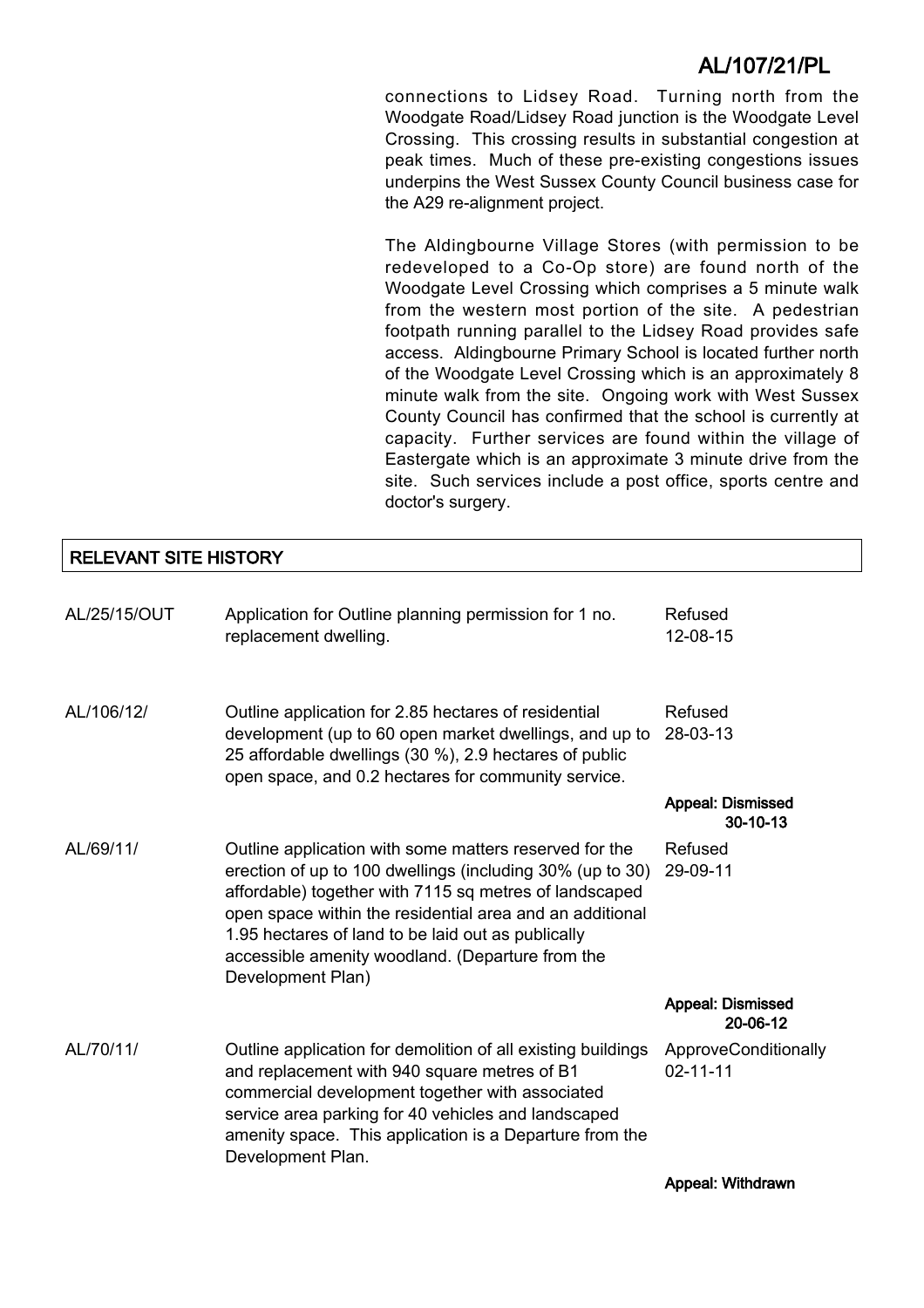|               |                                                     | ALTUNZ IPL<br>$12 - 01 - 12$       |
|---------------|-----------------------------------------------------|------------------------------------|
| AL/107/08/    | Outline Application for 3 no. replacement dwellings | Refused<br>17-03-09                |
| AL/24/03/     | New access road to serve Woodgate Centre.           | ApproveConditionally<br>02-05-03   |
| AL/108/21/ESO | Request for Screening Opinion for 180 dwellings.    | <b>ES Not Required</b><br>28-10-21 |

 $\frac{1}{4}$ 

The previous refusals and subsequent appeals on the site took place prior to the allocation of the site in the Arun Local Plan and the adoption of the Plan. The proposal needs to be considered as part of the BEW allocation and in the context of the Framework Masterplan.

### REPRESENTATIONS

ALDINGBOURNE PARISH COUNCIL:

Infrastructure - General principle of development on site in accordance with development plan. Concerned about existing services and facilities in the Parish operating over capacity and need for infrastructure to be delivered in a timely way to mitigate impact of development. Infrastructure requirements set out by WSCC and National Highways will need to be addressed.

Sustainable Transport - Proposal does not remedy existing limited provision for cyclists who will be reliant on existing A29, contrary to requirement to encourage shift from private car use. Insufficient information on pedestrian and cycle connections to routes north and east of the site and within the site. Contrary to GA2.1 and GA2 of the Aldingbourne Neighbourhood Plan (ANP) as it doesn't provide upgrades and connections to path 296.

Wider Transport Impacts - Insufficient information to rule out harmful impacts upon the local and strategic highway network - specific concerns about junction between Woodgate Road and existing A29 prior to new A29. Concerns about traffic modelling and footway widening. No significant development should be undertaken until the new A29 has been constructed.

Biodiversity - Insufficient information on protected species and lack of survey work, contrary to EH12 of the ANP.

Lighting - Lighting assessment fails to reflect ecological sensitivities or set out how light from windows will be controlled or reduced.

Design/ Layout - Does not preserve the identity of the village due to scale and design quality. No precedent for 3 storey flats in the locality. 2.5 and 3 storey units are out of character and scale with immediate area. Weatherboarding should be traditional material. Weatherboarding not a material that is defined in Design Guide as a material that defines character of Arun District. Dwellings have wide spans, bulky complex rooflines - top heavy, suburban form. Steep pitches and blank facades also not compliant with Design Guide (p90). Prevailing roof forms are simple with double pitched gable ends or hipped roofs. High pitch angles should not be used. Tree planting has not been integrated with the development and layout and density doesn't have regard to page 52 of the Design Guide. It fails to meet objectives of the Arun Design Guide and BEW Masterplan - not a high quality development.

Policing Service - Support the need for meeting the requirements set out in the Sussex Police response.

15 representations were received raising the following issues: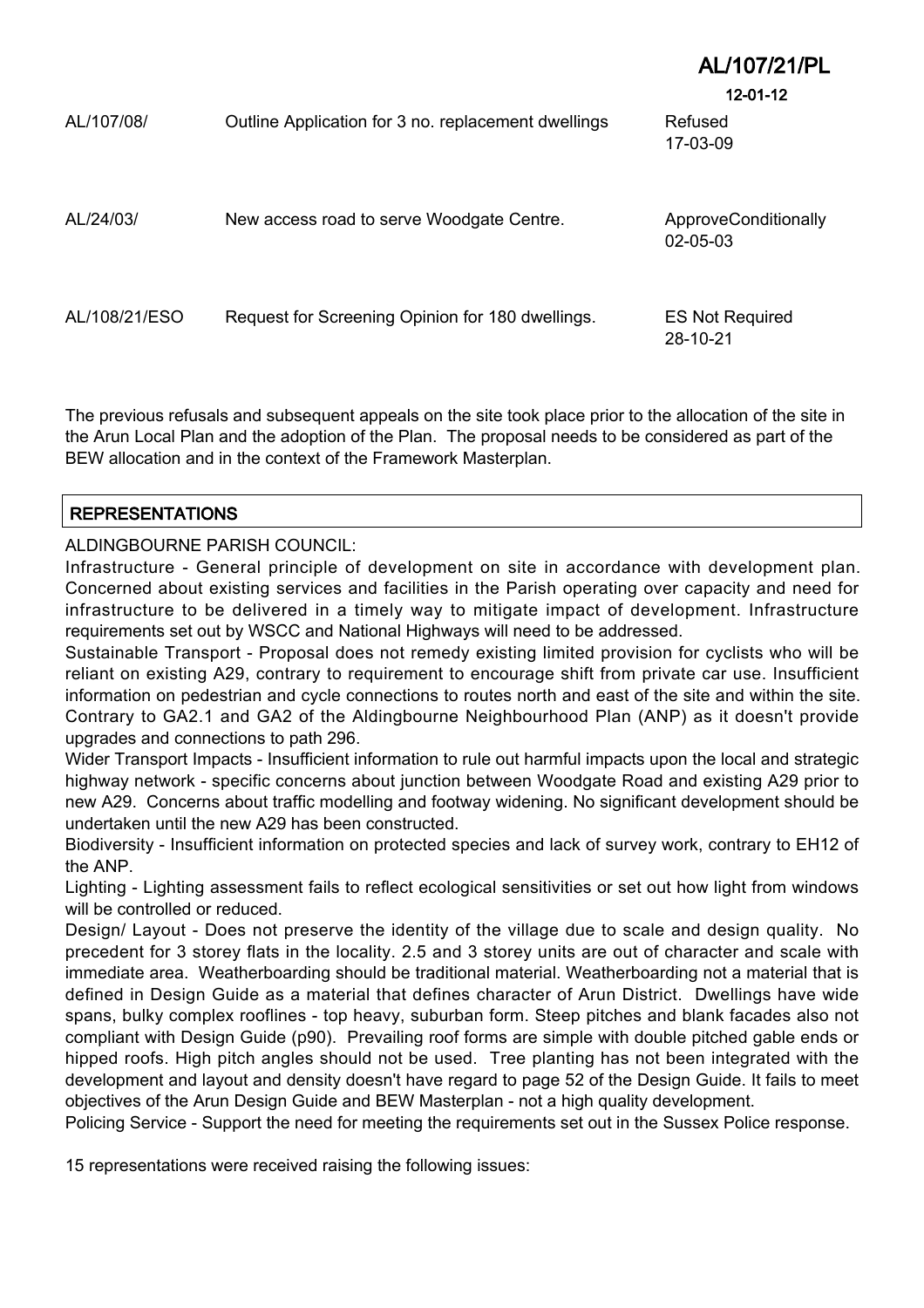Traffic and highway safety:

- Woodgate Road too narrow with cars and vans parked
- Junction with A29 dangerous, made worse by parked cars
- Road unsafe due to traffic, additional housing will worsen situation
- Not enough room for proposed footpath at the A29 end
- Accident occurred recently

- Woodgate Road unsuitable for construction vehicles and lorries to pass parked cars, leading to safety risks

- Access to Woodgate Close if roadworks occur on Woodgate Road

- Vehicles accessing Woodgate Road from the north have to wait just off the A29 or on the A29 before driving into Woodgate Road - no proposed mitigation for this situation

- Disagree with Transport Assessment conclusion re severity of parking issue and lack of safety issues
- Car parking in Woodgate Close would cause an obstruction for wheelchair users in the Close and Road
- Site should be accessed from the east when the wider site comes forward

- Emergency access onto Oak Tree Lane not discussed with residents who maintain the Lane and unsuitable

- Loss of grass verge would have environmental impact and need for dropped kerbs would make walkway uneven.

- Access to Woodgate Centre should remain from Oak Tree Lane
- Oak Tree Lane should be used to access the site.

- Impact on privacy and safety due to increased pedestrian and cycle access to the rear of Ryefields Farmhouse, locked six foot high gate should be installed to prevent access to Oak Tree Lane

- Concern that fire and refuse vehicles won't be able to access neighbouring property as they turn in Woodgate Centre vard.

Flooding:

- Land floods regularly

Pollution:

- Noise pollution
- Air pollution will lead to health risk
- Condition to restrict construction hours required to limit disturbance

### Design:

- Houses will overshadow the existing bungalows
- Rural nature of local villages being eroded by residential development.
- Greenfield site/ loss of countryside.
- Overdevelopment of the village

### Infrastructure:

- Local amenities unable to support increased residents (schools, doctors, foul drainage)

### Ecology:

- Will destroy wildlife habitat
- Trees and site support a variety of wildlife and bat feeding habitat
- Ecology survey underestimated amount of slow worms on the site and adders also present
- Trees have been removed adjacent to A29

### Other:

- Upheaval from extra traffic and pollution will impact on mental health of existing residents

- Services to neighbouring property to the north run under the site to Woodgate Road, seeking condition to ensure that services are not disrupted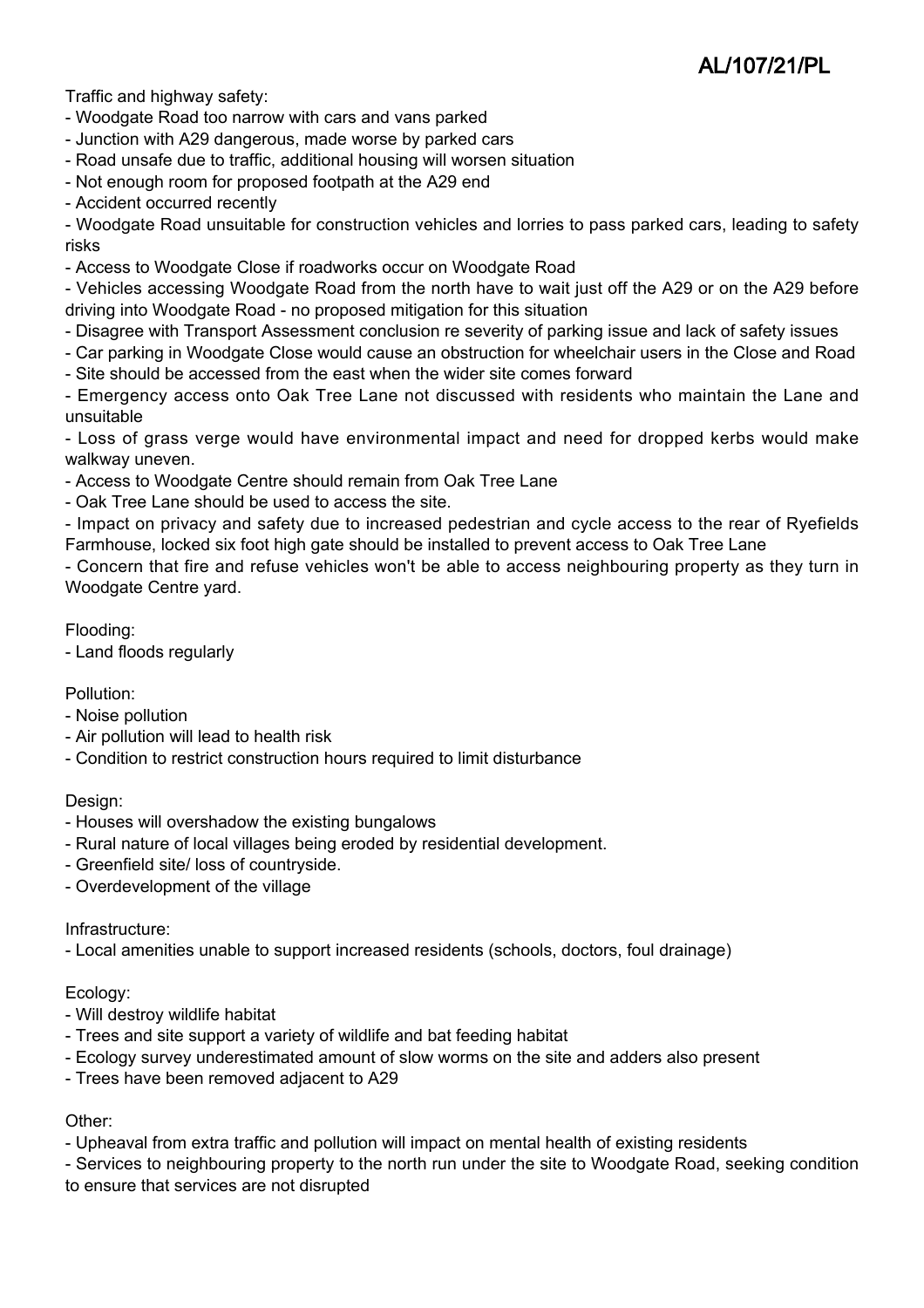- Neighbour to the north also seeking fence along joint boundary to ensure privacy and reduce dust and noise pollution

- Prime agricultural land

- Comments received from Southern Consortium raising concerns about early parcels using up new primary school capacity, a lack of agreement between the parties in relation to the bridge specification and cost proportionate contributions, and mechanisms for covering any uplift in costs and safeguarding sufficient land. Also want to ensure provisions to allow access and service to the Southern Consortium land to the north.

1 representation was received which commented:

- Support the need for new housing

### COMMENTS ON REPRESENTATIONS RECEIVED:

The right of access onto Oak Tree Lane is a private matter.

### **CONSULTATIONS**

### CONSULTATION RESPONSES RECEIVED:

### ECOLOGY: No objection

Lighting strategy sufficient to minimise impact on bats. Conditions to secure: mitigation proposed in Ecological Impact Assessment (EIA) (Oct 2021) for bats; hedgerow retention and enhancement; bat box provision; further surveys if any trees with bat roost potential need to be removed. Nesting birds: conditions and informatives to ensure works outside bird breeding season and checks for nests, plus bird box provisions. Conditions to secure measures in Ecological Impact Assessment through CEMP for water voles and european eels. Precautionary approach to reptiles is satisfactory. Precautionary approach to hedgehogs should be put in place with hedgehog box provision. Enhancements in EIA are suitable and should be shown on landscaping strategy. Full details of habitats and enhancements onsite and their management will need to be included in the Construction Environmental Management Plan (CEMP) and Landscape Management Plan (LEMP).

### NATURAL ENGLAND: No objection

General advice provided on protected species and other natural environment issues. In relation to European sites (Duncton to Bignor Escarpment Special Area of Conservation (SAC) and Singleton and Cocking SAC, agree with ADC Appropriate Assessment conclusions, that the proposal can be screened out from further stages of assessment because significant effects are unlikely to occur.

### WSCC FIRE AND RESCUE: No objection

Condition required to secure details of fire hydrants locations.

### WSCC LOCAL HIGHWAY AUTHORITY:

First response: Further information required in respect of off-site highways work, foot and cycle bridge, connection to other sites within the adjacent BEW Strategic Land Allocation, public transport provision, off-site cycle works, modelling, cycle parking, Travel Plan and S106 contributions.

Second response: Further information required in respect of access design details. Comments provided on width of cycle path - provision of 2.5m shared footway/cycleway by no.4 Woodgate Road may require removal of garden hedge. Comments provided on securing provision of the east-west foot and cycle bridge - would require it is constructed at specific time when both sides of the bridge require the link. To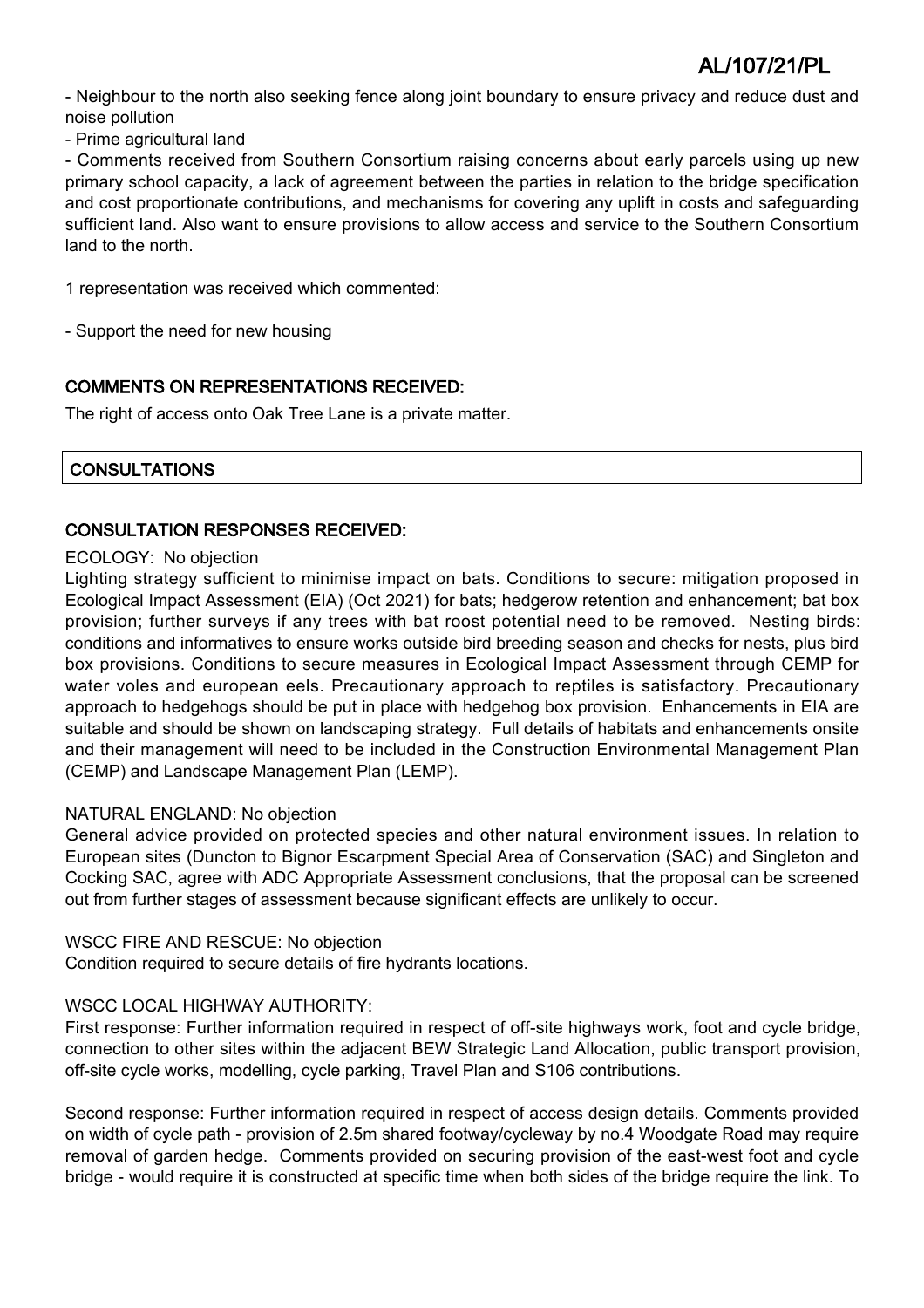be secured through S106 Agreement. No ransom strips should be retained to ensure non-motorised connectivity with adjacent BEW land. Parking to be secured by condition (EV, car, cycle).

Third response: No objection subject to S106 agreement securing highway works, walking and cycling route and bridge over Lidsey Rife, bus service and associated infrastructure improvements, provision for A29/B2233 War Memorial roundabout interim junction improvement (if A29 realignment phase 1 not implemented), Travel Plan and monitoring fee, car club contribution and spaces, proportional contributions to strategic highway improvements and Infrastructure Delivery Plan requirements. Also, subject to conditions.

### NATIONAL HIGHWAYS: Holding response - further information required.

Request further information on traffic model including trip generation and assignment methodology. Upon review of the requested further information, capacity assessment of the SRN may be required in accordance with DfT Circular 02/2013. Contribution of £53,700 required to mitigation impact on A27 junctions (based on a proportion of 3,000 dwellings).

### WSCC INFRASTRUCTURE:

Contributions required towards Early Years, Primary, SEND/SSC, Secondary School, Further Secondary, Tier 7 library, fire and rescue (full details set out in Report).

### Updated response: Objection

Objection due to the lack of an allocated or secured site for a new secondary school and due to the lack of capacity for primary school pupils and uncertainty over the delivery of the new primary school in the strategic allocation.

### DRAINAGE: Further information - holding objection

Agree that infiltration not suitable. Drainage should be masterplanned for BEW development to prevent unnecessary connections to foul sewer. Further information needed on future flood zone extent and proposed elevation of the pond, which is close to flood zone 2/3. Revised surface water drainage scheme required. If minded to approve, FRA and drainage strategy should not be listed and conditions should be applied.

Further comments: Concern that outfall would conflict with landscaping plan. Revised landscaping plans still show trees in close proximity to lined swales and basins. Drainage details and landscape details need to be secured together.

### LEAD LOCAL FLOOD AUTHORITY: No objection

Site at low risk from surface water flooding, with higher risk on eastern boundary in association with the Lidsey Rife. High risk of groundwater flooding based on modelled data. Lidsey Rife along eastern boundary - development free buffer zones should be included and consent for any works secured. FRA and Surface and Foul Water Management Strategy proposes SUDs to control surface water, to be agreed with LPA.

### ENVIRONMENT AGENCY: No objection

Planning conditions recommended to secure remediation strategy; verification report; restricting the use of infiltration of surface water; controlling disturbance of the aquifer.

### SOUTHERN WATER:

Exact location of the sewer crossing the site to be determined prior to layout being finalised. Advice on protecting sewer pipe provided. Diversion proposals should be approved by Southern Water and condition recommended to protect sewer. Any mitigation for increased risk of foul flooding from the sewer network will be provided by Southern Water, which should be aligned with occupation of the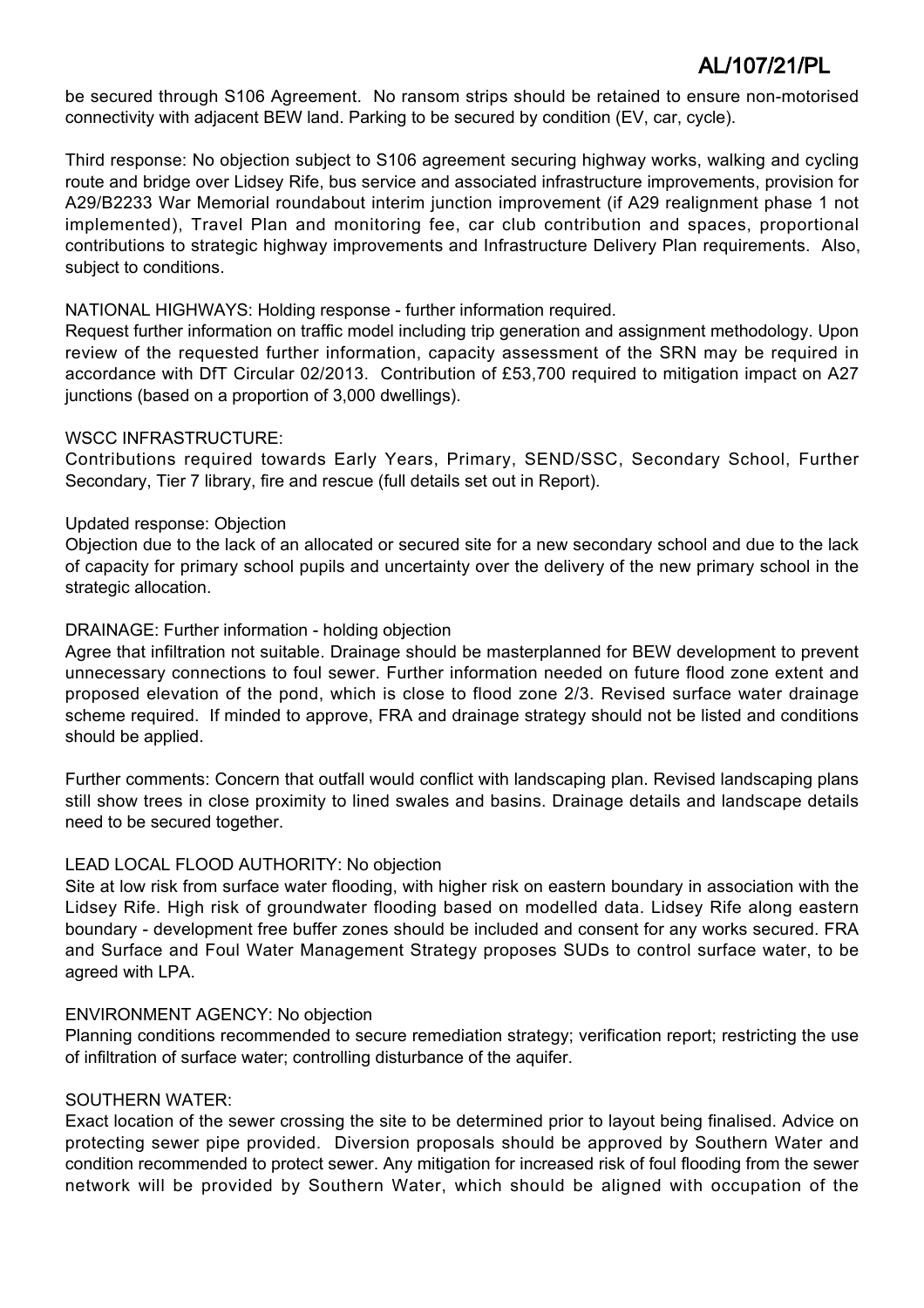development. Some occupations may be possible prior to reinforcement works. Condition requiring phasing and implementation to align with delivery of network reinforcement.

### ENVIRONMENTAL HEALTH: Further information

No objection re: contaminated land. Ground investigation carried out is satisfactory. Conditions recommended to secure further monitoring on site to inform comprehensive risk assessment for the site.

Air Quality: Conditions to limit construction and demolition hours; secure electric vehicle charging; Construction Management Plan. Noise - further information required, plus condition to require scheme to protect early occupiers from noise and vibration. Condition to ensure noise from electricity sub-station so no adverse effects on residential properties.

### Further response: No objection:

Additional information provided on noise is satisfactory subject to conditions securing mitigation measures.

### CONSERVATION OFFICER: No objection

Response identifies a number of listed buildings, locally listed buildings or structures of character, and the Church Lane Conservation Area as being in close proximity to the application site. The location of the site south of the railway and some distance from the heritage assets, plus partial screening means that there is no perceived inter-visibility between the site and the heritage assets and does not form part of their setting. The development would not cause harm to the setting of the heritage assets.

### ARCHAEOLOGY: No objection

Standard condition to secure further archaeological investigation.

### GREENSPACE: No objection

High quality oak and other trees require protection and retention, some have been allowed for in the central POS. Onsite provision required for POS, play and green infrastructure, with contributions towards playing pitches, sport, leisure, pools, halls, allotments and ancillary facilities. Consideration needs to be given to siting of the play area into the open space within the flood zone. The POS should also provide a connection to the Lidsey Rife Linear Park. The SPD requirement of 14,850m2 of POS has been met. Advice provided on POS connectivity, and use of POS for buffers to help create a sense of place. Pathways should be all weather and accommodate pedestrian and wheeled users and connect within and beyond the site. Proposals indicate a LEAP/NEAP scheme for play plus a LAP within the central open space. Advice given that SUDs should be excluded from POS calculations. Impact on location requires landscape mitigation to screen and soften the development. Detailed landscape scheme will be required, and improvements made to existing green boundaries. Additional details will be needed on landscaping at plot specific level as well as proposed future management of the scheme.

### SUSSEX POLICE: No objection

Contribution of £27,257.87 towards the cost of policing new growth from the application. Advice provided on secure by design principles. Outward facing dwellings provide good active frontage and parking should leave street layout free and unobstructed. Play areas should be overlooked and have railings. Bollard lighting not appropriate.

### HOUSING STRATEGY AND ENABLING MANAGER: No objection

Provision of 53 affordable dwellings complies with 30% requirement. Tenure split of 75% rented and 25% intermediate also met.

### ECONOMIC DEVELOPMENT: No objection

Wish to see an Employment and Skills Plan provided for the development.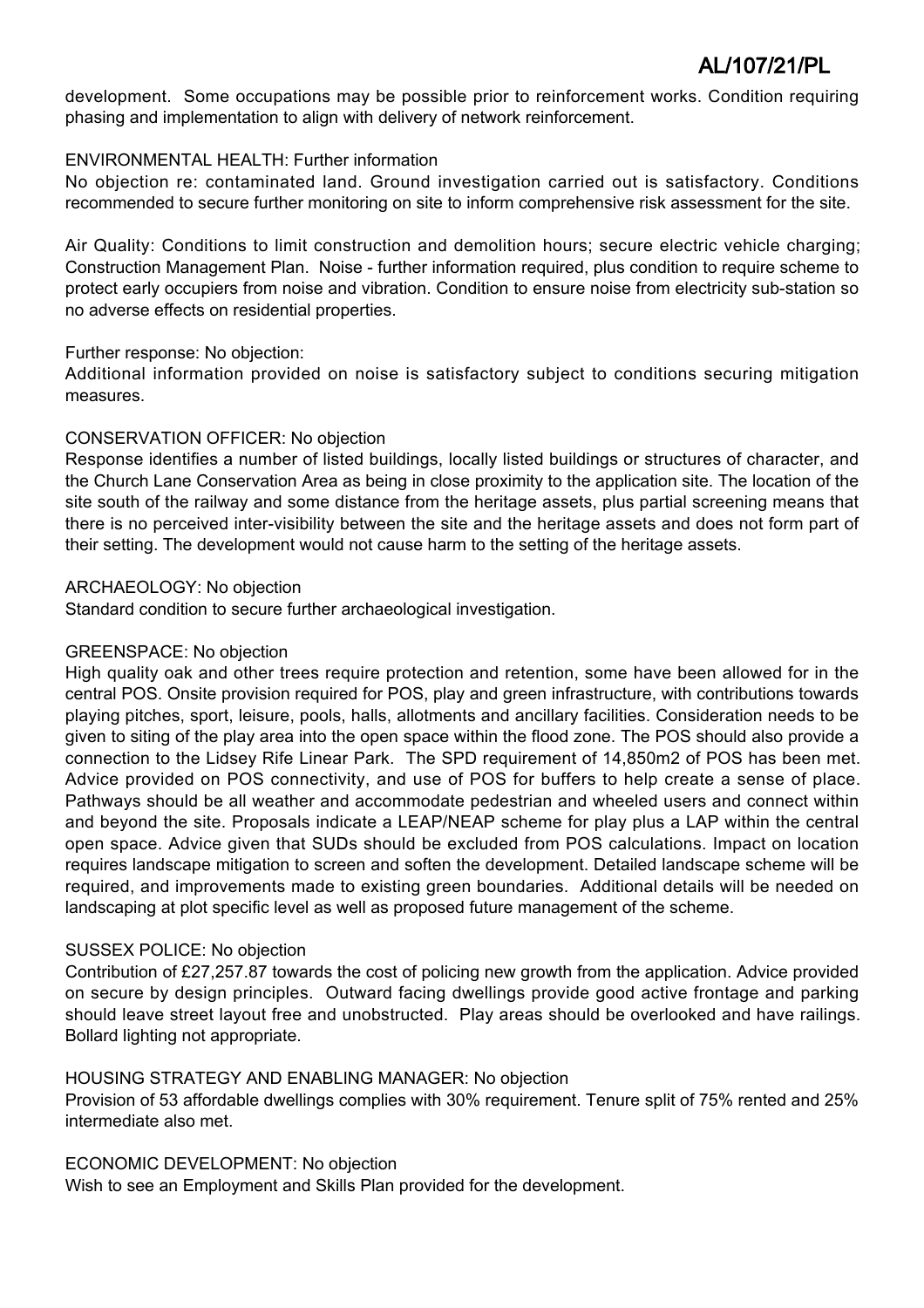STRATEGIC PROJECTS AND DEVELOPMENT - Leisure contributions required towards sports halls/flexible activity space (£71,498), Health and fitness (£22,400), Swimming pools (£79,083) and Public Art (£6,930).

NHS/CCG: Request a contribution of £231,771 towards the Croft Surgery new build.

### COMMENTS ON CONSULTATION RESPONSES:

Comments noted and addressed in Conclusions

### POLICY CONTEXT

Strategic Housing Allocation SD5: Barnham, Eastergate, Westergate

### DEVELOPMENT PLAN POLICIES

[Arun Local Plan 2011 - 2031:](https://www.arun.gov.uk/adopted-local-plan)

|                                                                   | AHSP2              |                    | AH SP2 Affordable Housing                                     |
|-------------------------------------------------------------------|--------------------|--------------------|---------------------------------------------------------------|
| DDM <sub>1</sub>                                                  |                    |                    | D DM1 Aspects of form and design quality                      |
|                                                                   |                    |                    | ENVDM4 ENV DM4 Protection of trees                            |
|                                                                   | ENVDM5             |                    | <b>ENV DM5 Development and biodiversity</b>                   |
| HDM1                                                              |                    | H DM1 Housing mix  |                                                               |
|                                                                   | HERDM1             |                    | <b>HER DM1 Listed Buildings</b>                               |
|                                                                   |                    |                    | <b>HERDM3</b> HER DM3 Conservation Areas                      |
|                                                                   | HERDM6             |                    | HER DM6 Sites of Archaeological Interest                      |
| HSP1                                                              |                    |                    | HSP1 Housing allocation the housing requirement               |
| HSP <sub>2</sub>                                                  |                    |                    | H SP2 Strategic Site Allocations                              |
|                                                                   | HSP <sub>2</sub> C | H SP2c Inland Arun |                                                               |
|                                                                   | OSRDM1             |                    | Protection of open space, outdoor sport, comm& rec facilities |
|                                                                   | QESP1              |                    | QE SP1 Quality of the Environment                             |
|                                                                   | SDSP1              |                    | SD SP1 Sustainable Development                                |
|                                                                   | SDSP1A             |                    | SD SP1a Strategic Approach                                    |
|                                                                   | SDSP <sub>2</sub>  |                    | SD SP2 Built-up Area Boundary                                 |
| TDM1                                                              |                    |                    | T DM1 Sustainable Travel and Public Rights of Way             |
| TSP1                                                              |                    |                    | <b>T SP1 Transport and Development</b>                        |
| WDM1                                                              |                    |                    | W DM1 Water supply and quality                                |
|                                                                   | WDM <sub>2</sub>   | W DM2 Flood Risk   |                                                               |
|                                                                   | WDM3               |                    | W DM3 Sustainable Urban Drainage Systems                      |
| WSP1                                                              |                    | W SP1 Water        |                                                               |
| Aldingbourne Neighbourhood Plan 2019-31 Policy<br><b>EH10</b>     |                    |                    | 'Unlit Village' status                                        |
| Aldingbourne Neighbourhood Plan 2019-31 Policy<br>EH <sub>2</sub> |                    |                    | Green infrastructure and eco systems.                         |
| Aldingbourne Neighbourhood Plan 2019-31 Policy<br>EH <sub>4</sub> |                    |                    | Protection of watercourses                                    |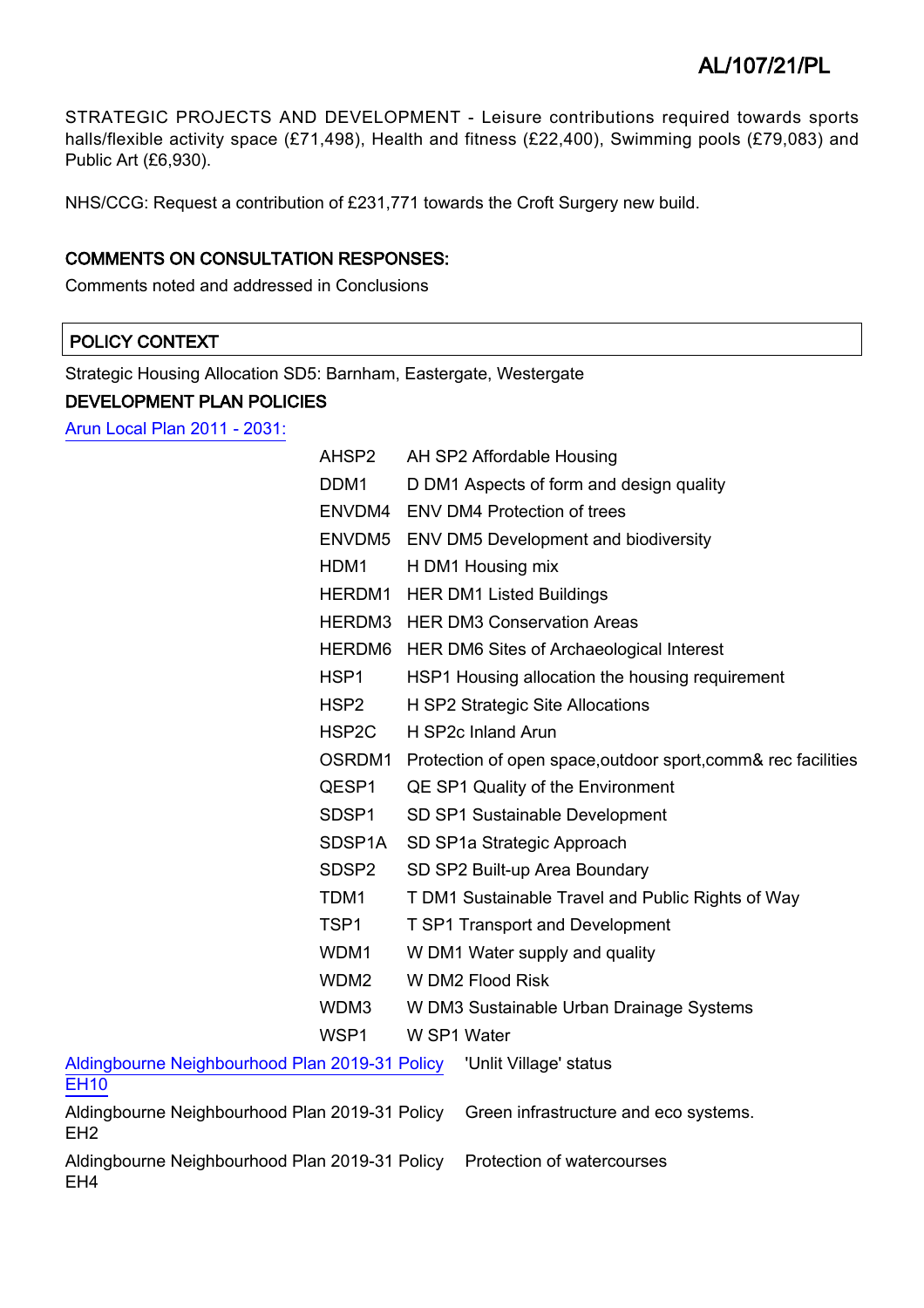| Aldingbourne Neighbourhood Plan 2019-31 Policy<br>EH <sub>6</sub> | Protection of trees and hedgerows |
|-------------------------------------------------------------------|-----------------------------------|
| Aldingbourne Neighbourhood Plan 2019-31 Policy<br>GA <sub>2</sub> | Footpath and cycle path network   |
| Aldingbourne Neighbourhood Plan 2019-31 Policy<br>GA <sub>3</sub> | Parking and new developments      |

### PLANNING POLICY GUIDANCE:

|                                       | NPPDG             | <b>National Design Guide</b>               |  |
|---------------------------------------|-------------------|--------------------------------------------|--|
|                                       | <b>NPPF</b>       | <b>National Planning Policy Framework</b>  |  |
|                                       | NPPG.             | <b>National Planning Practice Guidance</b> |  |
| <b>SUPPLEMENTARY POLICY GUIDANCE:</b> |                   |                                            |  |
|                                       | SPD <sub>11</sub> | Arun Parking Standards 2020                |  |

### POLICY COMMENTARY

The Development Plan consists of the Arun Local Plan 2011 - 2031, West Sussex County Council's Waste and Minerals Plans and Made Neighbourhood Development Plans.

The Aldingbourne Neighbourhood Development Plan (ANP) was reviewed in 2020. Following successful Examination by an Inspector, the reviewed Neighbourhood Development Plan was adopted by Arun District Council on 14 July 2021. Relevant NP policies have been taken into account and are addressed in the below report.

### DEVELOPMENT PLAN AND/OR LEGISLATIVE BACKGROUND

Section 38(6) of the Planning and Compulsory Purchase Act 2004 states:-

"If regard is to be had to the development plan for the purpose of any determination to be made under the planning Acts the determination must be made in accordance with the plan unless material considerations indicate otherwise."

The proposal is located in a Strategic Allocation within the built-up area boundary in accordance with the Development Plan. The Council has an endorsed Framework Masterplan which the submitted development accords with. The development makes provision for the necessary infrastructure and therefore comprises comprehensive planning.

Section 70(2) of the Town and Country Planning Act 1990 (as amended) provides that

(2) in dealing with an application for planning permission the authority shall have regard to -

(a) the provisions of the development plan, so far as material to the application,

(aza) a post examination draft neighbourhood development plan, so far as material to the application,

- (b) any local finance considerations, so far as material to the application, and
- (c) any other material considerations.

### OTHER MATERIAL CONSIDERATIONS

It is considered that there are no material considerations to be weighed in the balance with the Development Plan.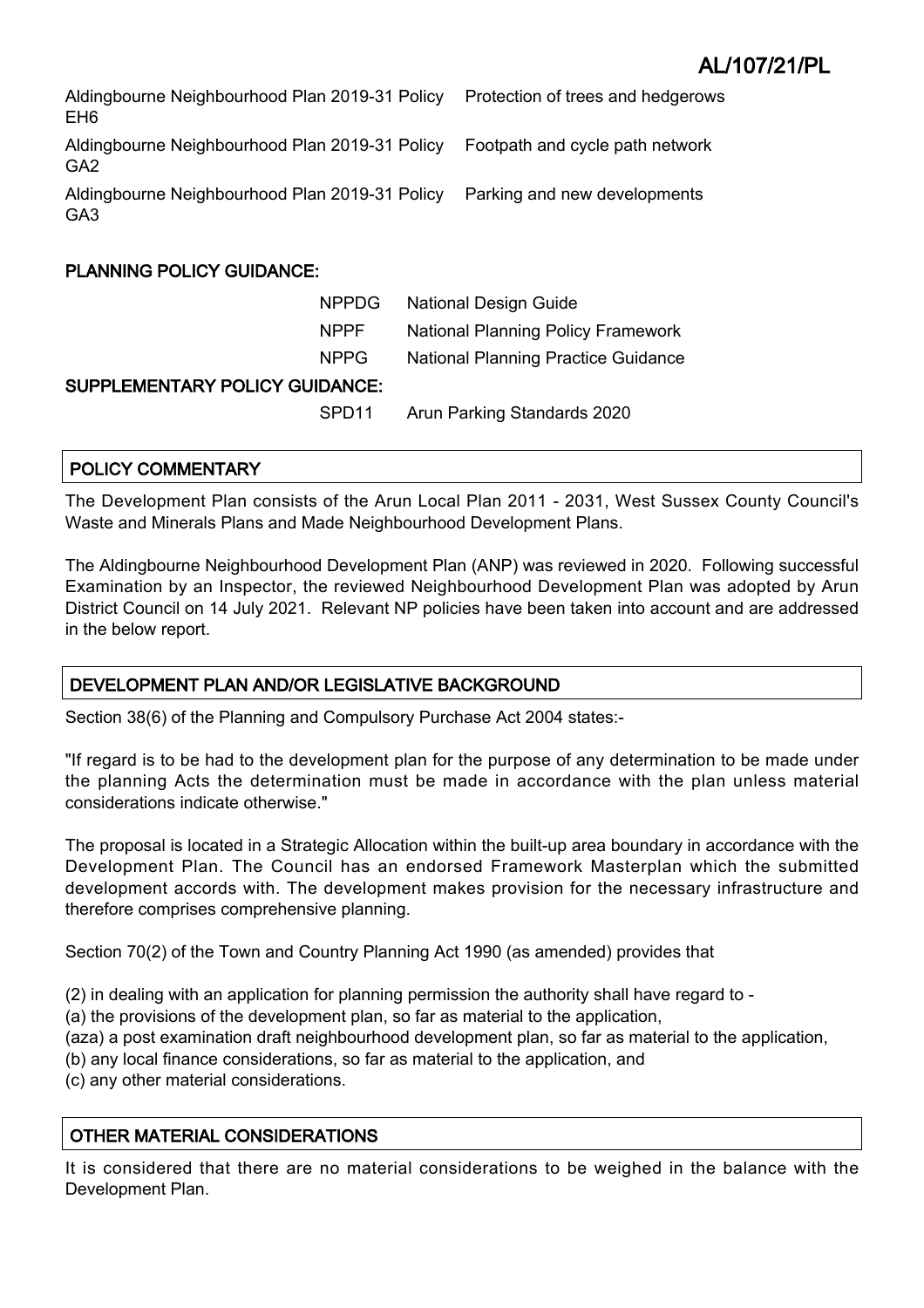### **CONCLUSIONS**

### 1. PRINCIPLE

Arun Local Plan (2011 - 2031)

Policy SD SP1a sets out the strategic approach of the plan, which includes providing for the housing needs of the community by delivering 20,000 homes of an appropriate scale and tenure. Policy H SP1 sets out the overall provision of at least 20,000 new homes through the Local Plan phased over the plan period to 2031. The policy allocates strategic housing sites which includes the allocation for Barnham/Eastergate/Westergate ('BEW') (site reference SD5) for 2,300 dwellings (within the Plan period).

Policy H SP2c 'Inland Arun' provides the detailed requirements for BEW site, including that the site as a whole will deliver up to 3,000 dwellings in total and at least 2,300 within the plan period. The application site is within this allocation and would deliver 180 of the required number of dwellings. The policy requires the allocation to provide key infrastructure including a new local centre, new retail, commercial and community facilities, a new Tier 7 library facility and healthcare facilities to serve BEW and Fontwell. New transport requirements include a re-aligned A29 route with a bridge over the railway to the east of the current Woodgate crossing combined with improved access to Barnham railway station, bus services and cycle links. The requirements also include a new two-form entry primary school, a one form entry primary school (expandable to two forms) and nursery places, in addition, 2 new sports pitches with changing facilities and new employment provision.

A series of High Level Development Principles for the BEW allocation were endorsed by the Council in 2020, followed by the endorsement of a Masterplan for the allocation by Development Control Committee on 25th November 2020 (subject to the submission of a Phasing and Infrastructure Delivery Plan). On the basis of this allocation, and following from the endorsement of the Framework Masterplan, the principle of residential development is considered to be acceptable.

Policies H SP2 and H SP2c of the Arun Local Plan set out criteria against which development should accord with. Notwithstanding the acceptance of the principle of development, to deliver a Masterplanned site, conformity with these criteria should be met which is considered below.

Aldingbourne Neighbourhood Development Plan (ANP) 2021

The Built Up Area Boundary in the ANP has been updated to include this site as part of the BEW allocation, therefore the principle of residential development also complies with the ANP.

The application was discussed at the BEW Advisory Group meeting in January 2021, July 2021 and February 2022. Comments included: support for bungalows; mixed views on design; concerns about access from Woodgate Road; request for consideration of Community Land Trust; query re play areas as not shown on plan; clarity over cycleway crossing Rife; concern about traffic prior to A29 realignment and queues at level crossing and securing electric vehicle charging provision. These issued are considered below.

### ENVIRONMENTAL STATEMENT

Development of the scale, type and character proposed has been screened to determine whether it constitutes EIA development under the Town and Country Planning (Environmental Impact Assessment) Regulations (see reference AL/108/21/ESO); resulting in the issuing of a negative screening opinion (i.e. the development proposed was not EIA development). Therefore, this application does not require an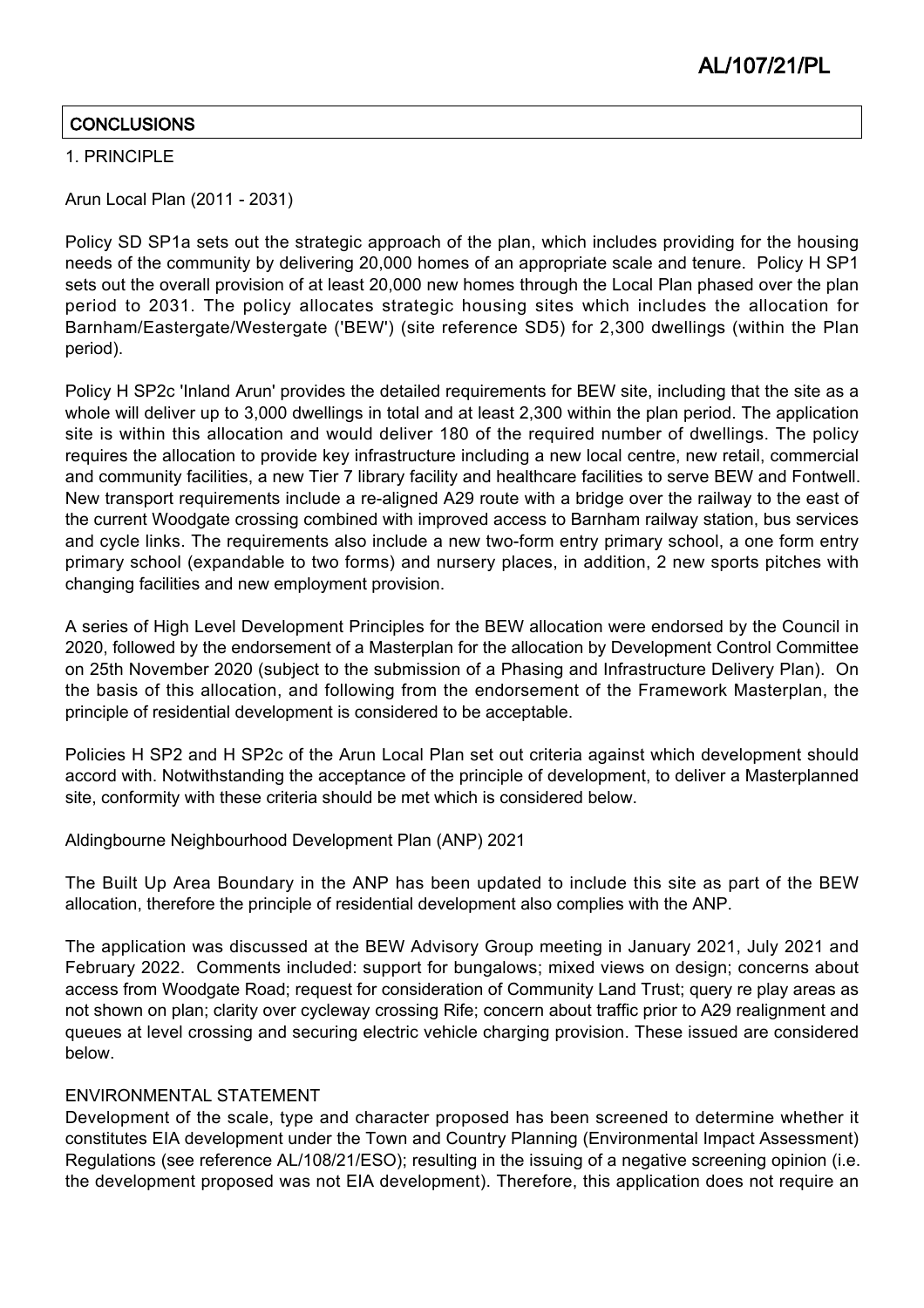Environmental Statement.

### 2. HOUSING MIX, STANDARDS, AND AFFORDABLE HOUSING PROVISION

The housing mix of market units is: 49 x 2 bed, 54 x 3 bed and 24 x 4 bed properties (127 total). The affordable rented housing mix is 9 x 1 bed, 19 x 2 bed, 10 x 3 bed, 2 x 4 bed (40 total). The affordable intermediate mix is  $6 \times 1$  bed,  $3 \times 2$  bed,  $3 \times 3$  bed and  $1 \times 4$  bed (13 total). The overall affordable housing provision is 30% which meets the policy requirements, with a policy complaint tenure split of 75:25 rented/intermediate. The mix of market dwellings broadly accords with the Updated Housing Needs Evidence (2016) providing the majority of dwellings as 2 and 3 beds. The affordable rented mix is lower on 1 bed units and provides more 2 and 3 bed units. This is balanced out overall by the intermediate tenure which provides more than the recommended 1 bed units. The affordable housing is provided evenly across the site and not clustered and is indistinguishable from the market units. However, following the adoption of the Interim Policy on First Homes, the tenure split will now need to include First Homes. This will be included in the S106 Agreement, which will include the submission of a revised Tenure Plan.

Policy H SP2 of the Arun Local Plan requires the consideration of an area for custom and self-build homes, as well as gypsy and traveller pitch provision. Neither custom or self-build or gypsy and traveller pitches are included in the development. The applicant has submitted a statement which states that the location, size and character of the site would not lend itself to the inclusion of gypsy and traveller pitches. In considering custom and self-build they raised concerns about the affordability, lack of convenience and suitability of the location. This part of the BEW allocation has a more traditional character to reflect the surrounding context and this, combined with the size of the site reduces the compatibility with potential self-build and/or custom build homes and for gypsy and traveller pitches. Weight is also given to the ability of the site to deliver housing relatively quickly which will help with the supply of housing. The lack of custom and self-build homes and gypsy and traveller pitches is outweighed by the benefits of expedient housing delivery on this site.

The homes comply with the Nationally Described Space Standards and 49 dwellings meet the M4(2) Accessible and Adaptable dwelling standards and 3 dwellings (bungalows) meet the M4(3) Wheelchair Accessible standard. The ADC Guidance on Accommodation for Older People seeks to secure 50% of units to M(4)2 standard and 6 units to M4(3) standard for a site of this size, as well as making provision for bungalows and ensuring the dwellings. The provision of 49 dwellings at M4(2) is under the 50% requirement (90 dwellings), and the M4(3) provision is 3 units short. As these dwellings are shown on the Tenure Plan, a revised plan showing these units will be secured by condition.

The Arun Design Guide SPD recommends a minimum garden depth of 10.5m. A Garden Depth plan has been provided which demonstrates that all of the properties meet the minimum requirement. The gardens are largely regular in shape. The majority of the flats have balconies which are 3sqm - in accordance with the recommended size in the Arun Design Guide SPD. The only house type which does not comply is the flats over garages (FOG), which lack any private external amenity space, however, this is a minor departure which would not, on its own, be sufficient to justify a refusal reason. With the exception of some flats and the FOG units, the scheme complies with the external space standards set out in the Arun Design Guide SPD.

Overall, the scheme provides for 30% affordable housing, in an acceptable built form and layout, in accordance with Policy AH SP2 of the Arun Local Plan. The development would provide for a range of housing types that broadly reflects the District Council's needs in accordance with Policy H DM1 and AH SP2. The scheme is not in accordance with the Guidance on Accommodation for Older People as it falls short on Accessible and Adaptable and Wheelchair Accessible dwellings. The weight to be given to the Guidance is limited and in this instance the shortfall in provision is outweighed by the valuable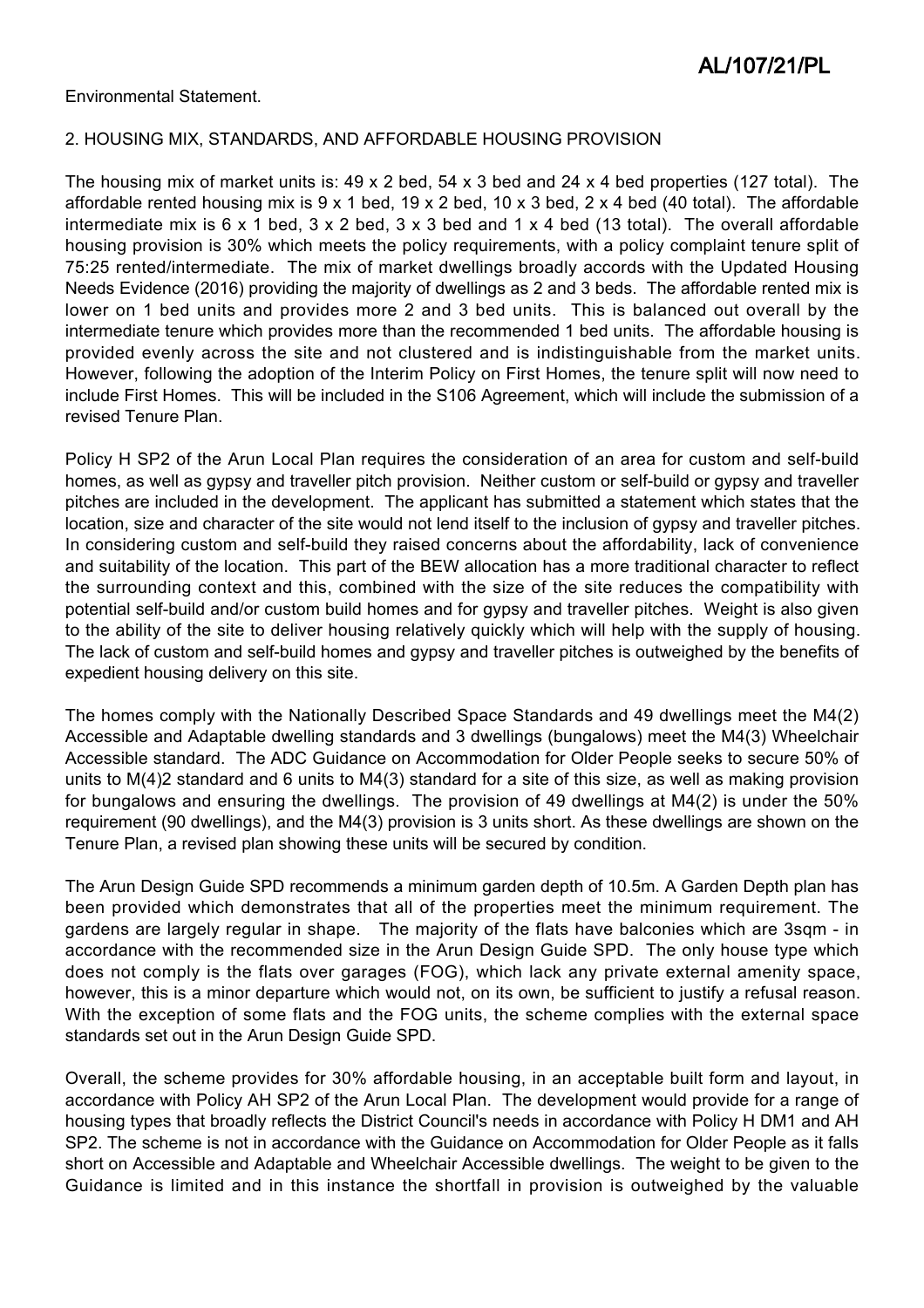contribution that the 180 dwelling would provide towards the Council's planned housing targets and housing land supply. The proposals, in terms of housing mix, accords with Policies H DM1, H SP1 and H SP2c of the Arun Local Plan and Policy H4 of the Aldingbourne Neighbourhood Development Plan.

### 4. HIGHWAYS, TRANSPORT AND PARKING

Impact on local and strategic road network and mitigation:

The Transport Assessment (TA) has assessed the junctions which would be impacted by the proposed development. The proposal would generate 80 two-way movements in the AM peak and 85 two-way movements on the PM peak. The TA included modelling of a future 2038 scenario, when the BEW allocation and A29 realignment are complete, as well as 2021 Present Day and 2024 Interim Year scenarios. As there is the potential for an additional 44 units to come forward on the parcel to the north of the site, the impact of this was included in the modelling. The results showed that currently, without the development, all junctions except the A29 War Memorial roundabout (Fontwell Avenue arm) operate within capacity, with the War Memorial junction over capacity in the weekday PM peak. The Woodgate Crossing also operates with queues in the AM and PM peaks, with queues of between 25 and 50 vehicles in peak periods. This would result in an additional 2 vehicles on average being added to Woodgate Road. The applicant has provided a drawing to demonstrate how Woodgate Road would operate in these situations - which the Local Highway Authority is satisfied with. The interim year scenarios showed that with the development the traffic impacts would be negligible or minor at worst. The TA concluded that the impacts with the development in place are not sufficiently significant or severe as to require interim mitigation in advance of the delivery of Phase 1 of the A29 re-alignment. The 2038 scenario with the development is improved through the delivery of the re-aligned A29. The LHA agree that the increases on the junctions and the queues at the Woodgate Railway Crossing for the 2038 scenario are not severe, but that should first occupations take place before Phase 1 of the A29 realignment provision should be made in the S106 Agreement for improvements at the War Memorial roundabout to accommodate additional traffic generated by the proposal.

In terms of the impact on A27 junctions, additional information from the applicants was submitted to National Highways (NH) for review and they are now satisfied that subject to an appropriate contribution towards the A27 mitigation required by the Arun Local Plan, the development proposals will not materially affect the safety, reliability and or operation of the strategic road network (SRN).

An Accident Review concluded that there are no existing highway safety issues requiring remedial action and that the development would not have a material impact on the level of accident risk on the road network. A Road Safety Audit of the proposals has been carried out and the recommendations taken into account.

In order to mitigate the impact of the development, proportional contributions have been secured towards the strategic mitigation for the strategic and local road network (as identified in the Arun Transport Study Enterprise Bognor Regis Report, 2017) through the S106 Agreement, as listed in the Heads of Terms document. All of the highway contributions have been calculated as a proportion of the full 4,300 dwellings in the masterplanned area, rather than the 3,000 set out in the LHA and NH responses. This is to ensure that the per dwelling contribution is correct when considered against the full number of dwellings for the masterplanned area.

Access and on-site road infrastructure:

The site is accessed through an extension to Woodgate Road, which is used by residents for on-street parking. This has been raised as a concern relating to the safety of increased traffic exiting and entering onto the A29. A parking survey was carried out which concluded that the impact of on street parking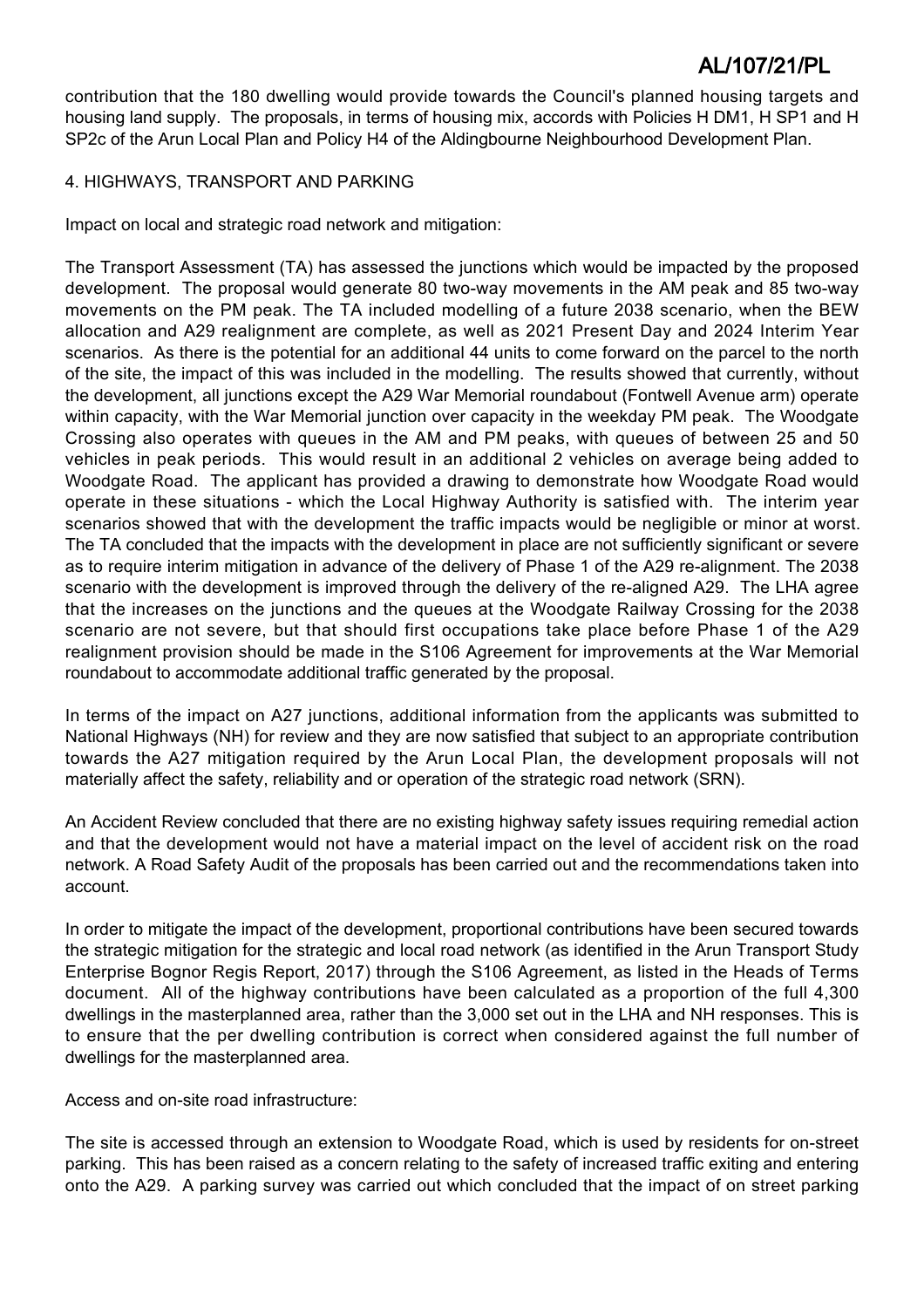would not cause any safety issues or impair the operation of the junction with the A29. An emergency access would be provided through Oak Tree Lane on the northern site boundary. The T-junction between Woodgate Road and the A29 would be upgraded to a right turn ghost island arrangement, which would allow queuing for 5 cars waiting to turn right.

Pedestrians and cyclists would also be able to access Oak Tree Lane through the emergency route. Whilst Oak Tree Lane is currently unlit and does not include a footway along its whole length, this would be improved as future parcels of development come forward as part of BEW.

The internal road network includes a main spine road (east to west) which is 5.5m wide with a shared footway/cycleway on the southern side and 2m footway on the northern side. Residential/ secondary streets are 4.8m wide and the majority of the roads off the spine road a 4.8m shared surfaces, with some rural edge driveways which are 4.1m. Raised tables have been included at junctions to facilitate pedestrian and cyclist movements.

Parking provision includes 37 unallocated spaces, 36 visitor spaces and 248 allocated spaces and garages. The Arun Parking Standards SPD requires a total of 387 allocated spaces for the number of units proposed. The shortfall in allocated spaces is made up with the provision of 37 unallocated spaces, which means the provision for parking is only 2 spaces short (as two of the flats over ground have 1 space rather than 2). This slight shortfall is acceptable as adequate visitor parking spaces are available. All of the properties have at least one allocated space and all of the houses have 2 spaces. The parking spaces for the accessible and adaptable dwellings (M4(2) and wheelchair accessible dwellings (M4(3) are either 3.3m wide or have the ability to be widened to 3.3m. Electric vehicle charging sockets are provided for every house, with a communal charging point provided for flats in an unallocated space.

Cycle storage is provided with 1 space per 1 bed flat and 2 spaces for 2,3 and 4 bed dwellings. Storage is either in garages, rear garden sheds or communal cycle stores. 12 unallocated visitor cycle parking stands are also provided. The quantum and type of provision is in accordance with the Arun Parking Standards SPD.

The swept path analysis of the internal roads demonstrates the necessary manoeuvrability for service vehicles and cars.

Public transport, walking and cycling:

A Travel Plan has been produced which aims to reduce the amount of car travel to and from the site and encourage the use of sustainable transport. A final Travel Plan will be secured through the S106 and a contribution will ensure that the LHA can monitor the Travel Plan implementation.

Some of the facilities within Westergate, Eastergate and Woodgate can be reached on foot within 5-8 minutes, with Aldingbourne Primary School 600m and the Village Stores 350m from the site. Other services and facilities are further from the site, but as part of BEW, the accessibility to services will improve when the Local Centre planned as part of the land south of the railway is developed. The 66A and 66C Compass bus runs between Bognor Regis/ Barham, Yapton and Walberton every two hours Monday to Saturdays, with bus stops located approx 250 m from the site on the A29. The S106 secures the upgrading of the two nearest bus stops to bus shelters with real time information screens, however, as these works may be delivered by the Wings development if it comes forward first, a contribution toward bus improvements will be secured.

The S106 secures a contribution towards an east/west pedestrian/ cycle path and bridge over the Rife (E/W link), which will provide accessibility to the BEW Southern Local Centre and Linear Park, as well as planned pedestrian/ cycle routes to the north and Barnham Station. Whilst the Masterplan shows a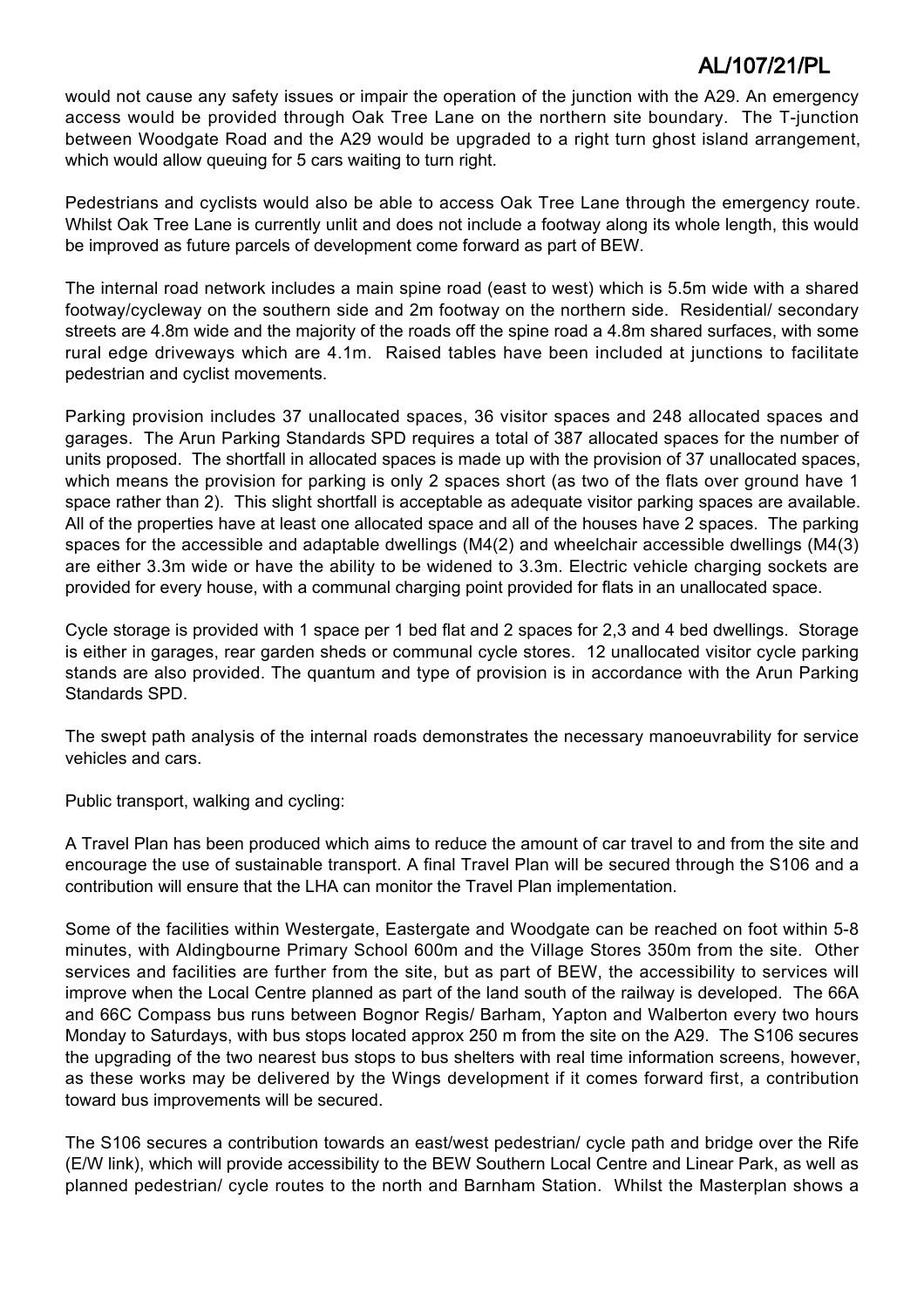vehicular connection in this location, this would have led to increased vehicular traffic along Woodgate Road, and the cycle/pedestrian link was considered to be preferable.

The delivery of the E/W link will be secured through the S106 agreements for both this application and for the adjoining parcel to the east of the site, when it comes forward. This application will safeguard land which will be retained for the western "landing point" of the E/W link. The S106 shall include provisions which would enable either the developer of this site or the developer of the adjoining parcel to construct the E/W link, based on when each development reaches a certain development/occupation milestone (as the need for the E-W link only arises when the adjoining site is developed). The s106 mechanism will operate so that which development reaches the applicable milestone first will pay a financial contribution to the Council (being a percentage of the total cost of the E-W link plus contingency - see further discussion regarding apportionment of cost below), and thereafter the other developer will be responsible for delivering the E/W link with the Council providing the relevant funding secured from the other developer contribution.

If the link is provided by the adjoining site, the S106 agreements shall ensure that a contribution amounting to 50% of the cost of the link will be paid by the developer of this site to the District Council prior to an agreed milestone of the open market units. However, the applicants have not at this time agreed to the 50:50 split of the costs of the link with the adjoining site developer, and consider that their contribution should be 40%, on the basis that the adjoining landowners have an additional parcel of land directly north (to the west of the Rife) which would also benefit from the link. The Council's position is that the parcels should each contribute 50%, as the developments of both sides benefit directly from the link and relying on another parcel of land would provide uncertainty over the delivery of the link and lead to delays in its delivery.

The Council need to be assured that the contribution to be secured is sufficient to cover 50% of the costs of the link construction and that the council will not be liable for any funding shortfall. Initial design and costing work has been carried out by the applicant and shared with the adjoining landowner. However, the cost of the link has not been agreed between Pye Homes and the adjoining developer, due to the lack of detailed design and missing costs. A mechanism to either pay back any overspend or recover any additional spend, has at this time been included in the S106 Agreement, which would cover any changes in costs. However, both parties are concerned about the lengthy timescales that would be involved and difficulties recovering costs after a developer has completed a site. An alternative would be for both parties to agree on a contingency to allow for higher costs. For that approach to be acceptable the Council will clearly need to be satisfied that any built-in contingency in the proposed costings did not leave any shortfall that the public purse would need to meet.

The S106 will ensure that the E/W link will be constructed to adoptable standards by whichever party delivers the link, and that a management strategy is put in place to ensure that that the link is maintained and managed, unless/until it becomes adopted or is transferred to the District Council (as it falls within the Linear Park) in which case a maintenance contribution would be applied.

Woodgate Road would be improved with the addition of a 2.5m width shared footway/cycleway on the northern side of the road, which will continue through the site and in the future, across the bridge to access the Southern Local Centre. This shared cycleway/ footway would continue northward along the A29, on the eastern side of the road then on the western side of the road, terminating just before the junction with Hook Lane.

On the basis of the above, and subject to the comprehensive financial scheme of mitigation in the Heads of Terms document, the development provides for the infrastructure required. The development accords with the endorsed Framework Masterplan and accords with Policies H SP2, H SP2c, T SP1 and T DM1 of the Arun Local Plan and Policies GA2 and GA3 of the Aldingbourne Neighbourhood Development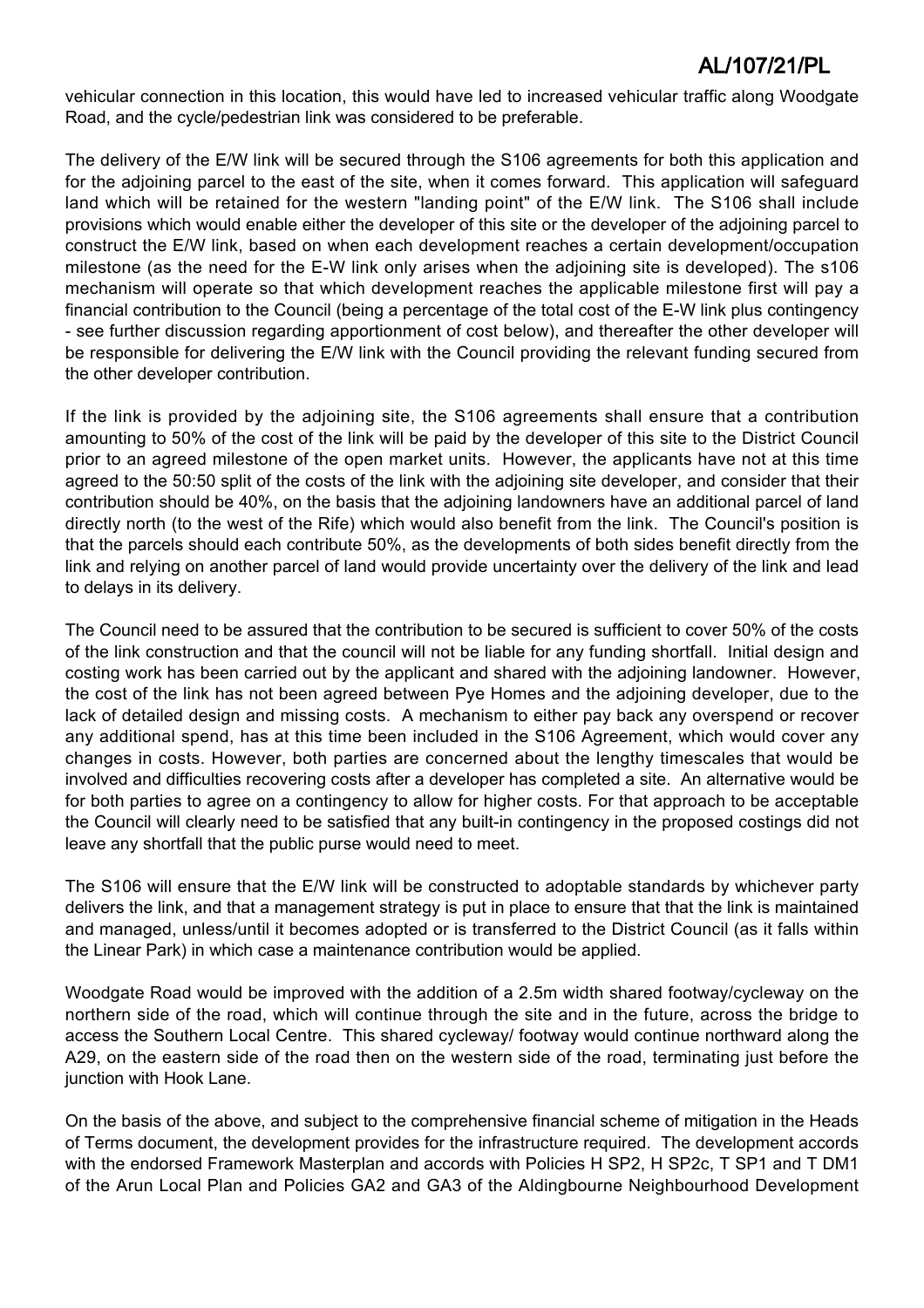Plan.

### 5. TREES & LANDSCAPING

The landscaping of the site includes extensive tree planting within the open spaces on the site. The central open space will have grass lawn mixture, and the eastern open space will be grassland with wildflower mixes. Native hedging will be used around the site boundaries. Front gardens will have shrub planting including species which attract pollinators. The detailed planting plans will be secure through a condition to avoid any conflicts between trees and drainage features.

There are four clusters of trees subject to a TPO. One group is along the northern boundary and includes 3 trees. Another TPO covers a group of trees in the centre of the site. There are an additional two TPO trees to the east of the site and three on the western boundary. The layout has largely been designed to avoid the root protection areas (RPA) of the protected trees, however there are footways, the emergency access road and one garage within the RPA of TPO trees. The Tree Protection Plan shows that these are 'areas of sensitive working'. A condition will secure an Arboricultural Method Statement in accordance with the Heads of Terms for an Arboricultural Method Statement (set out in the Arboricultural Survey and Impact Assessment)

The hard landscaping materials include tarmac for the main spine road and footpaths. Shared surfaces, driveways and parking are in block paving to differentiate from the main spine road which will help legibility.

On the basis of the above, the development would not adversely impact upon the health or longevity of trees and would provide for a high quality landscaping and play space which supports both this development and the wider BEW allocation. Therefore, the development accords with Policies H SP2, H SP2c, ENV DM4 of the Arun Local Plan and Policy EH6 of the Aldingbourne Neighbourhood Development Plan.

### 6. PUBLIC OPEN SPACE & PLAYSPACE PROVISION

Policy OSR DM1(2) (ALP) requires housing to contribute towards open space provision in accordance with the guidance set out in the current Open Space Study. Policy OSR DM1 requires playing pitch provision in accordance with the guidance set out in the Playing Pitch Strategy. This provision includes improvements to existing provision to increase playing capacity. This matter is detailed further in the infrastructure section of this response. Policy OSR DM1 requires indoor sport and leisure facilities to be provided through financial contributions in accordance with the guidance set out in the Indoor Sport and Leisure Facilities Strategy. All developments which provide new public open space should have regard to the 'Secured by Design' guidance documents and also be consistent with all other Local Plan policies.

The scheme has been designed with different areas of public open space, including a central green space leading to the eastern open space. Part of the eastern open space will form part of the Linear Park (Lidsey Rife Park) which will link up with other parts of the Linear Park as adjacent sites within BEW are developed. The site layout includes footpaths to the boundaries to the north and south, in addition to the east/west cycle pedestrian bridge. An informal path is provided around the southern boundary of the site and through to Oak Tree Lane. The overall quantum of public open space is 24,666 sqm excluding SuDs provision. This exceeds the requirement of 12,672 sqm public open space set out in the Open Space, Playing Pitches, Indoor and Built Sports Facilities SPD (2020).

The Children's Play Area provides 1,880 sqm of play space (an Enhanced Locally Equipped Area of Play - ELEAP) and is located in the eastern part of the site. The play space requirement for a site of 180 dwellings is 2,178 sqm. The Play Area has good natural surveillance from the surrounding dwellings and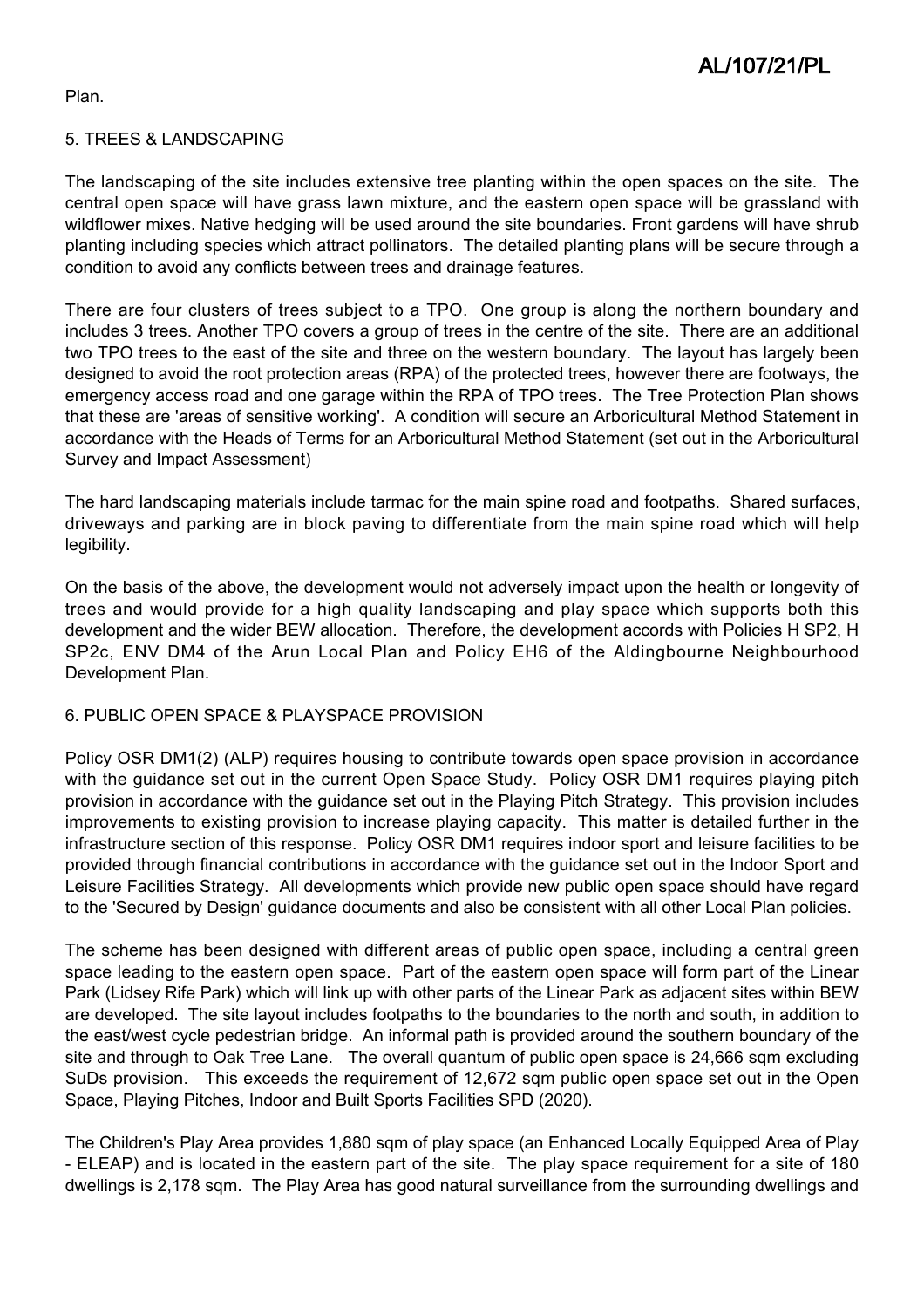is an appropriate distance from properties to avoid causing amenity impacts. The eastern area of the site will form part of the Linear Park in future.

On the basis of the above, and subject to the package of financial contributions and obligations in relation to delivery of open space and play facilities in the S106 Heads of Terms, the development accords with Policies H SP2, H SP2c and OSR DM1 of the Arun Local Plan.

### 7. DESIGN

Policy H SP2 (ALP) makes clear that sites should be comprehensively planned and should have regard to a Masterplan endorsed by the Council. The Council have now endorsed the Framework Masterplan for the BEW Strategic Development Site in November 2020. This Masterplan sets out the design and placemaking principles for the delivery of development.

The criteria contained within Policy H SP2c requires the design of development and landscaping to ensure that there is continuity between the existing landscape setting and villages and preserve the separate identities and avoid any further coalescence of the three villages through the delivery of green infrastructure. The BEW Masterplan identifies this site as forming an extension to the existing settlement of Woodgate, rather than part of the new settlement.

The spine road through the site follows the line of Woodgate Road and provides a logical extension to the existing street into the new site, ensuring the integration and connectivity with the existing village. The existing high value trees in the centre of the site have been integrated into the design of the site and form part of the central green space adjacent to the spine road, which then joins with open space to the east of the site (which will form part of the Linear Park in the future). Retained trees on the western boundary have also been incorporated into open space.

The layout includes predominately 1 storey and 1.5 storey homes to along the southern boundary which reflects the scale of the existing buildings to the southern boundary of the site, which overlooks the Willows Caravan Park. The scale of the buildings along the spine road will be a step up from the 1 storey dwellings on Woodgate Road, to 2 storey dwellings at the site entrance. As there is a break in the built form between the existing and new dwellings, the uplift in scale is appropriate. There are three blocks of flats which are 3 storey, and 2.5 storey houses are located to the east of the site, flanking the spine road and facing the open space. The Parish Council have criticized the use of 2.5 and 3 storey dwellings, on the basis that they are not characteristic of the area. Policy D DM1 requires that the scale of development should keep within the general confines of the overall character of the locality unless it can be demonstrated that the contrary would bring substantial visual improvement. The 3 and 2.5 storey buildings frame the central open space and provide a sense of definition and enclosure to the space. The 3 storey buildings also act as local marker buildings which help people to navigate through the site. The use of 2.5 storey buildings in a formal arrangement overlooking the open space would not be appropriate facing onto open landscape, as is currently the case. However, as part of a Masterplanned site, this edge will be overlooking the Linear Park, a key feature of the BEW development. The Arun Design Guide includes a 'heights development example' (Fig 200) which shows 2 and 3 storey properties fronting onto the green spine of the example development. Therefore, the use of 2.5 storey dwellings is appropriate as it will be viewed as an edge of the Linear Park, rather than open countryside.

The Design and Access Statement includes a contextual analysis which identifies the local materials palette and design features which have been used within the development. Materials used include render, flint with feature brick, brick with quoining and window detailing. Other features identified included chalet dwellings with feature gable forms, gable bay windows, chimneys and recessed porches. The use of weatherboarding has been raised by the Parish Council as not being characteristic of Arun District (the Design Guide 'Inland Arun' section refers to stone and flint wall, pastel rendering and tile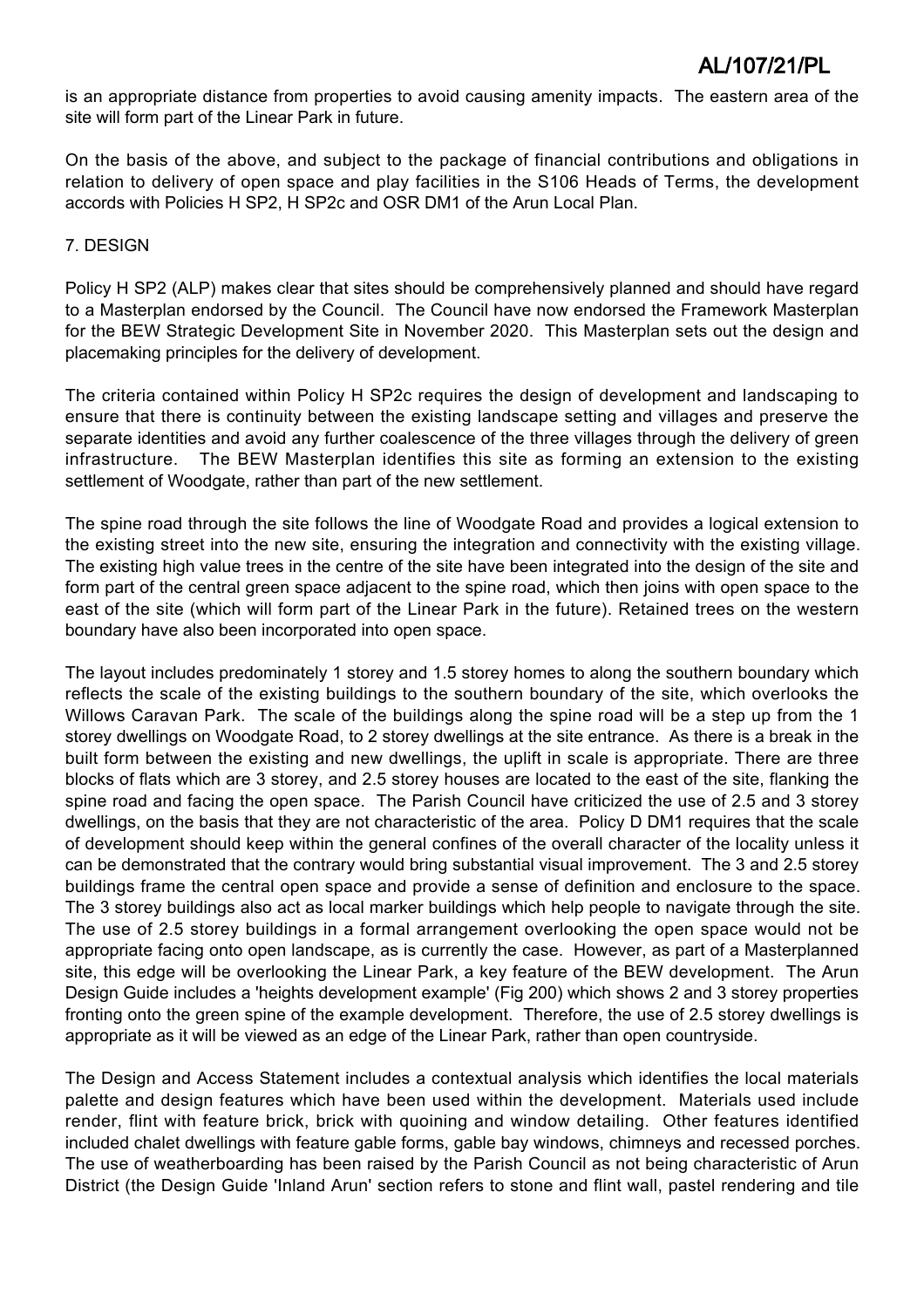hanging). Whilst weatherboarding may not be a prevalent material in the locality, there are some examples of its use in the area and having an additional material provides more interest in the street scene. The Parish have also requested that the weatherboarding used should be a traditional material. The Design Guide SPD supports the use of natural and sustainable materials wherever possible, provided that they are robust and weather well over time. The details of the materials will be secured through a condition. Overall, the use of the materials across the site will add visual interest to the development and relate to the surrounding context.

The Parish Council have objected to the design of the dwellings, stating that they have wide spans, bulky complex rooflines and a top heavy, suburban form, and that the steep roof pitches and blank facades also not compliant with Design Guide (p90). They state that prevailing roof forms are simple with double pitched gable ends or hipped roofs and that high pitch angles should not be used. House Type 'R' (used on 7 plots), House Type 'J' (used on 12 plots) have a roof angle of 50 degrees to allow for attic accommodation. These are the steepest pitches used and it is not considered that they are too steep. The remainder of the roof pitches are between 40 and 45 degrees. The differing roof pitches, combined with occasional chimneys help to add variation in the roofscape. The windows are evenly positioned, with the use of bay windows on some units to add interest and an attractive feature.

The density of the development is 24.8 dwellings per hectare which is a low density development appropriate to the location.

On the basis of the above, the design of development accords with the design principles outlined in Policies H SP2, D DM1 and H SP2c of the Arun Local Plan, the Arun Design Guide and Policy H2 of the Aldingbourne Neighbourhood Development Plan.

### 8. NEIGHBOUR AMENITY, NOISE, AIR QUALITY AND LIGHTING

Policy QE SP1 (ALP) requires all development to contribute positively to the quality of the environment and ensure that development does not have a significantly negative impact upon residential amenity. Policy D DM1(3) (ALP) requires development to have a minimal impact to users and occupiers of nearby property and land. For example, by avoiding unacceptable noise and disturbance.

The receptors of sensitivity surrounding the site comprise those along the western boundary of the site and the caravans along the southern boundary of the site. Whilst the Council acknowledges that the caravans are not for permanent residential occupation, their occupation is permitted for a substantial period of time.

The layout of the site does not give rise to any concerns about impact on the amenity of existing residents due to the separation distance of the new properties from existing properties on the western boundary with Woodgate Road. The use of 1 and 1.5 storey properties along the southern boundary, combined with the set back from the boundary, ensures that the proposed development will not be overly dominant for existing residents.

A Noise Assessment has been submitted with the application which concludes that the internal and external noise levels at the site are at an acceptable level. This was based on a noise survey to determine the noise from the railway and A29/Lidsey Road, which was adjusted to reflect typical, pre-Covid-19 traffic levels. The results showed that the daytime noise levels for the proposed site are less than 55dB LAeq and that night-time noise levels are less than 45dB LAeq and less than 60 dB LA MAX. Environmental Health requested some additional information and are satisfied that provided the external facade construction is installed as detailed in section 7.1 of the report and the Construction Noise and Vibrations Mitigation measures in section 10 are followed at all times, that the noise levels are acceptable. Conditions are recommended to protect early occupiers from noise and vibration and to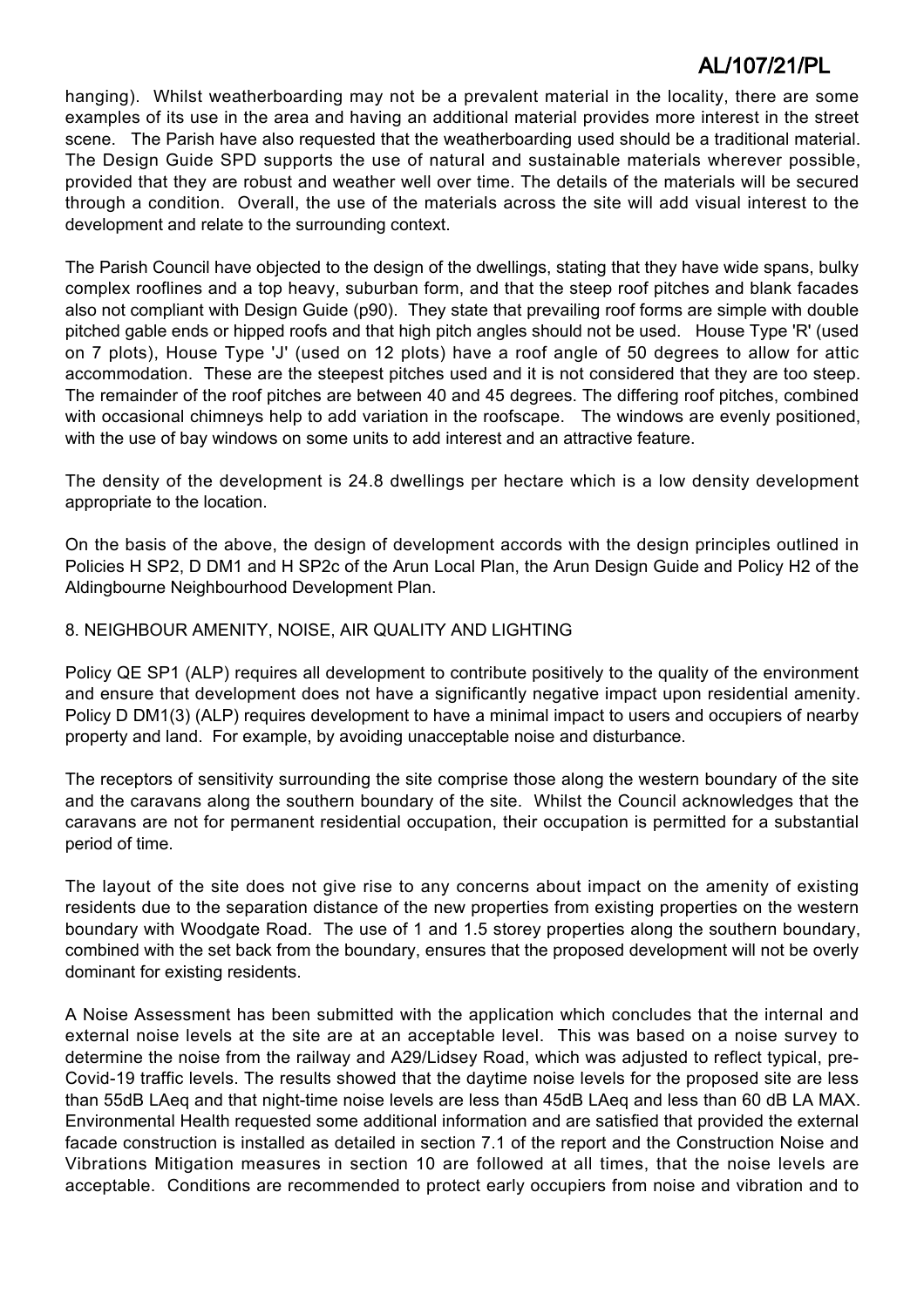ensure that there is no adverse impact from noise from the proposed electricity substation.

The submitted Air Quality Assessment considers the impact of the development on local air quality, in particular the NO2 levels at the Woodgate Crossing as well as construction dust (nuisance, human health and ecological impacts). The impact on local air quality was assessed as not significant. The risk of construction dust was considered high for nuisance dust soiling effects and low risk for human health effects. In order to mitigate the risk of dust soiling, a condition is proposed to ensure that the construction dust mitigation measures (set out in Appendix A of the Assessment) are implemented across all phases and parts of the development. The construction and demolition activities will be limited, through a condition, to between 08:00 to 18:00 hours (Monday to Friday) and 08:00 - 13:00 hours (Saturday) with no 'noisy' work on Sunday or Bank Holidays. A Construction Management Plan will be required to protect residential amenity.

The Lighting Assessment submitted with the application confirms that the lighting scheme has been designed to the 'E2 Rural' standard (e.g. low brightness) and that there will be no light spill over 1 lux beyond the boundary of the site and the luminaires used give no direct upward light. The majority of the existing trees across the site are outside the areas that will be lit, and the Ecology officer has confirmed that the lighting strategy is appropriate for bats.

On the basis of the above and subject to conditions, the development therefore provides for an adequate level of residential amenity for both future and existing occupants of the site and nearby area and therefore accords with Policies QE SP1 and D DM1 of the Arun Local Plan.

9. SUSTAINABILITY AND CLIMATE CHANGE

Policy ECC SP2 (ALP) requires all new residential development to be energy efficient and to demonstrate how they will:

a. Achieve energy efficiency measures that reflect the current standards applicable at the time of submission;

b. Use design and layout to promote energy efficiency; and

c. Incorporate decentralised, renewable and low carbon energy supply systems, for example, small scale renewable energy systems such as solar panels.

Policy ECC SP2 (ALP) requires that for all major developments 10% of the total predicted energy requirements from renewable or low carbon energy generation on site, unless it can be demonstrated this is unviable.

The application includes an Energy Efficiency and Low Carbon Technologies Appraisal report. This calculates that the 10% generation of annual energy requirements could be met with the provision of PV panels on 65 No. suitable properties. The submitted sustainability plan only shows PV panels on 57 dwellings, therefore a condition will be required to secure a revised plan with the appropriate number of dwellings to meet the 10% requirement. The layout provides some opportunity to maximise solar gain where the streets are laid out in an east/west pattern as shown on the sustainability plan.

On the basis of the above and subject to a condition, the development would provide for at least of 10% of the total predicted energy requirements to comprise renewable. Therefore, the development accords with Policy ECC SP2 of the Arun Local Plan.

### 10. FLOOD RISK, DRAINAGE AND WATER

The application include a Flood Risk Assessment (FRA) which includes surface water and foul drainage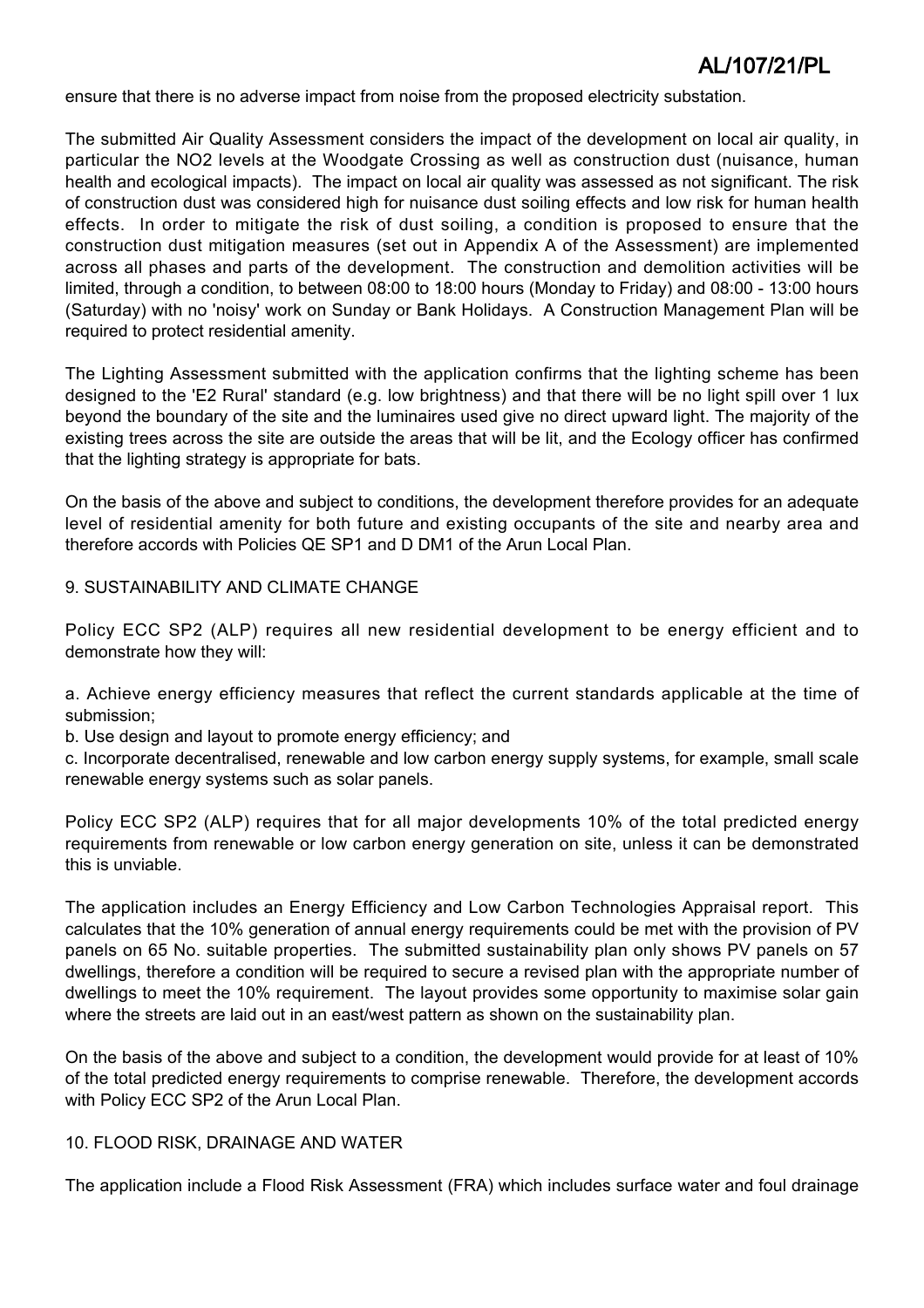strategies. The site slopes from the north west corner (9.50AOD) towards the south eastern boundary at a gradient of 1.0%, with a steeper gradient where the land falls towards the Lidsey Rife in the east of the site. A foul sewer runs centrally across the site west to east.

The majority of the site is within Flood Zone 1, with the eastern area falling within Flood Zones 2 and 3. The built development is all within Flood Zone 1. As the site is allocated for housing within the Arun Local Plan, there is no requirement for the proposal to be subject to a sequential test as this was carried out prior to allocation of the site. The Environment Agency has not raised an objection to the proposal, subject to conditions. The submitted FRA demonstrates that the proposal would be safe and would not lead to an increase in flooding elsewhere in accordance with Policies W DM2 of the Arun Local Plan and EH5 of the ANP.

The detailed drainage strategy will be considered through the discharge of the conditions, however, it is important to ensure that there is sufficient space within the layout to allow for the site to be satisfactorily drained and that no conflicts exist with landscaping or other features shown on plans to be approved. The proposed surface water drainage strategy will drain to the existing watercourse via a series of basins and swales

Ground water monitoring and infiltration tests confirmed poor soakage rates, which means that shallow infiltration features (e.g. permeable paving) are not suitable for the site. The proposed strategy for surface water drainage is based on providing for a 1 in 100 year event with a 30% allowance for climate change, with a sensitivity test undertaken with a 40% allowance for climate change. Attenuation features on the site will include lined permeable paving, swales and an open storage pond within the eastern open space. Flows from the pond will discharge (at restricted rates) into the Lidsey Rife.

Foul drainage will be through a connection to the existing foul network which connects to Lidsey Wastewater Treatment Works. Whilst there is currently insufficient capacity in the local network to serve the development, Southern Water would aim to provide the necessary upgrades within two years of permission being granted. A condition will ensure that development is phased to align with these network improvements, in line with the advice from Southern Water.

ADC Engineers have reviewed the proposed drainage strategy and have some minor remaining concerns about the proposed outfall location and level, as well as potential for tree roots from new planting to conflict with drainage features. These issues can be resolved through the imposition of a condition requiring the submission of detailed planting plans and through conditions requiring the detail of the drainage system.

On the basis of the above, the development therefore would not result in adverse impacts upon flood risk or drainage and therefore accords with Policies W SP1, H SP2c, W DM1, W DM2 and W DM3 of the Arun Local Plan and Policy EH5 of the Aldingbourne Neighbourhood Development Plan.

### 11. HERITAGE & ARCHAEOLOGY

A Desk Based Heritage Assessment accompanied the application. This considered the archaeological and designated heritage assets within the site and within a 1km radius. The Assessment concludes that the archaeological resource would not represent a constraint to the development. The council's Archaeology Advisor agrees with the conclusions of the Assessment and recommends further investigation through field evaluation prior to development which can be secured through a condition.

The Assessment identified grade II listed buildings and the grade II\* listed parish church (St. George's) in Eastergate Conservation Area. The listed buildings identified are located on Westergate Street and within the Eastergate Conservation Area. The cluster of listed buildings in Eastergate are identified in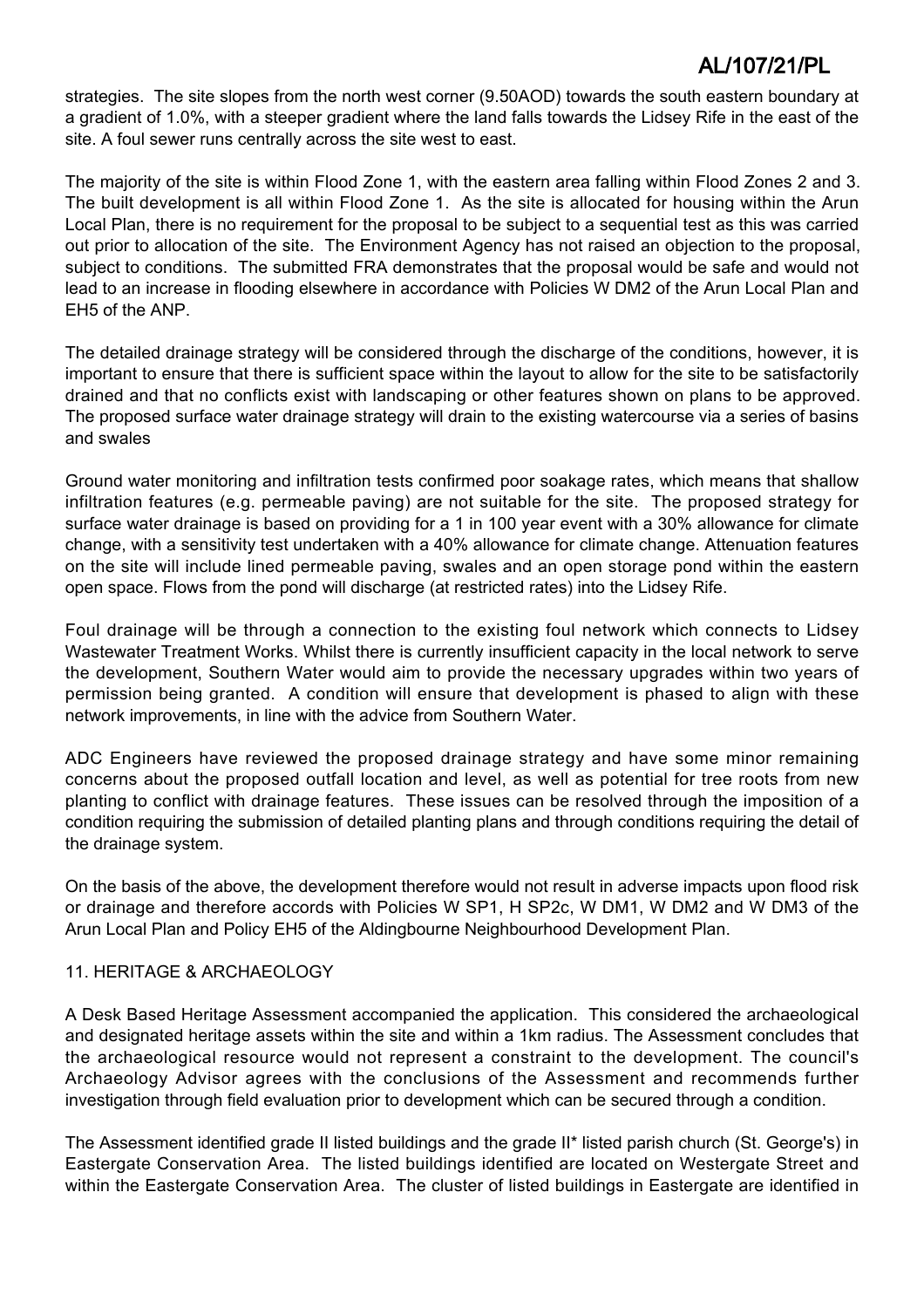the Assessment as forming a distinctive group of buildings focused around the church. The church is identified as the focal point of the Conservation Area. The Assessment also identifies the locally listed Old Farm and The Old Manor House historic farmsteads as a local landmark. The Assessment concludes that the heritage value of the listed buildings lies 'principally in the architectural and historic value of the fabric and appearance' and that 'these assets currently have no direct historic, physical or visual relationship to the site'. The Conservation Officer agreed with this assessment of their significance and value.

The Assessment concluded that based on the distance of the listed buildings from the development site, it was unlikely that the development would cause any harm to their value or setting. The Conservation Officer agreed that the distance between the site, the screening and lack of intervisibility between the site and the heritage assets that there is no direct historic or physical relationship to the development site, nor does the site form part of their setting.

On the basis of the above and subject to a condition on archaeology, the development will not impact upon the significance of any heritage assets or impact on the conservation area and therefore accords with Policies HER SP1, HER DM1, HER DM3 and HER DM6 of the Arun Local Plan.

### 12. BIODIVERSITY

Policy ENV DM5 (ALP) requires development schemes, in the first instance, to achieve a net gain in biodiversity and protect existing habitats on site.

The application includes an Interim Ecological Assessment Report which reports on surveys for bats, otters, badgers, hazel dormouse, water voles and reptiles. The site supports suitable habitat for foraging and commuting bats, badger, nesting birds, reptiles, invertebrates and European hedgehog. The Lidsey Rife supports a low population density of water vole.

The bat survey concluded that the site was of 'site value' to roosting bats and of local value as a foraging and commuting habitat. There was no evidence of otters, badgers, hazel dormouse. The section of the Lidsey Rife was found to be likely to support a low population of water vole. The bird survey concluded that the site provided nesting opportunities for red listed starling and house sparrow within the buildings. The reptile survey concluded that the site was support an important population of reptiles and was classified as 'site level value'. The great crested newt survey concluded that the habitat on site was unlikely to support populations. The on-site habitat for invertebrates was classified as 'site level value'. The survey did not establish the presence of European hedgehogs but a 'site level value' was concluded.

In relation to designated sites, the site is just (11.9km) within the 12km buffer zone for supporting barbastelle and Bechstein's bat linked to the Singleton and Cocking Tunnels SAC. The site was assessed as being of moderate suitability to support foraging and commuting bats, however, the survey only found a very low number of barbastelle bats and concluded that the development is unlikely to negatively impact foraging and commuting barbastelle. The reinforcement of existing hedgerows and planting of additional native species hedgerow will provide an increase of 400m of habitat. Tree planting will also provide a foraging habitat. The council undertook an Appropriate Assessment and consulted Natural England. Natural England responded and concurred with the conclusions of the council that the proposal can be screened out from further stages of assessment because significant effects are unlikely to occur.

Mitigation measures proposed include tree protection measures, the implementation of a Construction Environmental Management Plan (CEMP), sensitive working methods, sensitive lighting and timing of works in relation to bats, birds, reptiles. Close boarded fencing will contain hedgehog holes. Enhancement measures include the installation of bird and bat boxes, new landscaping, areas of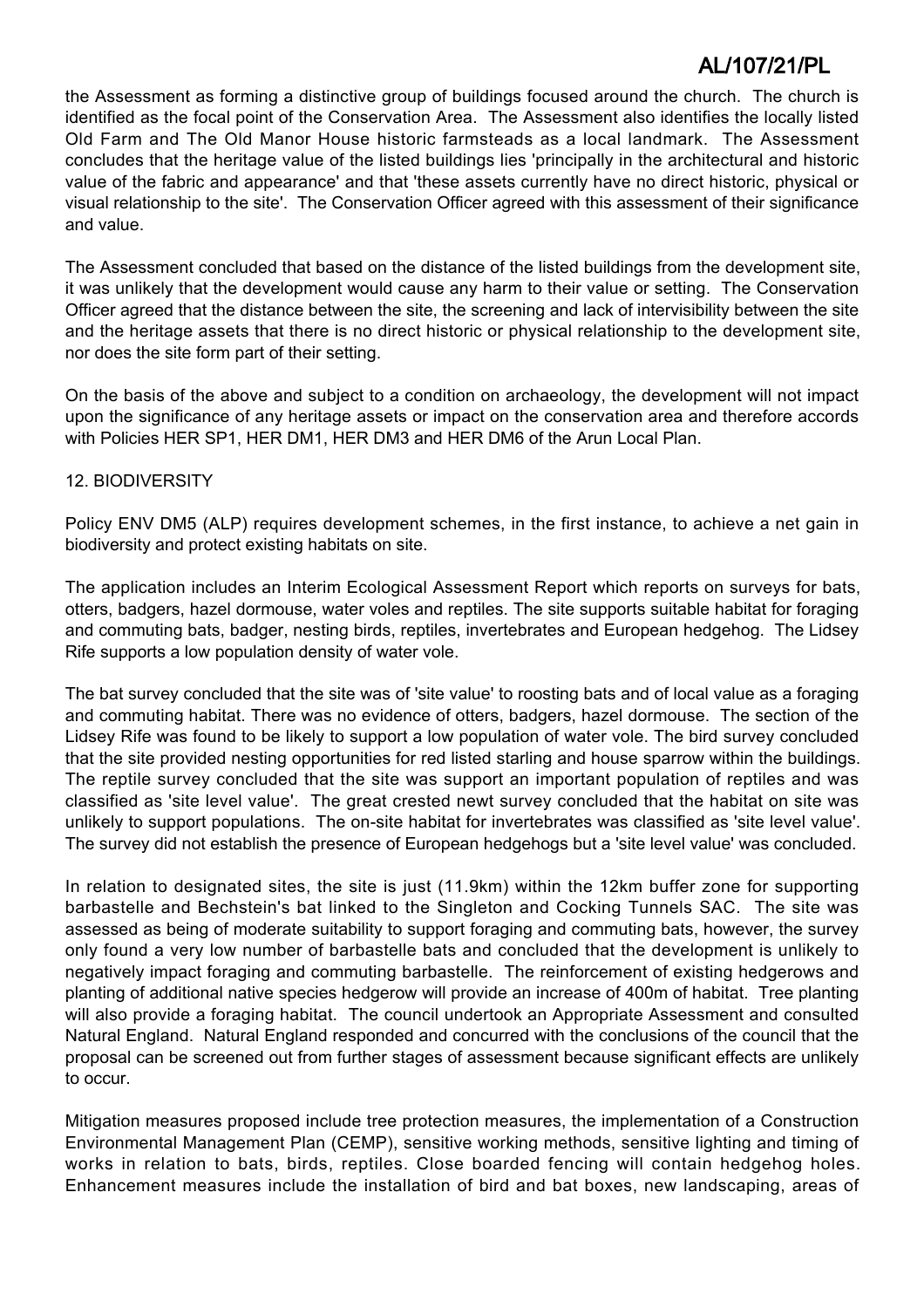grassland, log piles, wetland and marginal planting around the attenuation basin, native tree and hedgerow planting. The bird boxes will be suitable for swallows, house sparrows and a range of other species.

A biodiversity net gain assessment has been carried out (using Biodiversity Metric 2.0). This concluded a net gain of 16.05% for habitat units and a 382.76% increase for hedgerow units, which meets the requirement of 10% net gain overall.

On the basis of the above and subject to conditions to secure the ecological mitigation and enhancement measures, the development would achieve a net gain in biodiversity and therefore accords with Policy ENV DM5 of the Arun Local Plan.

### 13. OTHER ISSUES

A preliminary ground investigation has been carried out which highlighted the need for further intrusive works and gas monitoring on site in order to fully assess the contamination risk across the site. Environmental Health and the Environment Agency (EA) have recommended conditions to ensure this investigation and any remediation measures are carried out. Additionally, the EA have identified that surface water infiltration methods should be avoided due the location of the site on a secondary aquifer. A condition will ensure that no infiltration drainage systems or piling are used without the approval of the local planning authority.

Subject to conditions, the proposal accords with Policy QE DM4 of the Arun Local Plan and will protect the amenity of residents and ensure that the development does not contribute to water pollution in line with paragraph 170 of the NPPF.

### 14. S106 AND INFRASTRUCTURE

Development is only acceptable with the provision of, or contributions to, the necessary infrastructure and facilities required to mitigate the impacts of the proposed residential development. Policy H SP2c of the Local Plan sets out the strategic and site wide infrastructure requirements for the BEW strategic allocation, which include:

- A well connected local centre, with connections to the train station at Barnham;

- New retail, commercial and community facilities;
- New Tier 7 library;
- Healthcare facilities to serve the BEW strategic allocation and Fontwell;

- Transport requirements including a new A29 route through the allocation, an east-west route north of the railway linking the existing and new A29 route, Westergate cycle link scheme, regular bus services, access to Barnham Station;

- A new two-form entry primary school, a new one-form (expandable to two-form) entry primary school and nursery places;

- Incorporate two new sports pitches and changing facilities; and
- New employment provision.

The majority of the proposed Heads of Terms for a S106 agreement with the Local Planning Authority securing the necessary mitigation measures and contributions to the provision of the above facilities within the wider BEW allocation have been agreed with the applicant, however negotiations are ongoing in relation to the E/W link. Full details of the council's requirements are provided in the attached Heads of Terms document.

A late objection has been received from WSCC Education objecting to the application on the basis that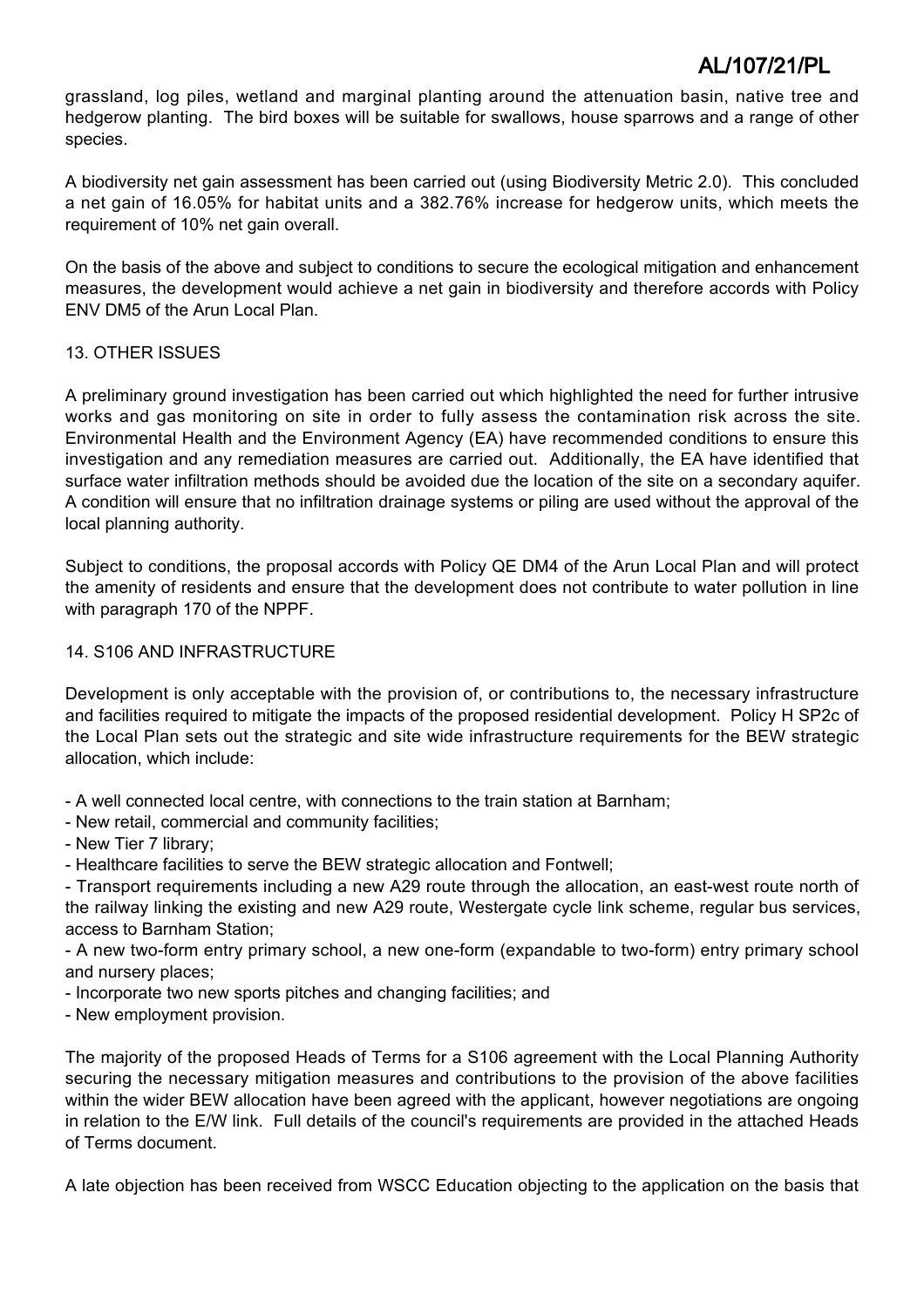there is no capacity within existing primary or secondary schools, combined with the lack of a secured site for the new secondary school in the District, and uncertainty of the timing of the provision of the new primary school within the BEW allocation. This position has changed from their initial response which sought education contributions. However, this development alone does not generate the need for a new secondary school or new primary school. In relation to the secondary school, the applicants are making the necessary and proportionate contribution towards the provision of the new school in accordance with the agreed approach. It has been agreed with WSCC that we will revisit looking at potential secondary school sites, but it is unreasonable to reject this application solely on the absence of a secured school site when an appropriate contribution has been secured towards its delivery. In relation to the primary school, the application for the first larger phase of the BEW allocation, which includes the first primary school, has been submitted. The Environmental Statement for application BN/11/22/OUT states that the primary school would be open by 2030. The timing of the delivery of the primary school is also outside the applicants control and it would also be unreasonable to refuse this development on that basis.

### 15. CONCLUSION

This assessment has found that the development is in accordance with the Development Plan in regard to the principle of development, layout/design, open space provision, housing mix/affordable housing, highways/transport, parking and access, trees/landscaping, biodiversity/ecology, sustainability/climate change, heritage/archaeology, residential amenity, surface/foul water drainage and infrastructure delivery.

This assessment has not found any other material considerations that would warrant the development to be considered other than in accordance with the Development Plan.

Therefore, subject to the provision of the S106 agreement to secure the infrastructure delivery required to mitigate the developments impacts and appropriate conditions, planning permission can be approved.

### 16. RECOMMENDATION:

It is recommended that the Planning Committee delegate authority to the Group Head of Planning (in consultation with the Chair and Vice-Chair) to:

a.Grant planning permission subject to conditions and;

b.Subject to a Section 106 Agreement, the terms of which are substantially in accordance with the Heads of Terms document attached to this report with any minor amendments authorised by the Group Head of Planning

Should the S106 contributions and obligations identified within the Heads of Terms not be agreed by the applicant delegated authority be granted to the Group Head of Planning (in consultation with the Chair and Vice-Chair of Planning Committee) to refuse the application, on the basis that failure to agree the terms of the S106 would result in the proposed development failing to mitigate its impact and result in conflict with relevant development plan policies.

### HUMAN RIGHTS ACT

### Human Rights Act:

The Council in making a decision should be aware of and take into account any implications that may arise from the Human Rights Act 1998. Under the Act, it is unlawful for a public authority such as Arun District Council to act in a manner, which is incompatible with the European Convention on Human Rights.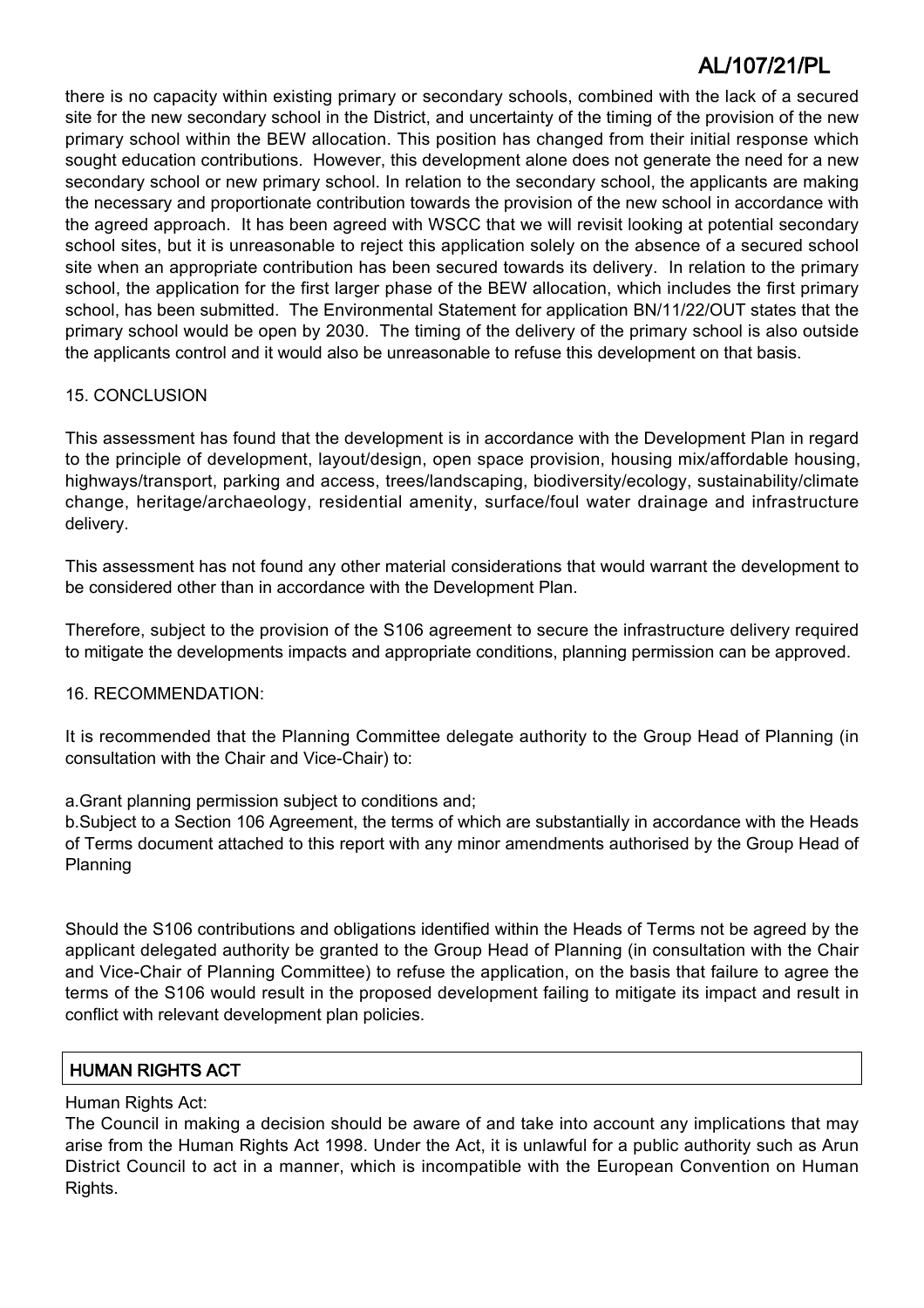Consideration has been specifically given to Article 8 (right to respect private and family life) and Article 1 of the First Protocol (protection of property). It is not considered that the recommendation for approval of the grant of permission in this case interferes unreasonably with any local residents' right to respect for their private and family life and home, except insofar as it is necessary to protect the rights and freedoms of others (in this case, the rights of the applicant). The Council is also permitted to control the use of property in accordance with the general interest and the recommendation for approval is considered to be a proportionate response to the submitted application based on the considerations set out in this report.

### DUTY UNDER THE EQUALITIES ACT 2010

Duty under the Equalities Act 2010

In assessing this proposal the following impacts have been identified upon those people with the following protected characteristics (age, disability, gender reassignment, marriage and civil partnership, pregnancy and maternity, race, religion or belief, sex or sexual orientation).

The proposal would have a neutral impact on the protected characteristics.

### SECTION 106 DETAILS

See attached Heads of Terms document.

### CIL DETAILS

This application is not subject to CIL as the strategic allocations are zero rated.

### **RECOMMENDATION**

### APPROVE CONDITIONALLY SUBJECT TO A SECTION 106 AGREEMENT

1 The development hereby permitted shall be begun before the expiration of 3 years from the date of this permission.

Reason: To comply with Section 91 of the Town and Country Planning Act 1990 (as amended).

2 The development hereby approved shall be carried out in accordance with the following approved plans:

> Location Plan PL 01 A Topographical Survey PYE/GW0164/1 Sheets 1-6 Site Layout PL 02 P9 Site Detailed Layout PL 03 P3 Site Detailed Layout PL 04 P3 Materials Plan PL 05 P3 Heights Plan PL 06 P3 Parking Plan PL 08 P3 Type A1 -Affordable PL 11 P1 Type A2 - Private PL 12 P1 Type C- Private PL 13 P1 Type D - Private PL 14 P1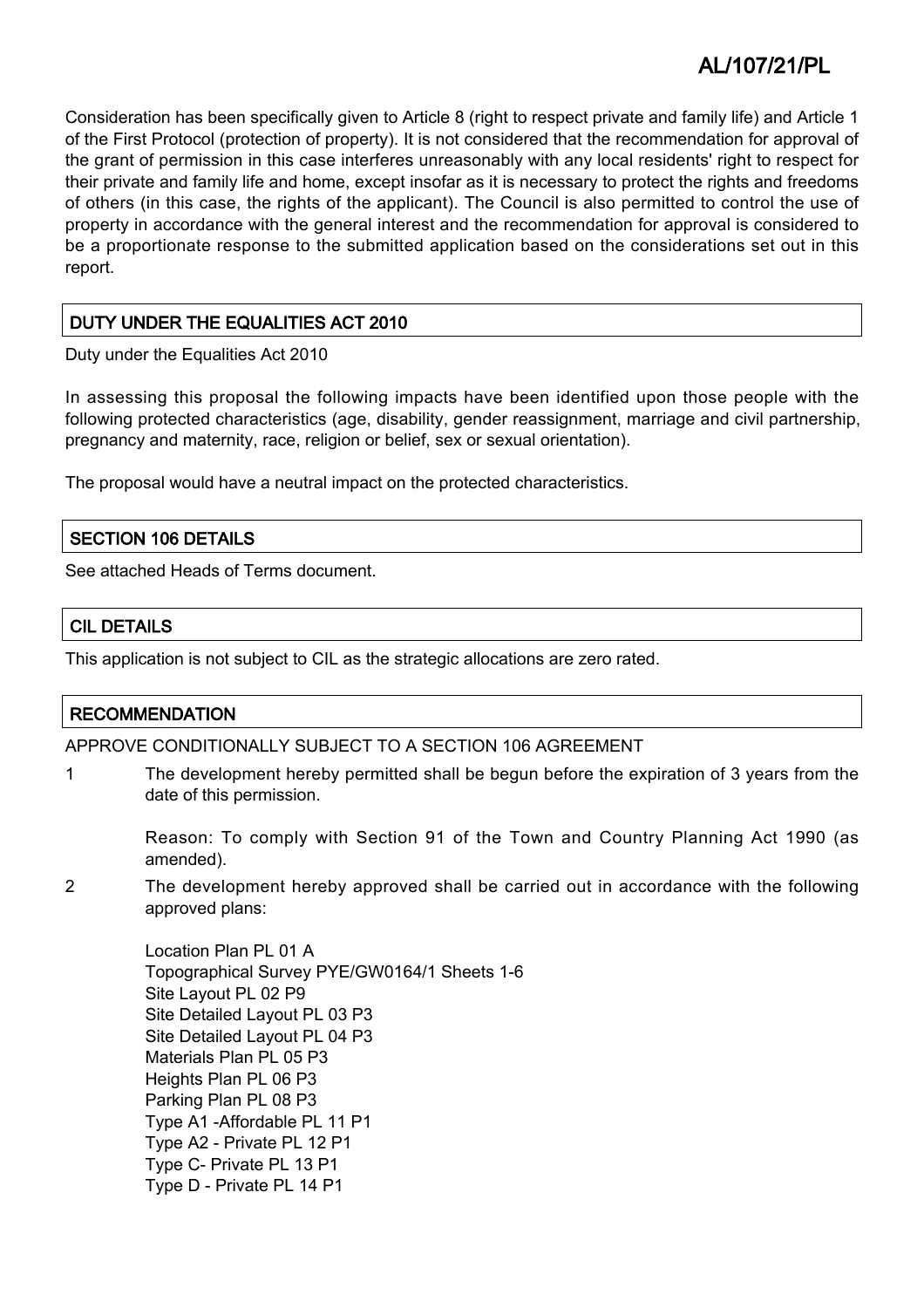Type E1 -Affordable PL 15 P1 Type E2 - Private PL 16 P1 Type F - Private PL 17 P1 Type G - Private PL 18 P1 Type H - Private PL 20 P1 Type I- Affordable PL 21 P1 Type J - Private PL 22 P1 Type K -Affordable PL 23 P1 Type L1 - Private PL 24 P1 Type L2 - Private PL 25 P1 Type M - Private PL 26 P1 Type R - Private PL 28 P1 Type S - Private PL 29 P1 Type T - Private PL 30 P1 Type U - Private PL 31 P1 Garage PL 32 P1 Flat Block A - Floor Plans PL 40 P1 Flat Block A - Elevations PL 41 P1 Flat Block B PL 42 P1 Flat Block C PL 43 P1 Flat Block D - Floor Plans PL 45 P1 Flat Block D - Elevations PL 46 P1 Street Scenes Sheet 1 PL 50 P2 Street Scenes Sheet 2 PL 51 P3 Street Scenes Sheet 3 PL 52 P3 Street Scenes Sheet 4 PL 53 P1 Street Scenes Sheet 5 PL 54 P1 Accommodation Schedule K01 H Landscape Masterplan LAS 103 05 G Landscape Masterplan (No E/W Link) LAS 103 05 G Play Area Proposals LAS 103 06 B Site Access 20-061-014 D Refuse Swept Path Analysis 20-061-022 Refuse Swept Path Analysis 20-061-023 Visibility Splays 20-061-028 B Refuse Strategy 20-061-028 B Fire Strategy 20-061-029B Emergency Access 20-061-032 B Proposed Lighting Drawing 100255-JLD-ASMT-DR-001 P02

Reason: For the avoidance of doubt and in the interests of amenity and the environment in accordance with policy D DM1 and D SP1 of the Arun Local Plan.

3 No development above damp proof course (DPC) level shall take place unless and until a schedule of materials and finishes and (if requested by the LPA) samples of such materials and finishes to be used for external walls and roofs of the dwellings have been submitted to and approved by the Local Planning Authority and the materials so approved shall be used in the construction of the building.

> Reason: To enable the Local Planning Authority to control the development in detail in the interests of amenity by endeavouring to achieve a building of visual quality in accordance with policies D SP1 and D DM1 of the Arun Local Plan.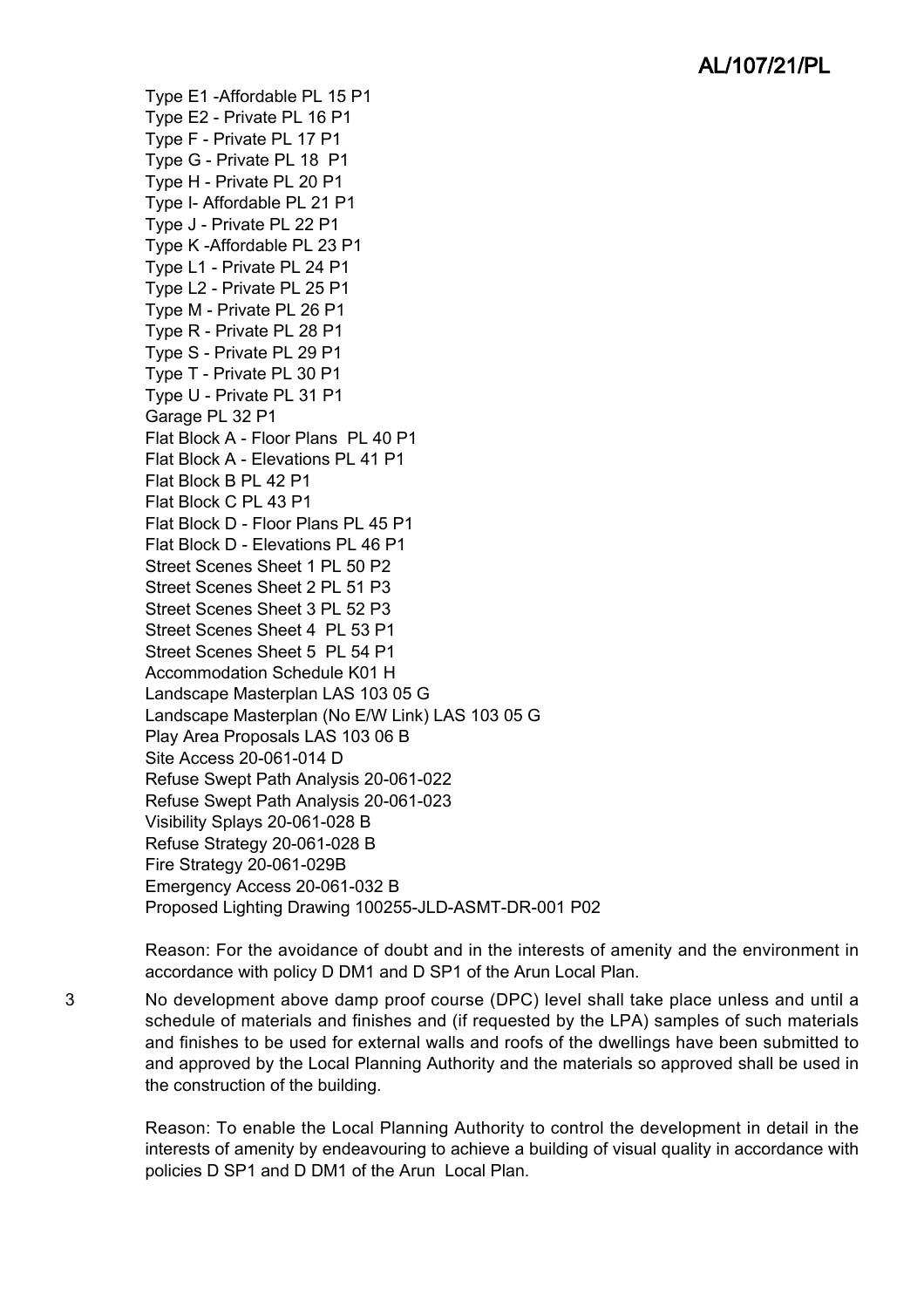4 No part of the development shall be first occupied until such time as the vehicular access serving the development has been constructed in accordance with the details shown on the drawing titled Site Access 20-061-014 D.

> Reason: To secure satisfactory standards of access for the proposed development in accordance with policies T SP1 and T DM1 of the Arun Local Plan.

5 The development shall not be first occupied until a phasing plan for construction of the road(s), footways, and casual parking areas serving the development has been submitted and approved by the Local Planning Authority. The roads (s) footways and casual parking should be constructed, surfaced, and drained in accordance with the approved plans and phasing plan.

> Reason: To secure satisfactory standards of access for the proposed development in accordance with policy T SP1 and T DM1 of the Arun Local Plan.

6 The development shall not be first occupied until a phasing plan for the vehicle turning spaces serving the dwellings has been submitted and approved by the Local Planning Authority. The vehicle turning spaces shall be constructed within the site in accordance with the approved site plan and phasing plan. The spaces shall thereafter be retained at all times for their designated use.

Reason: In the interests of road safety and in accordance with policies T SP1 and T DM1 of the Arun Local Plan.

7 No dwelling shall be first occupied until the car parking serving the respective dwelling has been constructed in accordance with the approved site plan. Once provided the spaces shall thereafter be retained at all times for their designated purpose.

> Reason: To provide car-parking space for the users of the development in accordance with Policy T SP1 and T DM1 of the Arun Local Plan.

8 Prior to occupation of any of the dwellings, details of the proposed electric vehicle charge points outlined in 3.4.2 of the submitted Travel Plan (C&A Consulting Engineers, 20-061 report no. 008 dated August 2021) shall be submitted to the Local Planning Authority for approval and thereafter installed in accordance with the approved details and the charge points shall be retained and maintained in good working condition. Charge points should be Mode 3, 7kw fast chargers as a minimum.

> Reason: New petrol and diesel cars / vans will not be sold beyond 2040, and to mitigate against any potential adverse impact of the development on local air quality, in accordance with policy QE DM3 (c) of the Arun Local Plan, the Arun District Council Electric Vehicle Infrastructure Study (November 2017) and the National Planning Policy Framework (NPPF).

9 No dwelling shall be first occupied until covered and secure cycle parking spaces serving the respective dwelling has been provided in accordance with plans and details approved by the Local Planning Authority under condition 2 of this permission. Once provided the cycle parking shall thereafter be retained at all times thereafter for their designated purpose.

> Reason: To provide alternative travel options to the use of the car in accordance with policies T SP1 and T DM1 of the Arun Local Plan.

10 Upon the first occupation, the Applicant shall implement the measures incorporated within the approved Travel Plan. The Applicant shall thereafter monitor, report and subsequently revise the Travel Plan as specified within the approved document.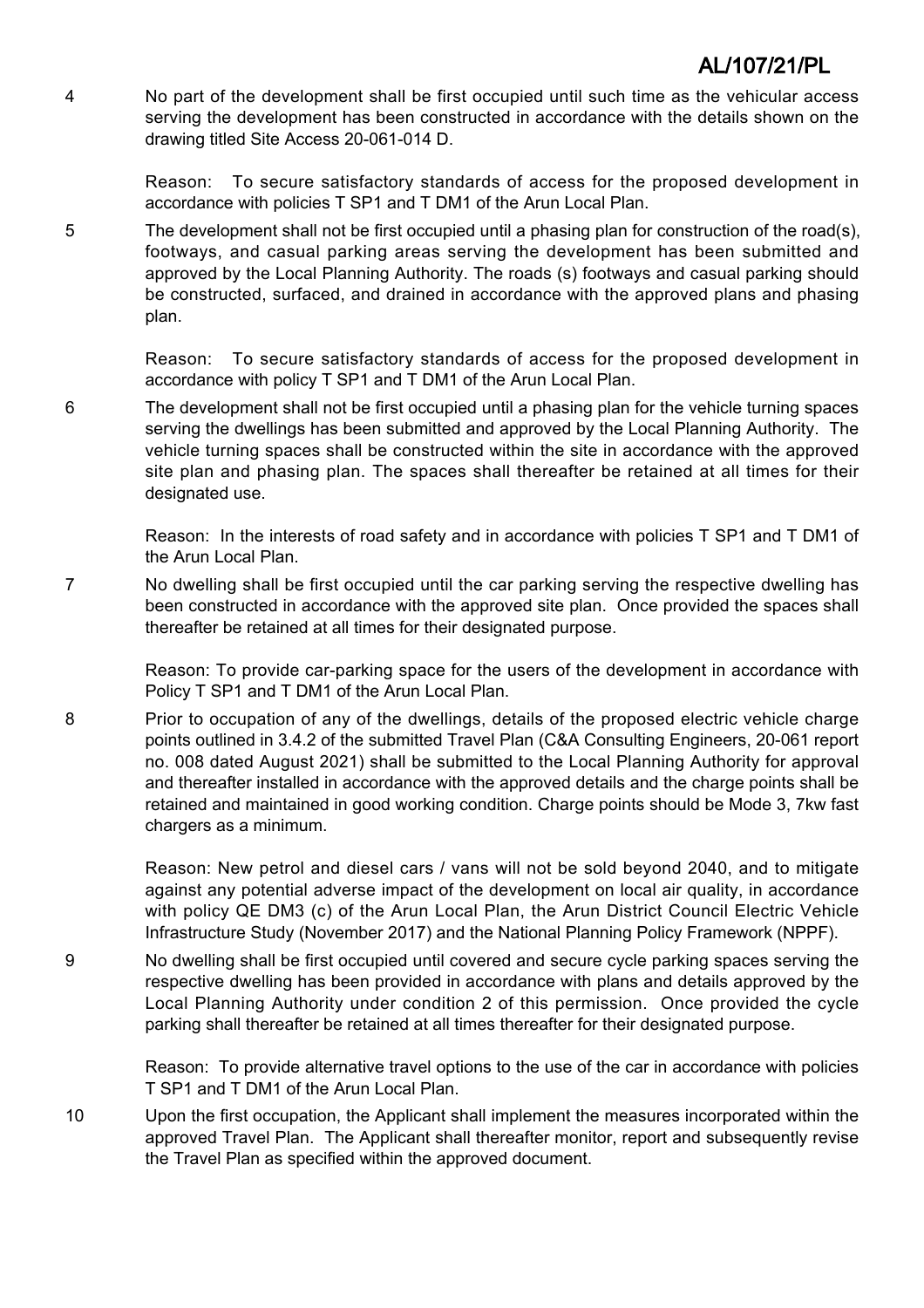Reason: To encourage and promote sustainable transport in accordance with policy T SP1 and T DM1 of the Arun Local Plan.

11 No part of the development shall be first occupied until the emergency vehicular and foot and cycle access onto Oak Tree Lane has been constructed in accordance with plans to be submitted and approved by the LPA. The access once constructed shall thereafter be used by emergency vehicles, pedestrians, and cyclists only.

Reason: To ensure that the emergency and sustainable access is suitable for its intended purpose and in accordance with policy T SP1 of the Arun Local Plan.

12 No development shall commence until a Construction Management Plan has been submitted to and approved in writing by the Local Planning Authority. Thereafter the approved Plan shall be implemented and adhered to throughout the entire construction period. The Plan shall provide details as appropriate but not necessarily be restricted to the following matters,

- An indicative programme for carrying out of the works;

the anticipated number, frequency and types of vehicles used during construction,

- The method of access and routing of vehicles during construction,

- The parking of vehicles by site operatives and visitors,

- A scheme for recycling / disposing of waste resulting from demolition and construction works i.e. no burning permitted.

- The loading and unloading of plant, materials and waste including permitted times for deliveries,

- The storage of plant and materials used in construction of the development,

- The erection and maintenance of security hoarding,

- Measures to minimise the noise (including vibration) generated by the construction process to include hours of work, proposed method of piling for foundations, the careful selection of plant and machinery and use of noise mitigation barrier(s);

- Details of any floodlighting, including location, height, type and direction of light sources and intensity of illumination;

- The provision of wheel washing facilities and other works required to mitigate the impact of construction upon the public highway (including the provision of temporary Traffic Regulation Orders),

- Details of public engagement and consultation both prior to and during construction works and continued liaison during construction works.

Reason: In the interests of highway safety and the amenities of the area in accordance with policy T SP1 and to protect the amenity of local residents in accordance with Policy QE SP1 of the Arun Local Plan.

13 Details for the storage of waste on the premises shall be submitted to and approved in writing by the Local Planning Authority prior to the commencement of development. Once approved the waste storage shall be maintained as such at all times thereafter.

Reason: To protect the amenities of nearby residents in accordance with Arun Local Plan policy WM DM1.

14 No development shall commence until the applicant has secured the implementation of a programme of archaeological work in accordance with a written scheme of investigation which has been submitted by the applicant and approved by the Local Planning Authority.

Reason: The site is of archaeological significance in accordance with Arun Local Plan Policy HER DM6. This is required to be a pre-commencement condition to ensure no irreversible harm to any archaeological significance is incurred throughout the undertaking of this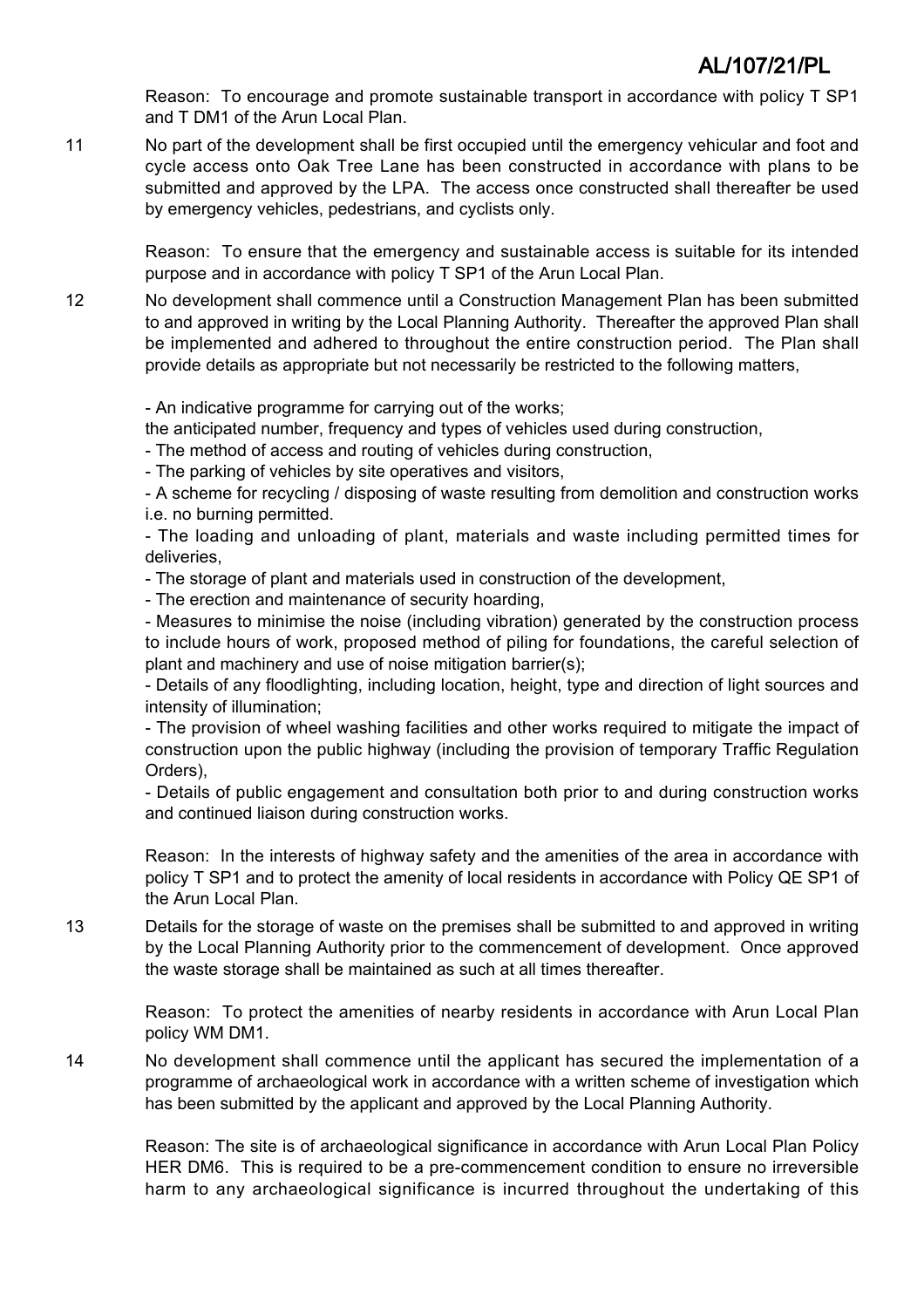development.

15 Prior to the commencement of construction works details of a proposed foul drainage system shall be submitted to and approved in writing by the Local Planning Authority (including details of its siting, design and subsequent management / maintenance) and no dwelling shall be occupied until works for the disposal of sewage have been fully implemented in accordance with the approved details.

Reason: To ensure the development has a satisfactory means of disposing of foul sewerage in accordance with policies W DM1 and W DM3 of the Arun Local Plan. It is considered necessary for this to be a pre-commencement condition as the foul drainage system goes to the heart of the planning permission.

16 Occupation of the development is to be phased and implemented to align with the delivery by Southern Water of any sewerage network reinforcement required to ensure that adequate waste water network capacity is available to adequately drain the development.

Reason: To ensure adequate foul capacity is available to satisfactorily drain the development and avoid adverse impacts upon the environment in accordance with policies D DM1, W DM1, W SP1, ENV DM2 and H SP2a of the Arun Local Plan.

17 Development shall not commence, other than works of site survey and investigation, until full details of the proposed surface water drainage scheme have been submitted to and approved in writing by the Local Planning Authority.

> The design should follow the hierarchy of preference for different types of surface water drainage disposal systems as set out in Approved Document H of the Building Regulations, and the recommendations of the SuDS Manual produced by CIRIA. Winter groundwater monitoring to establish highest annual ground water levels and winter Percolation testing to BRE 365, or similar approved, will be required to support the design of any Infiltration drainage. No building shall be occupied until the complete surface water drainage system serving the property has been implemented in accordance with the agreed details and the details so agreed shall be maintained in good working order in perpetuity.

> Reason: To ensure that the proposed development is satisfactorily drained in accordance with policies W SP1, W DM1, W DM2 and W DM3 of the Arun Local Plan. This is required to be a pre-commencement condition because it is necessary to implement the surface water drainage system prior to commencing any building works.

18 Development shall not commence until full details of the maintenance and management of the surface water drainage system is set out in a site-specific maintenance manual and submitted to, and approved in writing, by the Local Planning Authority. The manual is to include details of financial management and arrangements for the replacement of major components at the end of the manufacturer's recommended design life. Upon completed construction of the surface water drainage system, the owner or management company shall strictly adhere to and implement the recommendations contained within the manual.

Reason: To ensure that the proposed development is satisfactorily drained in accordance with polices W DM1, W DM2 and W DM3 of the Arun Local Plan. It is considered necessary for this to be a pre-commencement condition to ensure that the future maintenance and funding arrangements for the surface water disposal scheme are agreed before construction commences.

19 Immediately following implementation of the approved surface water drainage system and prior to occupation of any part of the development, the developer/applicant shall provide the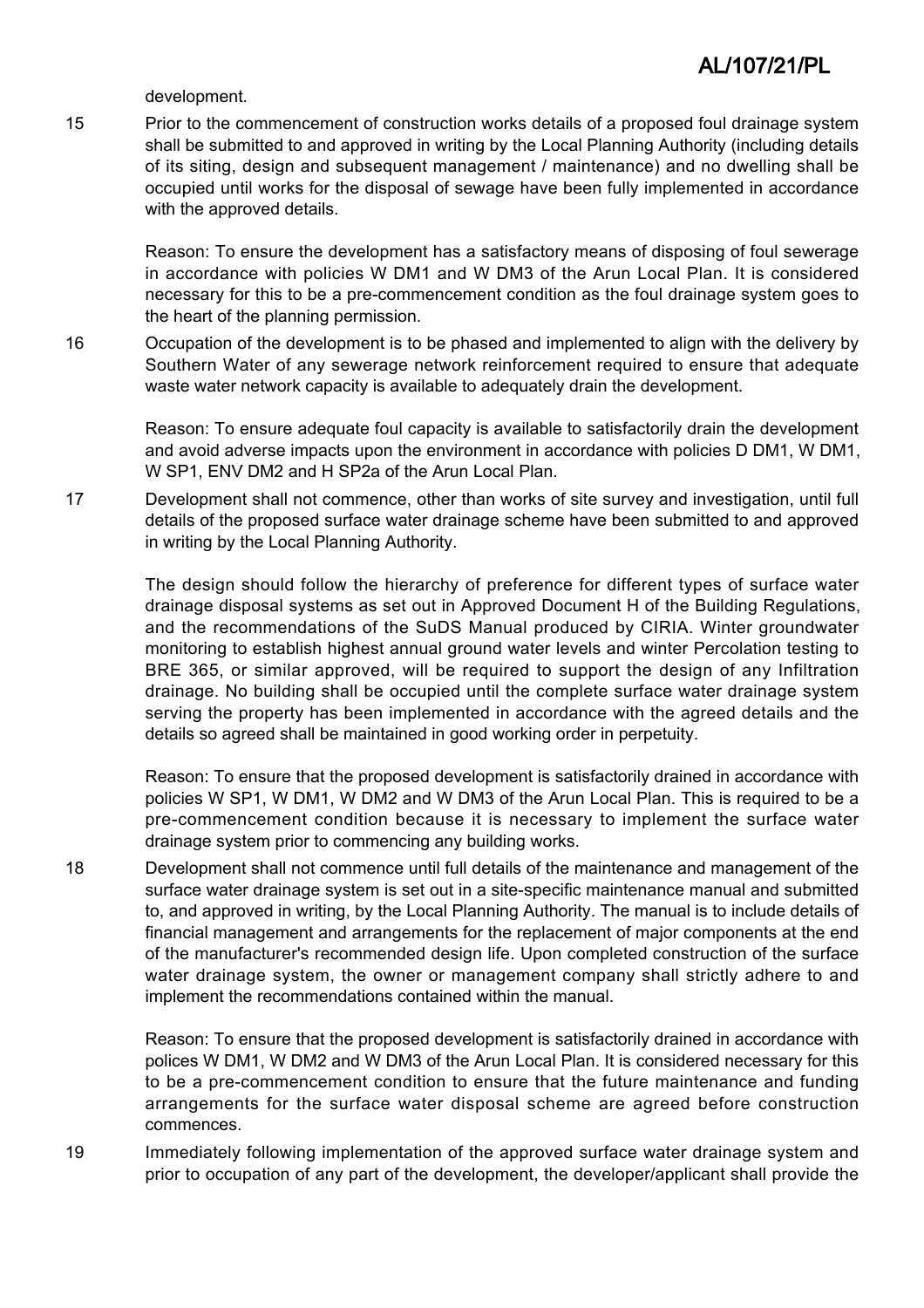Local Planning Authority with as-built drawings of the implemented scheme together with a completion report prepared by an independent engineer that confirms that the scheme was built in accordance with the approved drawing/s and is fit for purpose. The scheme shall thereafter be maintained in perpetuity.

Reason : To ensure that the proposed development is satisfactorily drained and in accordance with policies W SP1,W DM1, W DM2 and W DM3 of the Arun Local Plan.

20 No drainage systems for the infiltration of surface water to the ground are permitted other than with the written consent of the Local Planning Authority. Any proposals for such systems must be supported by an assessment of the risks to controlled waters. The development shall be carried out in accordance with the approved details.

> Reason: To ensure that the development does not contribute to, is not put at unacceptable risk from, or adversely affected by, unacceptable levels of water pollution caused by mobilised contaminants. This is in line with paragraph 170 of the National Planning Policy Framework.

21 The development shall not proceed until details have been submitted to and approved in writing by the Local Planning Authority for any proposals: to discharge flows to watercourses; or for the culverting, diversion, infilling or obstruction of any watercourse on or adjacent to the site. Any discharge to a watercourse must be at a rate no greater than the pre-development run-off values and in accordance with current policies. No construction is permitted, which will restrict current and future landowners from undertaking their riparian maintenance responsibilities in respect to any watercourse or culvert on or adjacent to the site.

> Reason: To ensure that the proposed development is satisfactorily drained in accordance with policies W DM1, W DM2 and W DM3 of the Arun Local Plan. And to ensure that the duties and responsibilities, as required under the Land Drainage Act 1991, and amended by the Flood and Water Management Act 2010, can be fulfilled without additional impediment following the development completion. It is considered necessary for this to be a pre-commencement condition to protect existing watercourses prior to the construction commencing.

22 Piling and using penetrative methods shall not be permitted other than with the express written consent of the Local Planning Authority, which may be given for those parts of the site where it has been demonstrated that there is no resultant unacceptable risk to groundwater. The development shall be carried out in accordance with the approved details.

> Reason: The Ground Investigation Report (09/08/2021) recommends the uses of piles in some parts of the site and therefore this condition is required to ensure that the proposed piling, does not harm groundwater resources in line with paragraph 170 of the National Planning Policy Framework To prevent pollution of groundwater in accordance with Arun Local Plan policy W DM1.

23 Construction and demolition work shall be carried out in accordance with the noise mitigation measures in the Noise Assessment (28th October 2021) to control noise from the development on occupants of existing nearby residential properties and future occupants of the new residential properties.

> Reason: To protect the amenity of local residents in accordance with Policies QE SP1 and QE DM1 of the Arun Local Plan. This planning condition is required to be pre-commencement to ensure an assessment of noise impacts from development and measures to mitigate impacts are secured prior to works commencing.

24 All measures recommended in Appendix A - Construction Dust Mitigation for High Risk Sites of Hydrock's Air Quality Assessment Doc ref WC HYD-XX-ZZ-RP-Y-2003, dated 6 August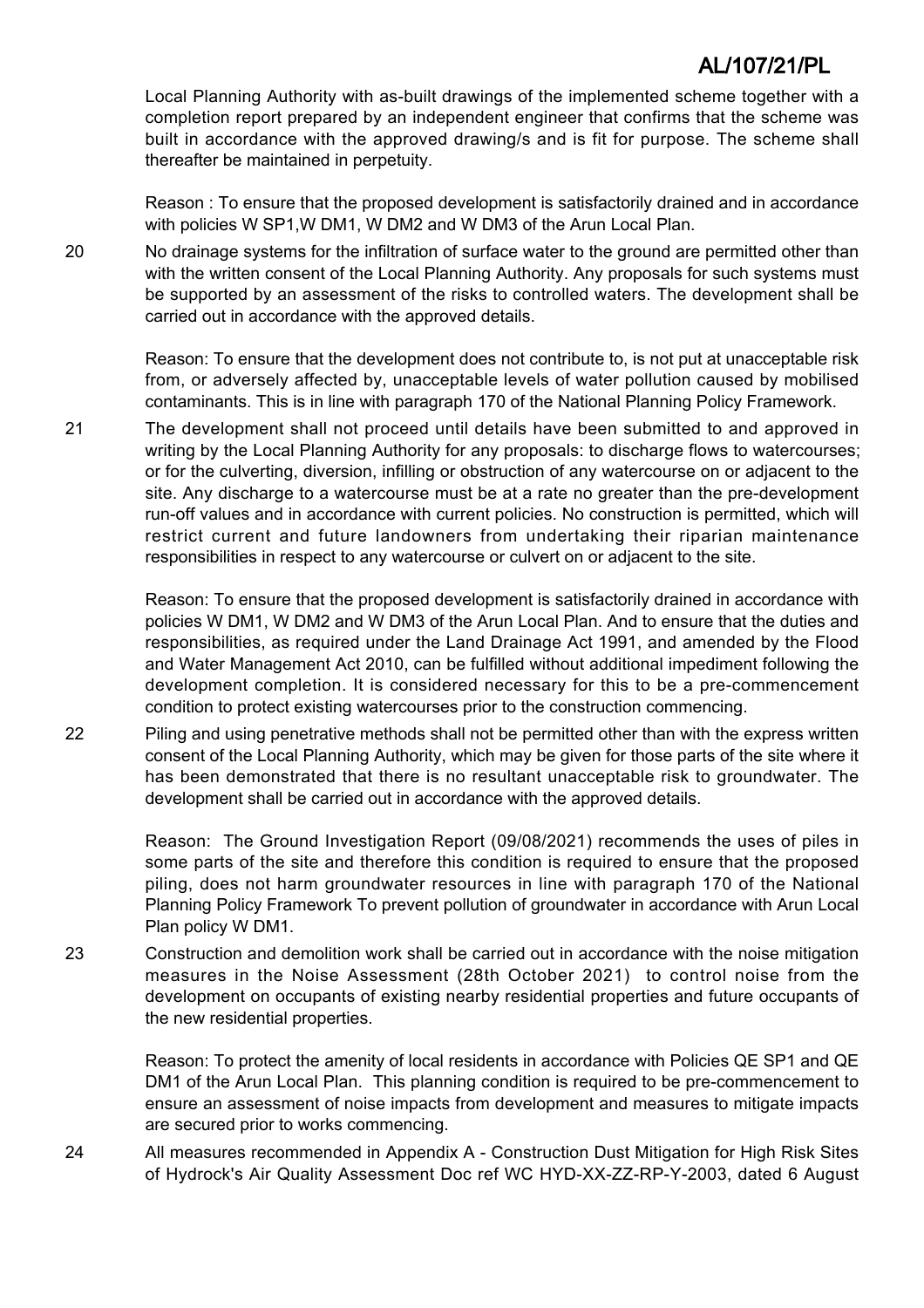2021 shall be implemented across all phases and parts of the development at all times.

Reason: To protect the amenity of local residents in accordance with Policy QE SP1 of the Adopted Arun Local Plan 2011 - 2031

25 If residential properties are to be completed and occupied prior to the whole development being finished, a scheme to protect those early occupants from noise and vibration should be submitted and approved in writing by the Local Planning Authority.

> Reason: To protect the amenity of local residents in accordance with Policy QE DM1 of the Adopted Arun Local Plan

2011 - 2031

26 Prior to the first use of the electricity substation, an acoustic report assessing the impact shall be submitted to and approved in writing by the Local Planning Authority. The report shall address the issue of noise (including low frequency noise) and vibration from the station to ensure that there is no adverse effect to residential or commercial properties.

For residential accommodation, the scheme shall ensure that the low frequency noise emitted from the substation is controlled so that it does not exceed the 'Low Frequency Criterion Curve' for the 10 to 160 Hz third octave bands inside residential accommodation as described in the DEFRA funded University of Salford Manchester guidance document entitled 'Procedure for the Assessment of Low Frequency Noise Complaints' (NANR45 Rev.1 - December 2011).

The electricity substation equipment shall be maintained in a condition so that it complies with the levels and mitigation measures specified in the approved acoustic report, whenever it is operating. After installation of the approved plant, no new plant shall be used without the written consent of the Local Planning Authority.

Reason: To protect the amenity of local residents in accordance with Policy QE DM1 of the Adopted Arun Local Plan 2011 - 2031

27 No construction/demolition activities shall take place, other than between 0800 to 1800 hours (Monday to Friday) and 0800 to 1300 hours (Saturday) with no noisy work on Sunday or Bank Holidays.

In addition to these hours of working the Local Planning Authority may approve in writing a schedule of activities where it is necessary to conduct works outside the hours specific in this condition.

Reason: To protect the amenity of local residents in accordance with Policies QE SP1 and QE DM1 of the Arun Local Plan.

28 Prior to commencement of the development hereby approved (or such other date or stage in the development as may be agreed in writing with the Local Planning Authority), a remediation strategy containing the following components to deal with the risks associated with contamination of the site shall each be submitted to and approved in writing by the Local Planning Authority:

> 1. A 'Preliminary Risk Assessment' which has identified: all previous (historical) uses; potential contaminants associated with those uses; a conceptual model of the site indicating sources, pathways and receptors; and potentially unacceptable risks arising from contamination at the site.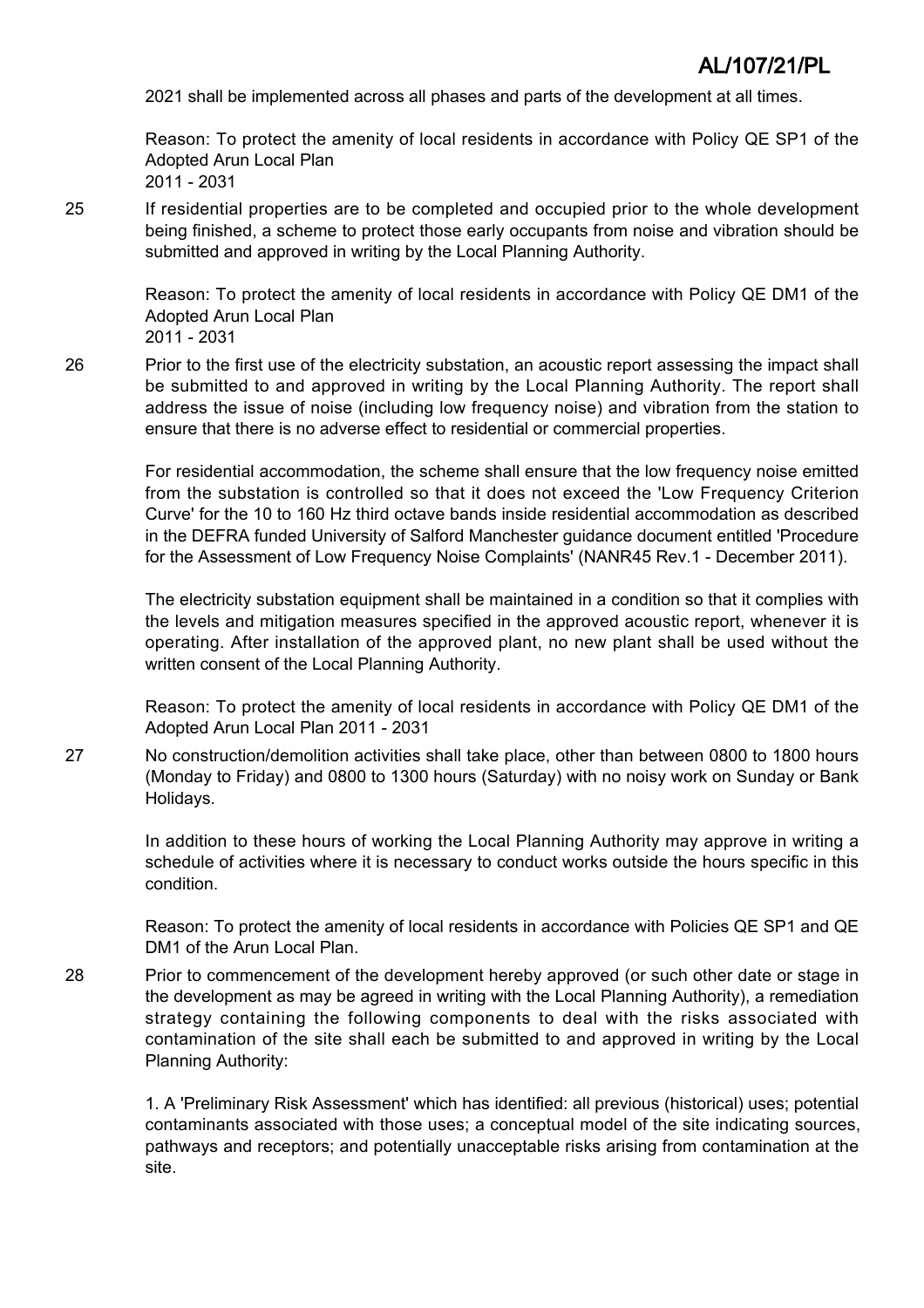2. A 'Site Investigation Scheme', based on (1) above to provide information for a detailed assessment of the risk to all receptors that may be affected, including those off site.

3. Based on the 'Site Investigation Scheme' and the detailed risk assessment (2), an options appraisal and remediation strategy giving full details of the remediation measures required and how they are to be undertaken.

4. A 'Verification Plan' providing details of the data that will be collected in order to demonstrate that the works set out in (3) are complete and identifying any requirements for longer-term monitoring of pollutant linkages, maintenance and arrangements for contingency action.

Note: Any changes to these components, (1) to (4) require the express written consent of the Local Planning Authority.

The scheme shall be implemented as approved.

Reason: The Ground Investigation Report (09/08/2021) details historic unpermitted landfilling on site, including the deposit of animal wastes and motor vehicles. In addition the site has been used for light industrial purposes including a vehicle repair workshop and for equestrian purposes. Therefore this condition is required to ensure that the development does not contribute to, or is not put at unacceptable risk from/adversely affected by, unacceptable levels of water pollution in line with paragraph 170 of the National Planning Policy Framework. To protect the amenity of local residents in accordance with Policy QE DM4 of the Arun Local Plan. This condition is required to be pre-commencement to ensure any contamination on site is appropriately remedied prior to works commencing.

29 Prior to any part of the development being occupied, a Verification Report demonstrating completion of the works set out in the approved remediation strategy and the effectiveness of that remediation shall be submitted to and approved in writing by the Local Planning Authority. The report shall include results of sampling and monitoring carried out in accordance with the approved verification plan to demonstrate that the site remediation criteria have been met. The report shall also include a 'long-term monitoring and maintenance plan' for longer-term monitoring of pollutant linkages, maintenance and arrangements for contingency action, as identified in the verification report, and for the reporting of this in writing to the Local Planning Authority.

> Reason: To ensure that the site does not pose any further risk to human health or the water environment by demonstrating that the requirements of the approved verification plan have been met and that remediation of the site is complete. This is in line with paragraph 170 of the National Planning Policy Framework. To protect amenities in accordance with Policy QE DM4 of the Arun Local Plan.

30 If during development, any visible contaminated or odorous material, (for example, asbestos containing material, stained soil, petrol / diesel / solvent odour, underground tanks or associated pipework) not previously identified, is found to be present at the site, no further development (unless otherwise expressly agreed in writing with the Local Planning Authority) shall be carried out until it has been fully investigated using suitably qualified independent consultant(s). The Local Planning Authority must be informed immediately of the nature and degree of the contamination present and a method statement detailing how the unsuspected contamination shall be dealt with must be prepared and submitted to the Local Planning Authority for approval in writing before being implemented. If no such contaminated material is identified during the development, a statement to this effect must be submitted in writing to the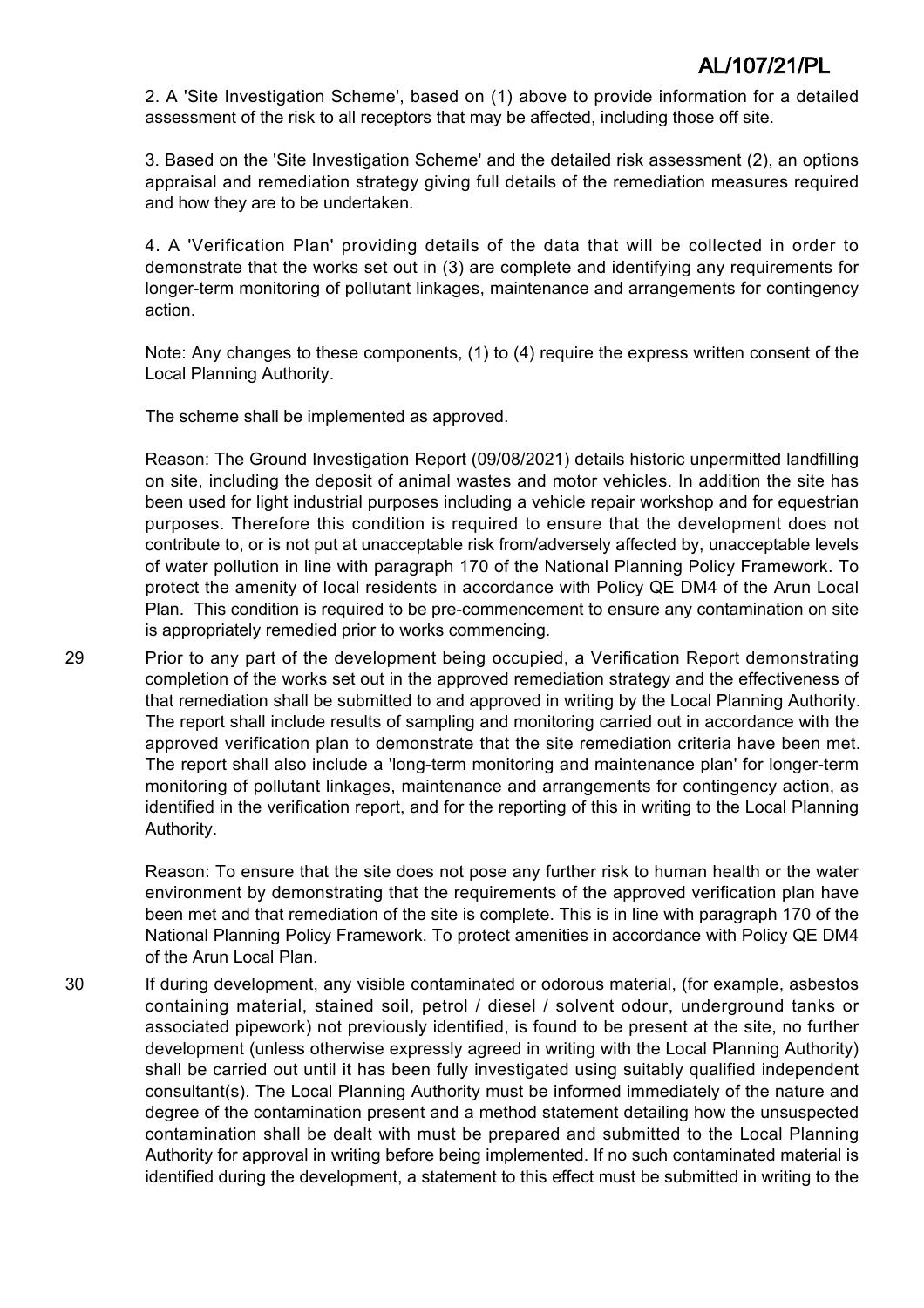Local Planning Authority.

Reason: To protect the amenity of local residents in accordance with Policy QE DM4 of the Adoption Arun Local Plan 2011 - 2031. To ensure that the development does not contribute to, is not put at unacceptable risk from, or adversely affected by, unacceptable levels of water pollution from previously unidentified contamination sources at the development site. This is in line with paragraph 170 of the National Planning Policy Framework.

31 The installation of lighting shall accord with the details set out in in the submitted Lighting Report published by Joseph Lighting only and maintained as such at all times thereafter. Should additional lighting be required to serve individual dwellings hereby approved by this permission, any such lighting shall accord with the specifications contained within the above published report only and maintained as such at all times thereafter.

> The approved installation shall be maintained and operated in accordance with the approved details unless the Local Planning Authority gives its written consent to a variation.

> Reason: To protect the amenity of local residents and protected species in accordance with Policies QE SP1, QE DM2 and ENV DM5 of the Arun Local Plan.

32 Landscaping (hard and soft) shall be carried out in accordance with the details to be submitted to, and agreed in writing, with the Local Planning Authority, prior to the commencement of development.

All planting, seeding or turfing comprised in the approved details shall be carried out in the first planting and seeding seasons following the occupation of the buildings or the completion of the development, whichever is the sooner, and any trees or plants which within a period of 5 years from the completion of the development die, are removed or become seriously damaged or diseased shall be replaced in the next planting season with others of similar size and species, unless the Local Planning Authority gives written consent to any variation.

Reason: In the interests of amenity and of the environment of the development in accordance with policy D DM1 and ENV DM4 of the Arun Local Plan. This is required to be a precommencement condition to ensure the planting can be agreed with the materials palette of the buildings.

33 No trees/or bushes/growing/and to be retained/on the site shall be damaged, uprooted, felled, topped or lopped without the prior written consent of the Local Planning Authority until 2 years after completion of the development hereby permitted. Any trees removed without such consent or being severely damaged or becoming seriously diseased or dying before the end of that period shall be replaced with trees of such size and species as may be agreed with the Local Planning Authority.

> Reason: To ensure the retention of vegetation important to the visual amenity and for the environment of the development in accordance with policies D DM1 and ENV DM4 of the Arun Local Plan.

34 No development including site access, demolition or associated construction activities shall commence unless and until all the existing trees/bushes/hedges to be retained on the site have been protected in accordance with an Arboricultural Method Statement and Tree Protection Plan (in accordance with the Arboricultural Method Statement Heads of Terms) submitted to and approved by the Local Planning Authority. The development shall be undertaken in accordance with the details so approved. Within the areas so fenced off the existing ground must not be cultivated, nor must it be lowered or raised or added to by the importation and spreading of top soil unless agreed by the Local Planning Authority. There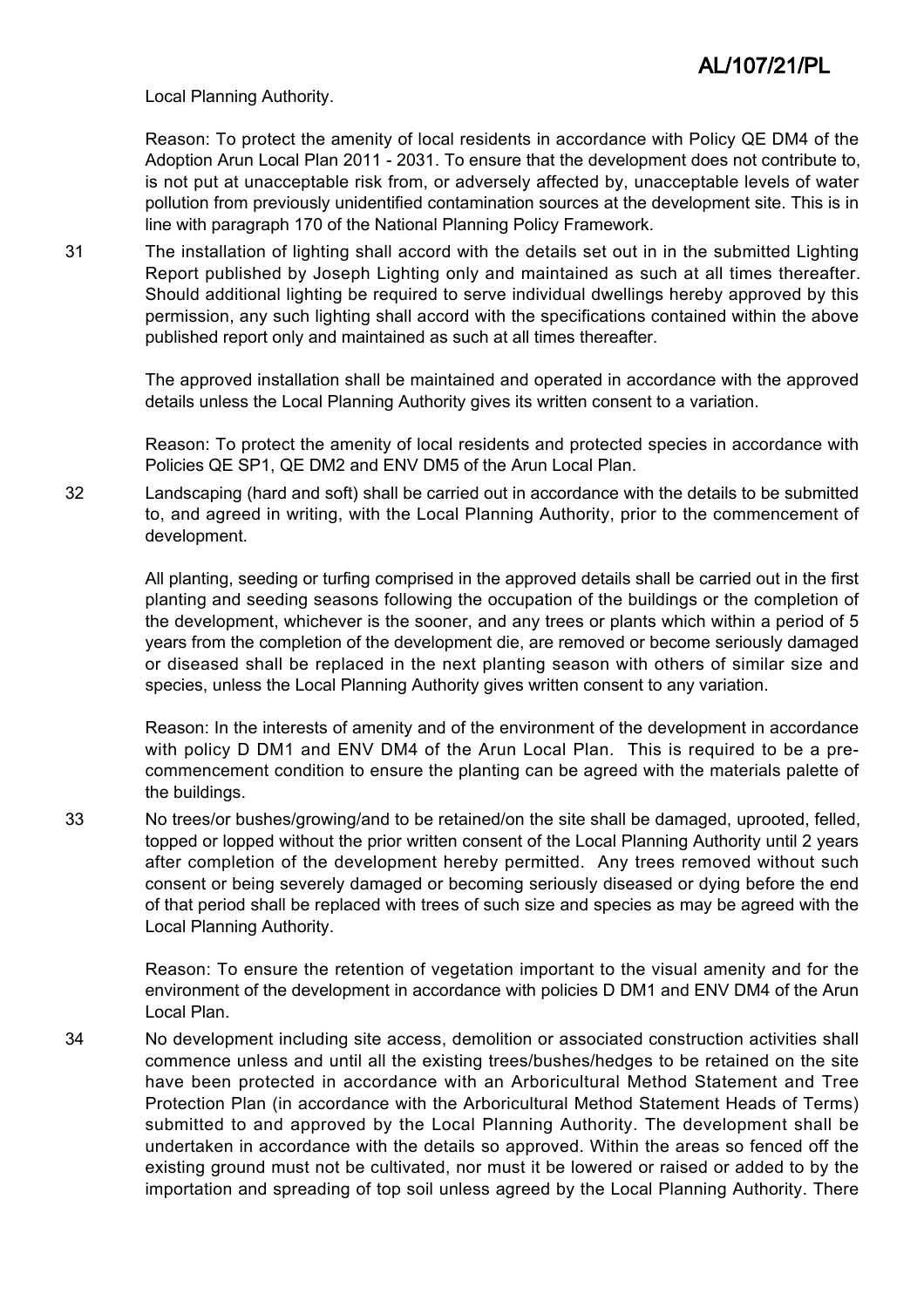must be no materials, temporary buildings, plant machinery or surplus soil shall be placed or stored thereon without prior written approval of the Local Planning Authority.

No trenching should occur within the protective fencing surrounding the Root Protection Area. If roots requiring severance to allow for the passage of services is necessary then an arboriculturist would be required to assess and determine whether the loss of the roots would be detrimental to the continued health and stability of the affected tree.

Reason: To ensure the retention and maintenance of trees and vegetation which is an important feature of the area in accordance with policy ENV DM4 of the Arun Local Plan. It is considered necessary for this to be a pre-commencement condition as the protection and retention of trees goes to the heart of the planning permission.

35 A Construction Environmental Management Plan (CEMP: Biodiversity) shall be submitted to and approved in writing by the Local Planning Authority prior to commencement of demolition.

The CEMP (Biodiversity) shall include the following.

a) Risk assessment of potentially damaging construction activities.

b) Identification of "biodiversity protection zones", including measures to protect Lidsey Rife.

c) Practical measures (both physical measures and sensitive working practices) to avoid or reduce impacts during construction (may be provided as a set of method statements).

d) The location and timing of sensitive works to avoid harm to biodiversity features.

e) The times during construction when specialist ecologists need to be present on site to oversee works.

f) Responsible persons and lines of communication.

g) The role and responsibilities on site of an ecological clerk of works (ECoW) or similarly competent person.

h) Use of protective fences, exclusion barriers and warning signs.

i) Containment, control and removal of any Invasive non-native species present on site

The approved CEMP shall be adhered to and implemented throughout the construction period strictly in accordance with the approved details, unless otherwise agreed in writing by the Local Planning Authority

Reason: To conserve protected and Priority species and allow the Local Planning Authority to discharge its duties under the Conservation of Habitats and Species Regulations 2017 (as amended), the Wildlife & Countryside Act 1981 (as amended) and s40 of the NERC Act 2006 (Priority habitats & species).This condition is necessary to ensure the protection of wildlife and supporting habitat and secure opportunities for the enhancement of the nature conservation value of the site in line with national guidance and Policy ENV SP1 and ENV DM5 of the Arun Local Plan. It is considered necessary for this to be a pre-commencement condition as the protection biodiversity goes to the heart of the planning permission

36 A Landscape and Ecological Management Plan (LEMP) shall be submitted to, and be approved in writing by, the Local Planning Authority prior occupation of the development.

The content of the LEMP shall include the following:

a) Description and evaluation of features to be managed.

b) Ecological trends and constraints on site that might influence management.

- c) Aims and objectives of management.
- d) Appropriate management options for achieving aims and objectives.
- e) Prescriptions for management actions.
- f) Preparation of a work schedule (including an annual work plan capable of being rolled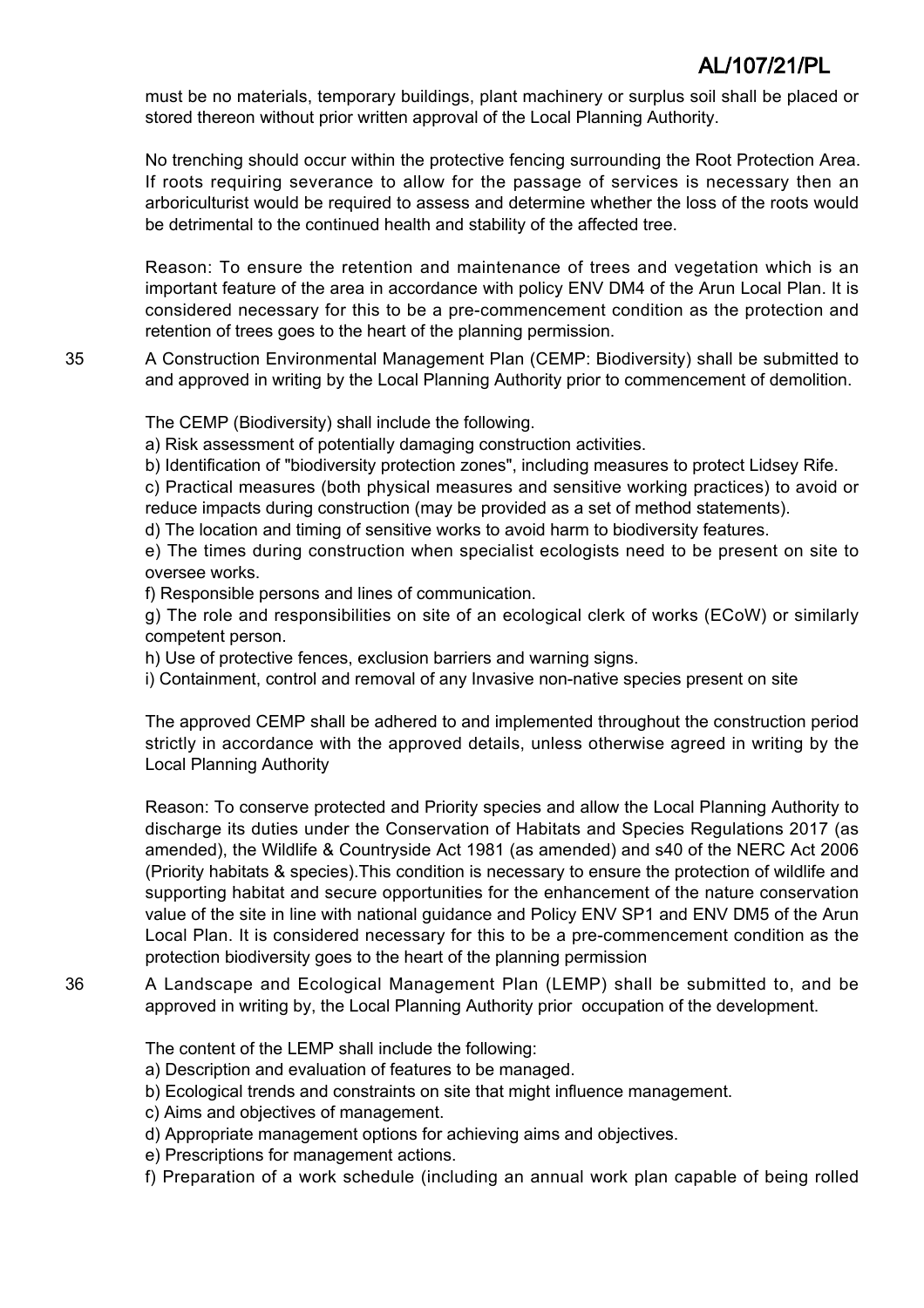forward over a five-year period).

- g) Details of the body or organisation responsible for implementation of the plan.
- h) Ongoing monitoring and remedial measures.

The LEMP shall also include details of the legal and funding mechanism(s) by which the longterm implementation of the plan will be secured by the developer with the management body(ies) responsible for its delivery. The plan shall also set out (where the results from monitoring show that conservation aims and objectives of the LEMP are not being met) how contingencies and/or remedial action will be identified, agreed and implemented so that the development still delivers the fully functioning biodiversity objectives of the originally approved scheme. The approved plan will be implemented in accordance with the approved details.

Reason: To allow the Local Planning Authority to discharge its duties under the Conservation of Habitats and Species Regulations 2017 (as amended), the Wildlife & Countryside Act 1981 (as amended) and s40 of the NERC Act 2006 (Priority habitats & species). This condition is necessary to ensure the protection of wildlife and supporting habitat and secure opportunities for the enhancement of the nature conservation value of the site in line with national guidance and Policy ENV SP1 and ENV DM5 of the Arun Local Plan.

37 Prior to any works above slab level a Biodiversity Enhancement Strategy (in accordance with the Ecological Impact Assessment (October 2021)) for protected and priority species shall be submitted to and approved in writing by the Local Planning Authority.

The content of the Biodiversity Enhancement Strategy shall include the following:

a) Purpose and conservation objectives for the proposed enhancement measures;

b) Detailed designs to achieve stated objectives;

c) Locations, orientations and heights of proposed enhancement measures by appropriate maps and plans;

d) Timetable for implementation demonstrating that works are aligned with the proposed phasing of development;

e) Persons responsible for implementing the enhancement measures;

f) Details of initial aftercare and long-term maintenance (where relevant).

The works shall be implemented in accordance with the approved timings and details and shall be retained in that manner thereafter.

Reason: To enhance protected and Priority species & habitats and allow the Local Planning Authority to discharge its duties under the NPPF 2021 and s40 of the NERC Act 2006 (Priority habitats & species). This condition is necessary to ensure the protection of wildlife and supporting habitat and secure opportunities for the enhancement of the nature conservation value of the site in line with national guidance and Policy ENV SP1 and ENV DM5 of the Arun Local Plan.

38 The development shall be undertaken in accordance with the mitigation measures set out in the Ecological Impact Assessment (October 2021) and maintained in perpetuity, where required, at all times thereafter.

> Reason: To protect local wildlife and protected species, in accordance with the relevant legislation and policy ENV DM5 of the Arun Local Plan.

39 No removal of hedgerows, trees or shrubs, brambles, ivy and other climbing plants shall take place between 1st March and 31st August inclusive, unless a competent ecologist has undertaken a careful, detailed check of vegetation for active birds' nests immediately before the vegetation is cleared and provided written confirmation that no birds will be harmed and/or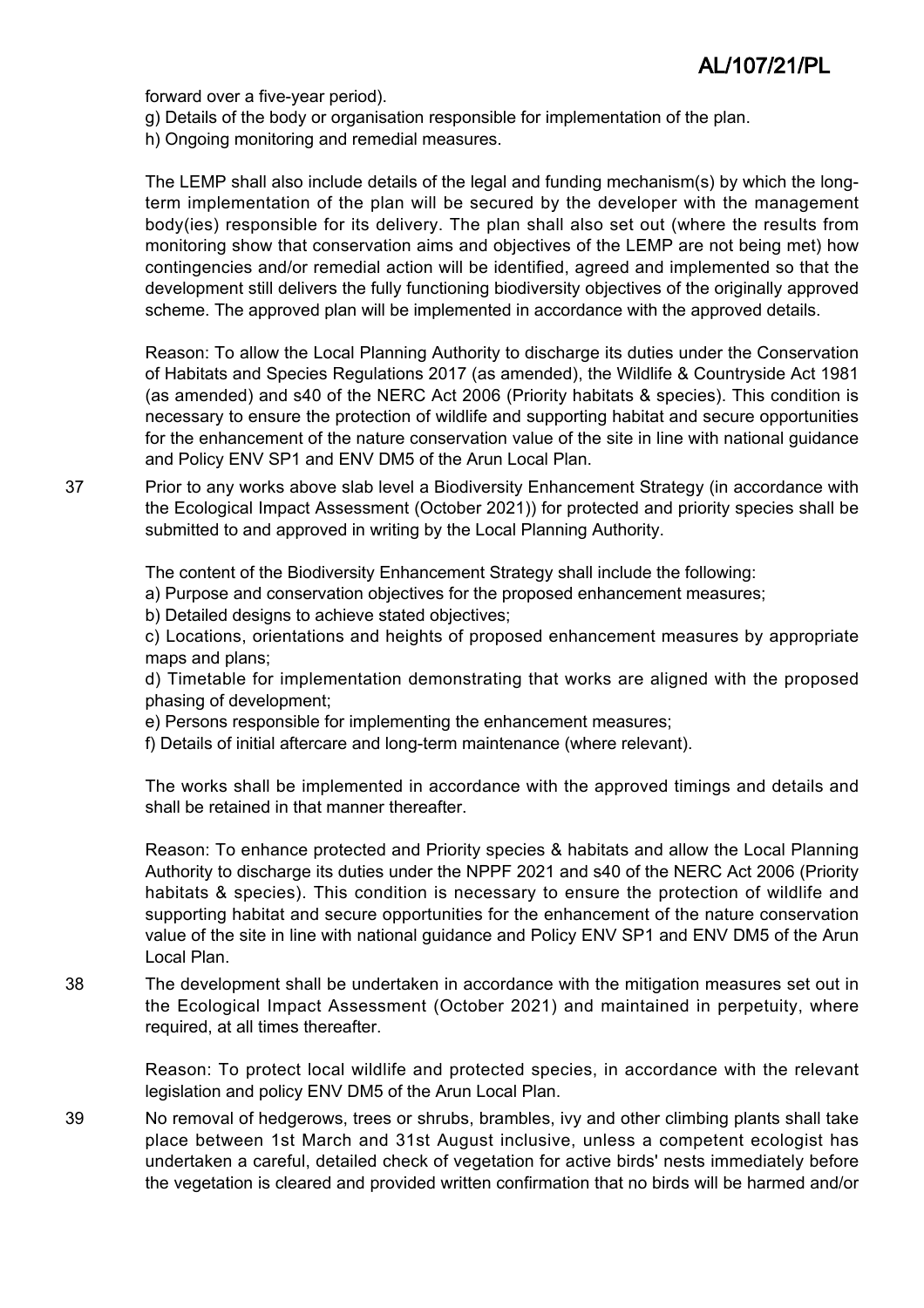that there are appropriate measures in place to protect nesting bird interest on site. Any such written confirmation should be submitted to the Local Planning Authority.

Reason: To allow the Local Planning Authority to discharge its duties under the Wildlife & Countryside Act 1981 (as amended) and s40 of the NERC Act 2006 (Priority habitats & species).

40 At least 10% of the energy supply of the development shall be secured from decentralised and renewable or low carbon energy sources (as described in the glossary at Annex 2 of the National Planning Policy Framework).

> Details and a timetable of how this is to be achieved, including details of physical works on site, shall be submitted to and approved in writing by the Local Planning Authority prior to the commencement of development. The development shall be implemented in accordance with the approved details and timetable and retained as operational thereafter.

> Reason: In order to secure a reduction in the use of energy at the site in accordance with national planning policy and policy ECC SP2 of the Arun Local Plan. This is required to be a pre-commencement condition because the approved measures may need to be built into the fabric of the buildings.

41 Prior to the occupation of any part of the development, a strategy for the provision of the highest available headline speed of broadband provision to future occupants of the site shall be submitted to and approved in writing by the Local Planning Authority. The strategy shall be submitted to and approved in writing by the Local Planning Authority.

> The strategy shall take into account the timetable for the delivery of 'superfast broadband' (defined as having a headline access speed of 24Mb or more) in the vicinity of the site (to the extent that such information is available). The strategy shall seek to ensure that upon occupation of a dwelling, the provision of the highest available headline speed of broadband service to that dwelling from a site-wider network is in place and provided as part of the initial highway works and in the construction of frontage thresholds to dwellings that abut the highway. Unless evidence is put forward and agreed in writing by the Local Planning Authority that technological advances for the provision of a broadband service for the majority of potential customers will no longer necessitate below ground infrastructure, the development of the site will continue in accordance with the approved strategy.

> Reason: To safeguard the amenities of future residents in accordance with Arun Local Plan policy TEL SP1.

42 Prior to commencement of development the applicant shall prepare and submit for approval to the Local Planning Authority an Employment and Skills Plan. Following approval of the Employment and Skills Plan the development will implement and promote the objectives of the approved plan.

> Reason: In accordance with Policy SKILLS SP1 of the Arun Local Plan. It is considered necessary for this to be a pre-commencement condition as it relates to the construction phase of development and to ensure measures are in place so that local crafts people and apprentices are employed on the development.

43 Prior to the commencement of the development details showing the proposed location and phasing of the required fire hydrants shall be submitted to and approved in writing by the Local Planning Authority in consultation with West Sussex County Council's Fire and Rescue Service. These approvals shall not be unreasonably withheld or delayed.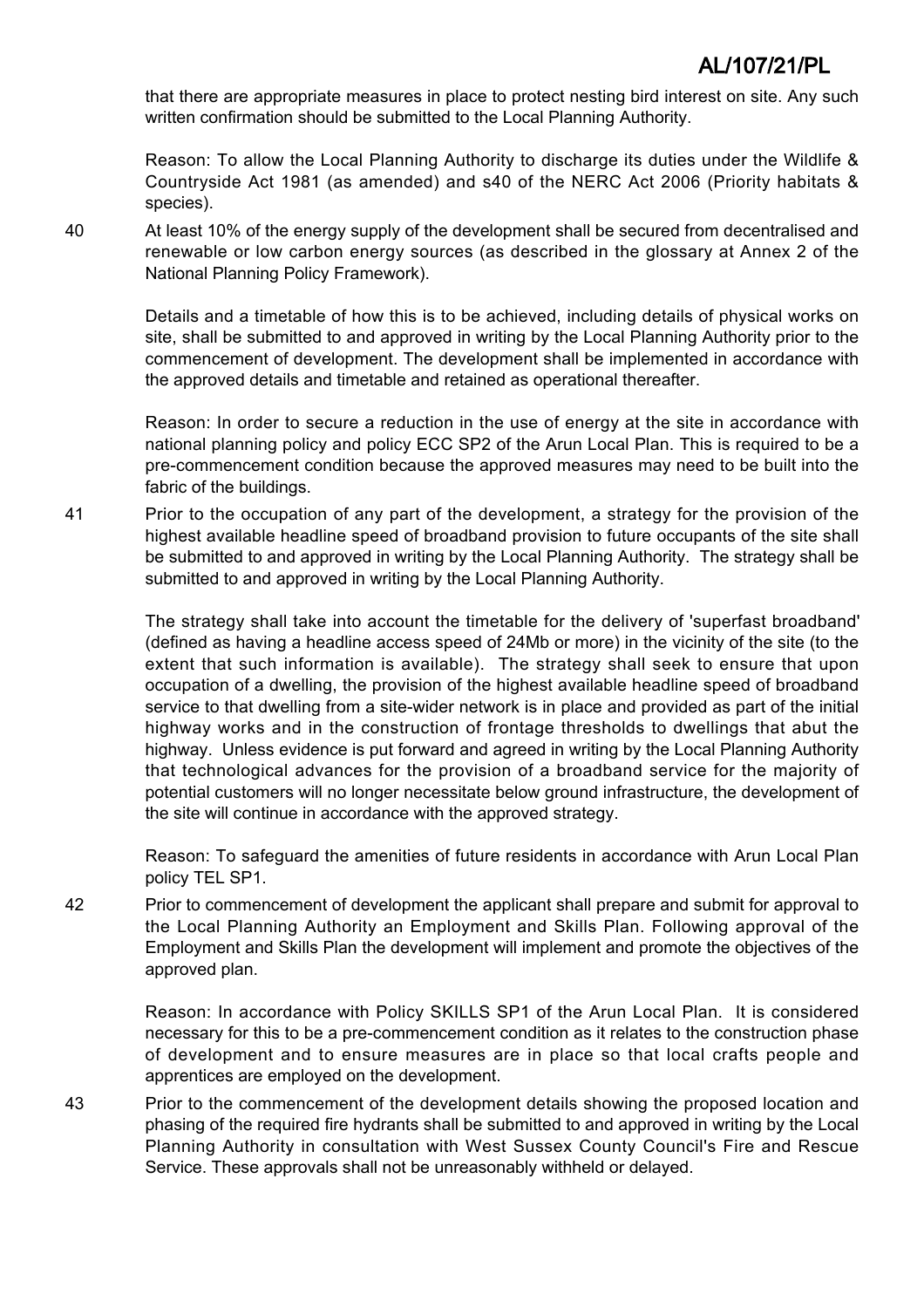Prior to the first occupation of any dwelling forming part of the proposed development that they will at their own expense install the required fire hydrants (or in a phased programme if a large development) in the approved location to BS 750 standards or stored water supply and arrange for their connection to a water supply which is appropriate in terms of both pressure and volume for the purposes of firefighting.

The fire hydrant shall thereafter be maintained as part of the development by the water undertaker at the expense of the Fire and Rescue Service if adopted as part of the public mains supply (Fire Services Act 2004) or by the owner / occupier if the installation is retained as a private network.

As part of the Building Regulations 2004, adequate access for firefighting vehicles and equipment from the public highway must be available and may require additional works on or off site, particularly in very large developments. (BS5588 Part B 5) for further information please contact the Fire and Rescue Service.

If a requirement for additional water supply is identified by the Fire and Rescue Service and is subsequently not supplied, there is an increased risk for the Service to control a potential fire. It is therefore recommended that the hydrant condition is implemented

Reason: In the interests of amenity and in accordance with policy INF SP1 and T SP1of the Arun Local Plan 2011-2031 and in accordance with The Fire & Rescue Service Act 2004.

44 INFORMATIVE: This permission conveys consent under planning legislation only and contravention with other legislation e.g. protection of wildlife etc. should be considered.

- 45 INFORMATIVE: Statement pursuant to Article 35 of the Town and Country Planning (Development Management Procedure)(England) Order 2015. The Local Planning Authority has acted positively and proactively in determining this application by identifying matters of concern within the application (as originally submitted) and negotiating, with the Applicant, acceptable amendments to the proposal to address those concerns. As a result, the Local Planning Authority has been able to grant planning permission for an acceptable proposal, in accordance with the presumption in favour of sustainable development, as set out within the National Planning Policy Framework.
- 46 INFORMATIVE: This decision has been granted in conjunction with a Section 106 legal agreement relating to the matters detailed in the corresponding Officer's Report.
- 47 INFORMATIVE: This notice does not give authority to destroy or damage a bat roost or disturb a bat. Bat species are protected under Section 39 of the 1994 Conservation (Natural Habitats etc ) Regulations (as amended), the 1981 Wildlife and Countryside Act (as amended) and the 2000 Countryside and Rights of Way Act. It is illegal to damage or destroy any bat roost, whether occupied or not, or disturb or harm a bat. If you are aware that bats roost in a tree(s) for which work is planned, you should take further advice from Natural England (via the Bat Conservation Trust on 0345 1300228) or an ecological consultant before you start. If bats are discovered during the work, you must stop immediately and contact Natural England before continuing.
- 48 INFORMATIVE: The applicant should note that under Part 1 of the Wildlife and Countryside Act 1981, with only a few exceptions, it is an offence for any person to intentionally take, damage or destroy the nest of any wild birds while the nest is in use or being built. Birds nest between March and September and therefore removal of dense bushes, ivy or trees or parts of trees etc. during this period could lead to an offence under the act.
- 49 INFORMATIVE: The applicant is required to obtain all appropriate consents from West Sussex County Council, as Highway Authority, to cover the off-site highway works. The applicant is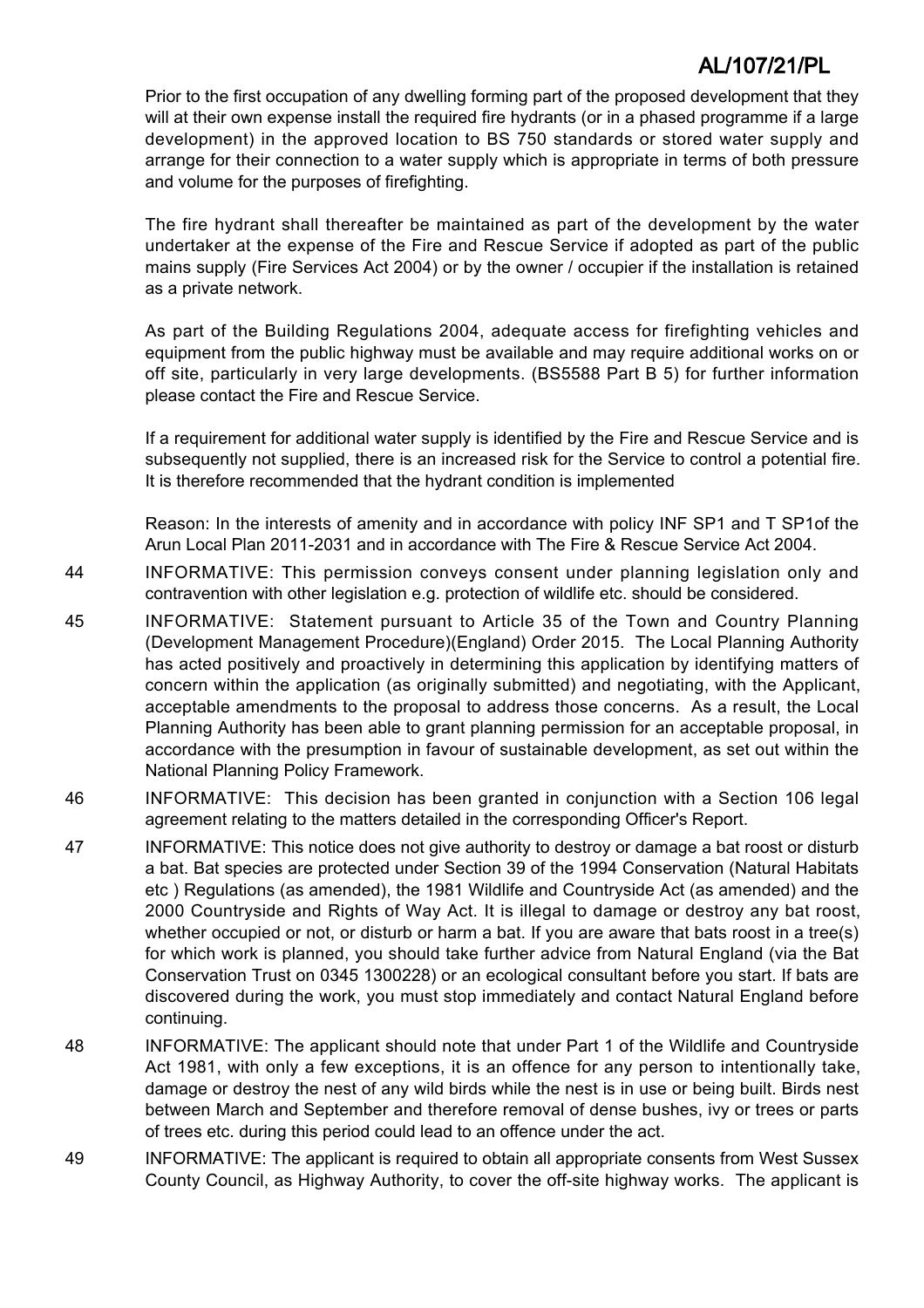requested to contact the Implementation Team Leader (01243 642105) to commence this process. The applicant is advised that it is an offence to undertake any works within the highway prior to the agreement being in place.

50 INFORMATIVE: The applicant is advised to enter into a legal agreement with West Sussex County Council, as Highway Authority, to cover the proposed adoptable on-site highway works. The applicant is requested to contact the Implementation Team Leader (01243 642105) to commence this process. The applicant is advised that any works commenced prior to the S38 agreement being in place are undertaken at their own risk.

> Temporary directional signs to housing developments (Major apps only 10 units +) The applicant is advised that they must apply and obtain approval from West Sussex County Council as Highway Authority for all temporary directional signs to housing developments that are to be located on the highway. Further details of the process and how to apply are available here: https://www.westsussex.gov.uk/roads-and-travel/information-fordevelopers/temporarydevelopment-signs/#overview

- 51 INFORMATIVE:Section 59 of the 1980 Highways Act Extra-ordinary Traffic The applicant is advised to enter into a Section 59 Agreement under the 1980 Highways Act, to cover the increase in extraordinary traffic that would result from construction vehicles and to enable the recovery of costs of any potential damage that may result to the public highway as a direct consequence of the construction traffic. The Applicant is advised to contact the Highway Officer (01243 642105) in order to commence this process.
- 52 INFORMATIVE:Works within the Highway Implementation Team The applicant is required to obtain all appropriate consents from West Sussex County Council, as Highway Authority, to cover the off-site highway works. The applicant is requested to contact The Implementation Team Leader (01243 642105) to commence this process. The applicant is advised that it is an offence to undertake any works within the highway prior to the agreement being in place.

53 INFORMATIVE: Provision of Adoptable Highway The applicant is required to enter into a legal agreement with West Sussex County Council, as Highway Authority, should they wish to offer any internal roads for adoption or other infrastructure being offered to the Highway Authority under S38 of the Highways Act 1980. The applicant should contact the Implementation Team Leader (01243 642105) to commence this process. The applicant is advised that any works commenced prior to the S38 agreement being in place are undertaken at their own risk.

54 INFORMATIVE:Temporary Works Required During Construction The applicant is advised of the requirement to enter into early discussions with and obtain the necessary licenses from the Highway Authority to cover any temporary construction related works that will obstruct or affect the normal operation of the public highway prior to any works commencing. These temporary works may include, the placing of skips or other materials within the highway, the temporary closure of on-street parking bays, the imposition of temporary parking restrictions requiring a Temporary Traffic Regulation Order, the erection of hoarding or scaffolding within the limits of the highway, the provision of cranes over-sailing the highway.

55 INFORMATIVE:Temporary Developer Signage The applicant is advised that the erection of temporary directional signage should be agreed with the Local Traffic Engineer prior to any signage being installed. The applicant should be aware that a charge will be applied for this service. Temporary directional signs to housing developments (Major apps only 10 units +) The applicant is advised that they must apply and obtain approval from West Sussex County Council as Highway Authority for all temporary directional signs to housing developments that are to be located on the highway. Further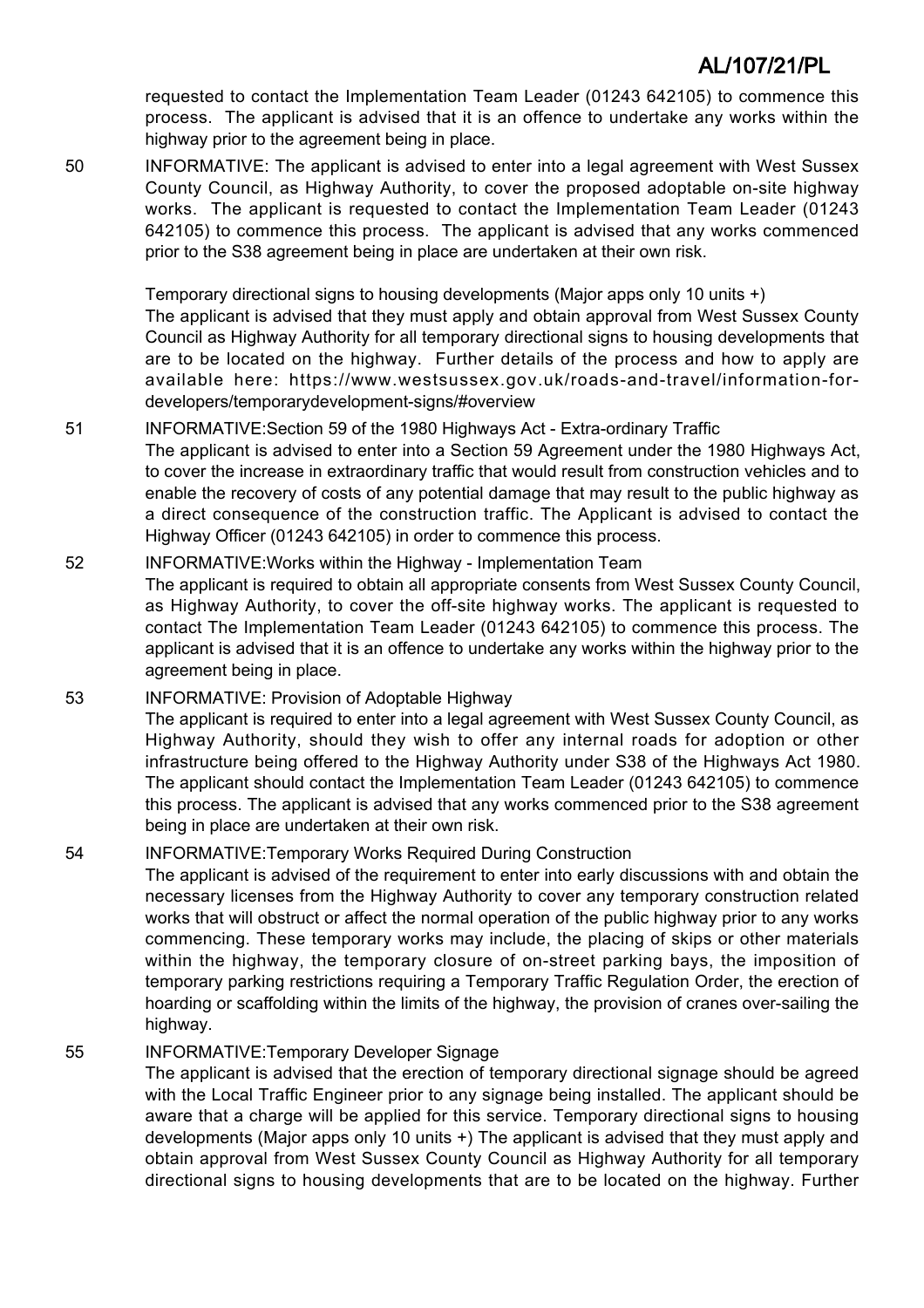details of the process and how to apply are available here https://www.westsussex.gov.uk/roads-and-travel/information-fordevelopers/temporarydevelopment-signs/#overview

56 INFORMATIVE: Structures Check The applicant is advised that the proposed structures are, at an appropriate time, required to be subject to the Technical Approval process as specified within BD 2/12 of the Design Manual for Roads and Bridges. The applicant should contact the WSCC Structures team to commence this process when ready. The applicant should note that the failure to obtain TA may prevent the future adoption of the structure as public highway or incur additional works to bring the works up to a suitable standard.

57 INFORMATIVE: Infiltration rates for soakage structures are to be based on percolation tests undertaken in the winter period and at the location and depth of the proposed structures. The infiltration tests must be carried out in accordance with BRE365, CIRIA R156 or a similar approved method. All design storms must include a climate change allowance of 40% on stored volumes or rainfall intensity. Infiltration structures must cater for the critical 1 in 10 year storm event, (plus40%) between the invert of the entry pipe to the soakaway and the base of the structure. The design must also have provision to ensure there is capacity in the system to contain the critical 1 in 100 year storm event (plus 40%).

Adequate freeboard must be provided between the base of the soakaway structure and the highest recorded annual groundwater level identified in that location. Any SuDS or soakaway design must include adequate groundwater monitoring data to determine the highest groundwater table in support of the design. The applicant is advised to discuss the extend of ground water monitoring with the council's engineers.

Supplementary guidance notes regarding surface water drainage are located at https://www.arun.gov.uk/drainage-planning-consultations on Arun District Council's website. A surface water drainage checklist is available on Arun District Council's website, this should be submitted with a Discharge of Conditions Application.

58 INFORMATIVE: Under Section 23 of the Land Drainage Act 1991 Land Drainage Consent must be sought from the Lead Local Flood Authority (West Sussex County Council), or its agent (Arun District Council land.drainage@arun.gov.uk), prior to starting any works (temporary or permanent) that affect the flow of water in an ordinary watercourse. Such works may include culverting, channel diversion, discharge of flows, connections, headwalls and the installation of trash screens.

> The development layout must take account of any existing watercourses (open or culverted) to ensure that future access for maintenance is not restricted. No development is permitted within 3m of the bank of an ordinary watercourse, or 3m of a culverted ordinary watercourse.

59 INFORMATIVE: A surface water drainage verification condition guidance note is available at https://www.arun.gov.uk/drainage-planning-consultations, this clearly sets out our requirements for discharging this condition

.

- 60 INFORMATIVE: The granting of this planning permission does not in any way indemnify against statutory nuisance action being taken should substantiated complaints within the remit of the Environmental Protection Act 1990 be received.
- 61 INFORMATIVE: The owner(s) of any commercial property (warehouses, offices, etc.) built before 2000 are legally obliged to hold a copy of an asbestos register for each property in their portfolio. As the proposed development is being renovated to residential, the Council need to be satisfied that if any asbestos previously identified is still present, it is either removed or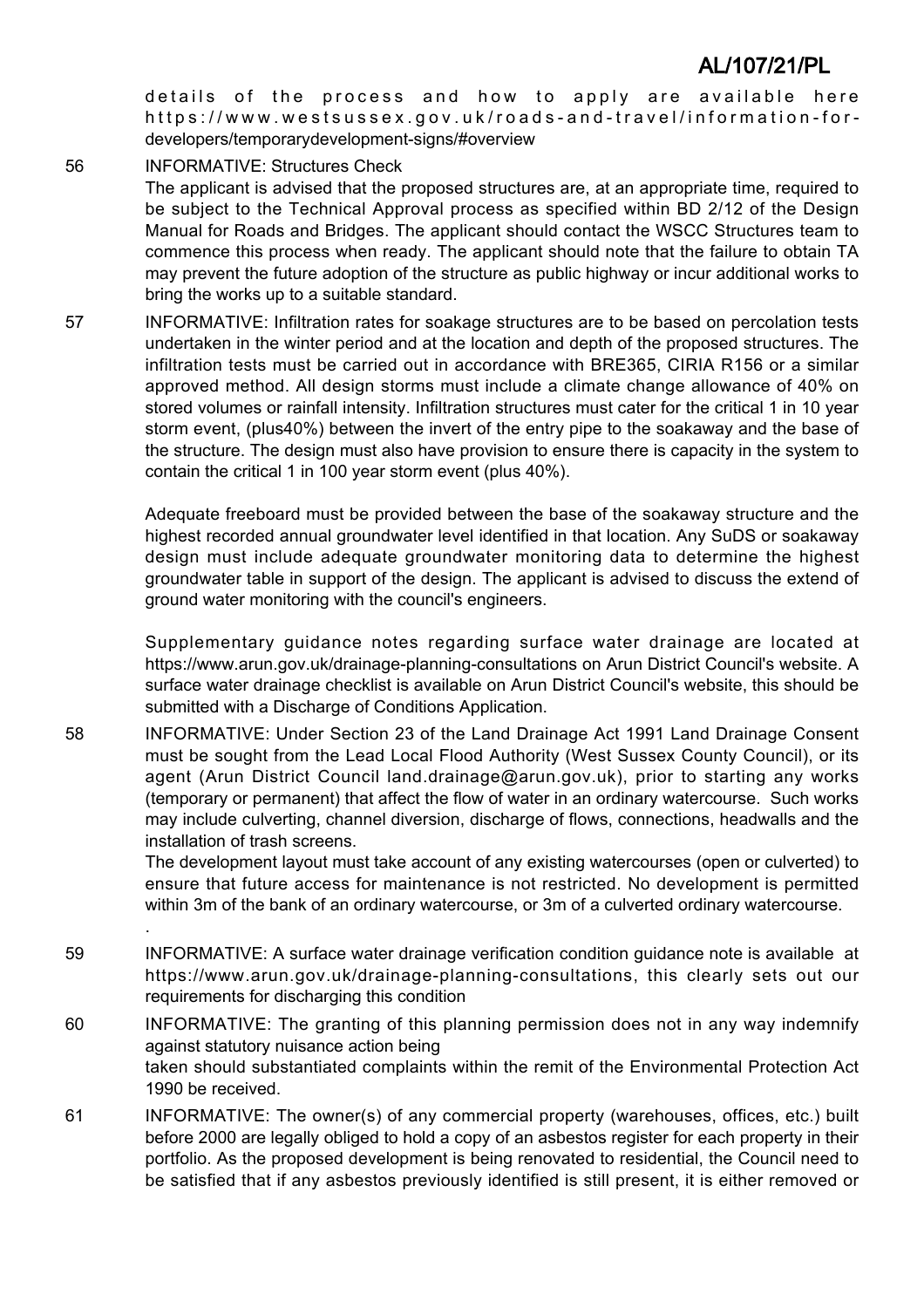suitably managed to minimise risk to human health as there is no safe threshold for asbestos exposure. A copy of the asbestos register, and any remedial strategy (where appropriate), must be provided in writing to the Local Planning Authority prior to any works commencing.

Reason: To protect the amenity of local residents in accordance with Policy QE DM4 of the Adoption Arun Local Plan 2011 - 2031.

62 INFORMATIVE: Environmental Permit

If in the course of development, you intend to connect the new Attenuation Basin to the Main River, develop new outfalls or work on a new bridge, a Flood Risk Activity Permit may be required.

The Environmental Permitting (England and Wales) Regulations 2016 require a permit or exemption to be obtained for any activities which will take place:

- · on or within 8 metres of a main river (16 metres if tidal)
- · on or within 8 metres of a flood defence structure or culverted main river (16 metres if tidal)
- · on or within 16 metres of a sea defence

· involving quarrying or excavation within 16 metres of any main river, flood defence (including a remote defence) or culvert

· in a floodplain more than 8 metres from the river bank, culvert or flood defence structure (16 metres if it's a tidal main river) and you don't already have planning permission

For further guidance please visit https://www.gov.uk/guidance/flood-riskactivitiesenvironmental-permits or contact our National Customer Contact Centre on 03708 506 506 (Monday to Friday, 8am to 6pm) or by emailing enquiries@environmentagency.gov.uk. The applicant should not assume that a permit will automatically be forthcoming once planning permission has been granted, and we advise them to consult with us at the

earliest opportunity.

### BACKGROUND PAPERS

[The documents relating to this application can be viewed on the Arun District Council website by going](http://www1.arun.gov.uk/planrec/index.cfm?tpkey=eOcella&user_key_1=AL/107/21/PL&keyscheme=planning) [to https://www.arun.gov.uk/weekly-lists and entering the application reference or directly by clicking on](http://www1.arun.gov.uk/planrec/index.cfm?tpkey=eOcella&user_key_1=AL/107/21/PL&keyscheme=planning) [this link.](http://www1.arun.gov.uk/planrec/index.cfm?tpkey=eOcella&user_key_1=AL/107/21/PL&keyscheme=planning)